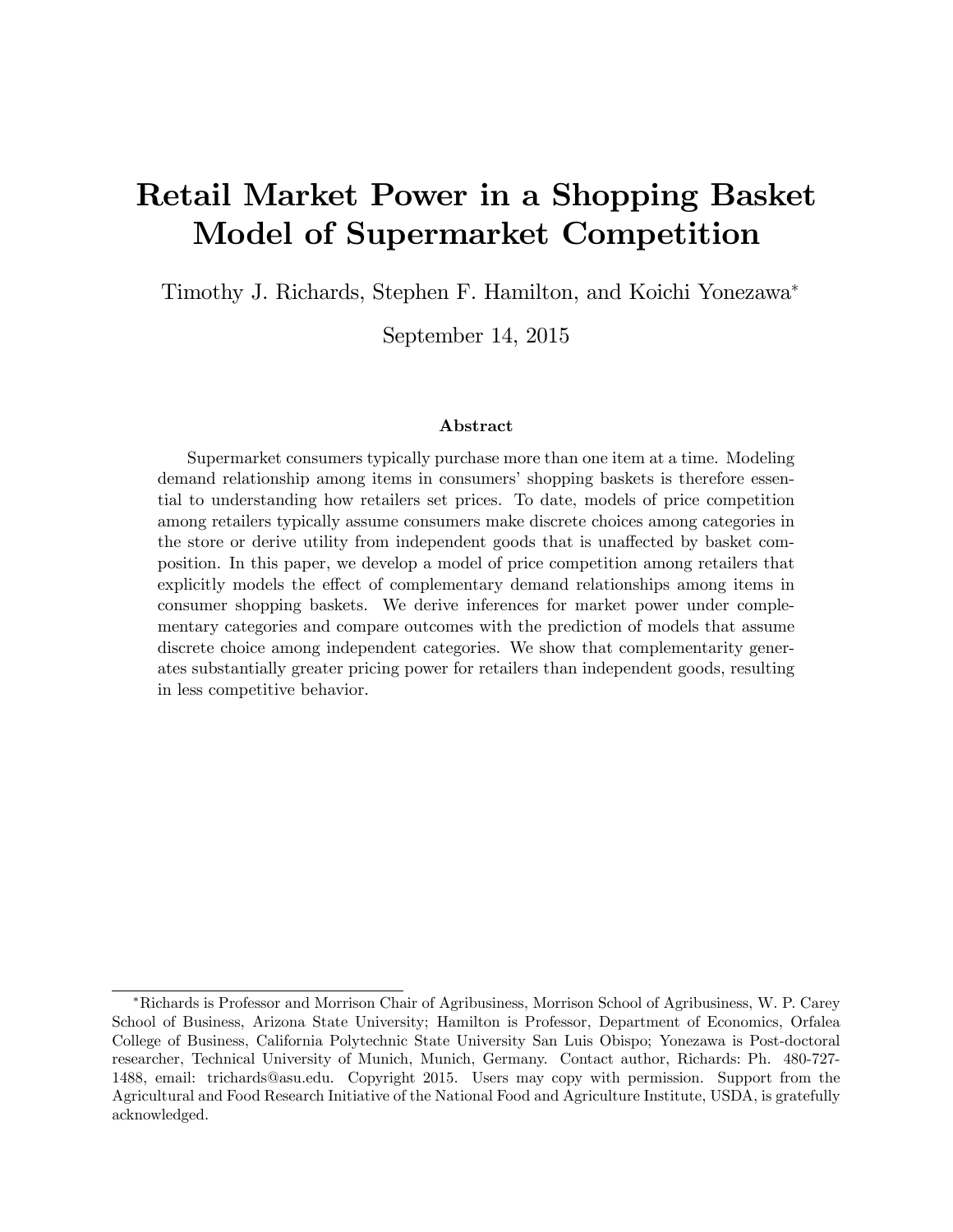### 1 Introduction

Despite public concerns regarding mergers among major food retailers (Hosken, Olson, and Smith 2012), it is generally assumed that food retailing remains highly competitive in most markets. Net margins, defined as the ratio of net income to sales, averaged less than  $2.0\%$  in 2014, far lower than margins in other industries. However, substantial investment by some of the largest retailers in the  $US - Walmart$ , Target, and, most notably, Amazon  $-$  suggest otherwise. Given the scale of the food retailing industry, the dominance of major Örms, and its importance to aggregate consumer-welfare outcomes, questions of competitiveness will always be prominent in examining industry conduct. Usual models of equilibrium pricing behavior typically examine data from only one category (Chintagunta 2002; Richards and Hamilton 2006; Villas-Boas 2007), or apply the same single-category model to several categories independently (Sudhir 2001). However, consumers tend to purchase groceries by the shopping cart and not by the category. Equilibrium prices that arise from shopping-basket demand may be fundamentally different from prices implied by single-category demand as retailers understand the way consumers shop, and set prices accordingly (Smith 2004; Smith and Hay 2005; Dubois and Jodar-Rossell 2015). In this paper, we develop and test a model of retail market power that allows us to estimate equilibrium price-setting behavior for multiple products with inter-related demands.

Our objective is to determine the effect of shopping-basket composition on equilibrium retail prices. To achieve this objective, we derive econometric estimates from a pricing model of basket-level demand that encompasses the entire range of potential substitution effects between products from perfect substitutes to perfect complements. We employ a nested empirical structure that allows us to develop counterfactual experiments on the impact of substitution effects among items in consumers' shopping baskets relative to the limiting case of "category independence" that is commonly specified in models of supermarket pricing.

Empirical models of competition among retailers typically assume consumers make discrete choices among categories in the store, and discrete choices among stores (Bell and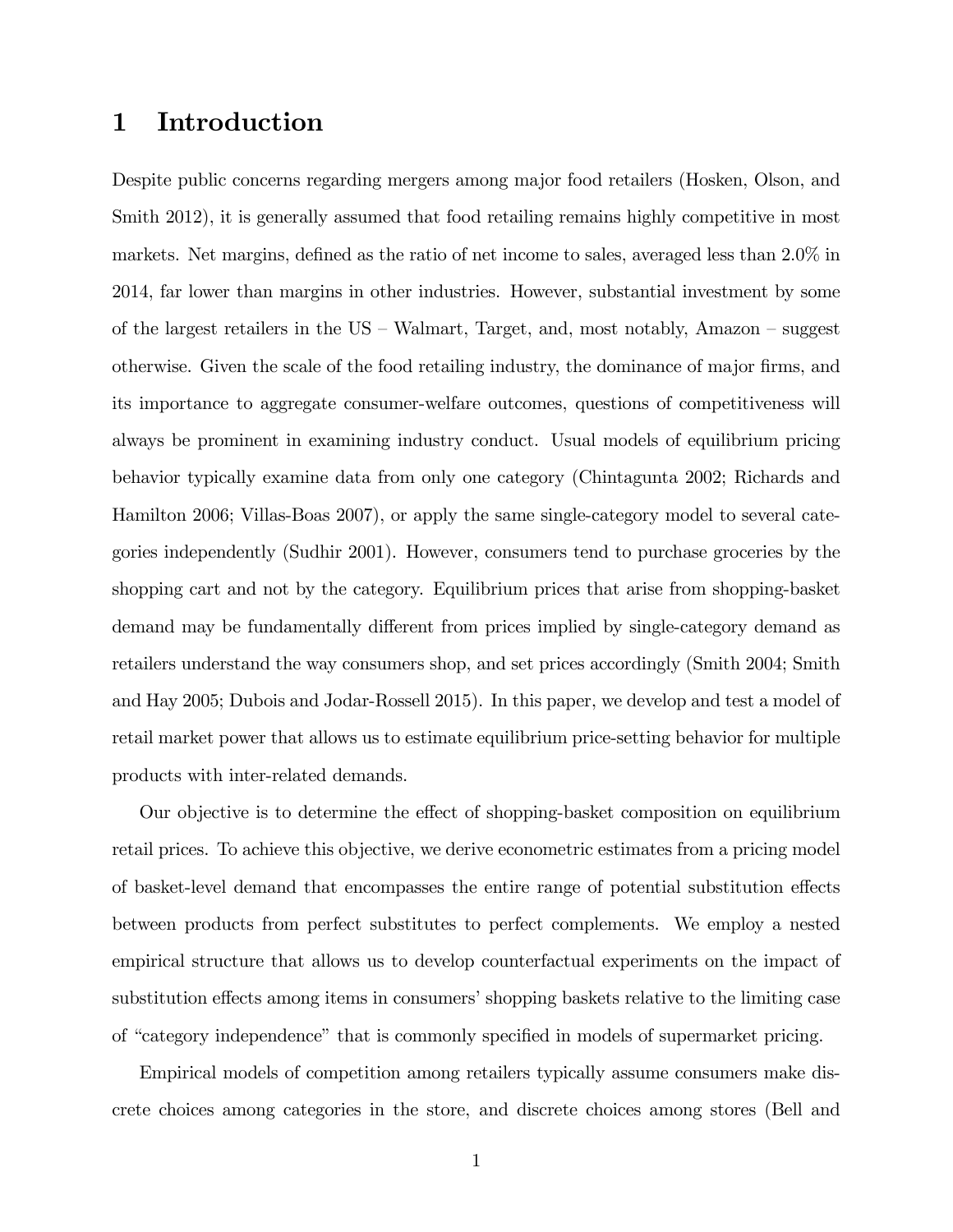Lattin 1998). While discrete store-choice is approximately true (Smith and Thomassen 2012), researchers now recognize that consumers purchase groceries by the shopping basket, many different items at a time, rather than single items (Ainslie and Rossi 1998; Manchanda, Ansari, and Gupta 1999; Russell and Petersen 2000; Chib, Seetharaman, and Strijnev 2002; Kwak, Duvvuri, and Russell 2015). Therefore, the relationship among the items in the basket is key to how retailers compete for traffic. Fixed shopping costs provide one reason for complementarity among items in the basket, but use- or brand-complementarity provides another. In this paper, we develop a model of price competition among retailers that explicitly models the effect of complementarity among items in the basket, and compare our model to one that assumes instead a discrete choice among categories. We show that our model implies far more pricing power for retailers than previously thought, and that the retailing function is less competitive than is assumed.

We base our observations on a structural model of consumer demand for items in a representative shopping basket. Our empirical model consists of a general multi-variate logit (MVL) specification that encompasses a rich set of cross-product relationships between shopping basket items (Russell and Petersen 2000; Niraj, et al. 2008; Moon and Russell 2008; Kwak, Duvvuri, and Russell 2015). Conditioned on this MVL demand structure, we analytically derive the Bertrand-Nash solution to a retail pricing game over multiple products. Given that retailer rents are determined by store-level sales rather than brand-level sales, we condition equilibrium pricing decisions among competing supermarkets by how consumers respond to price changes when internalizing demand relationships between the various goods in a shopping basket. Because a typical shopping basket consists of many different products, the net effect of internalizing substitute and complement relationships between products on retail prices is largely an empirical question; however, to derive implications for the role of cross-product demand effects on supermarket pricing behavior, we rely on the structure of the MVL model to compare the equilibrium prices generated by our unrestricted MVL model to those generated by a traditional multinomial logit (MNL) model, as well as to the outcome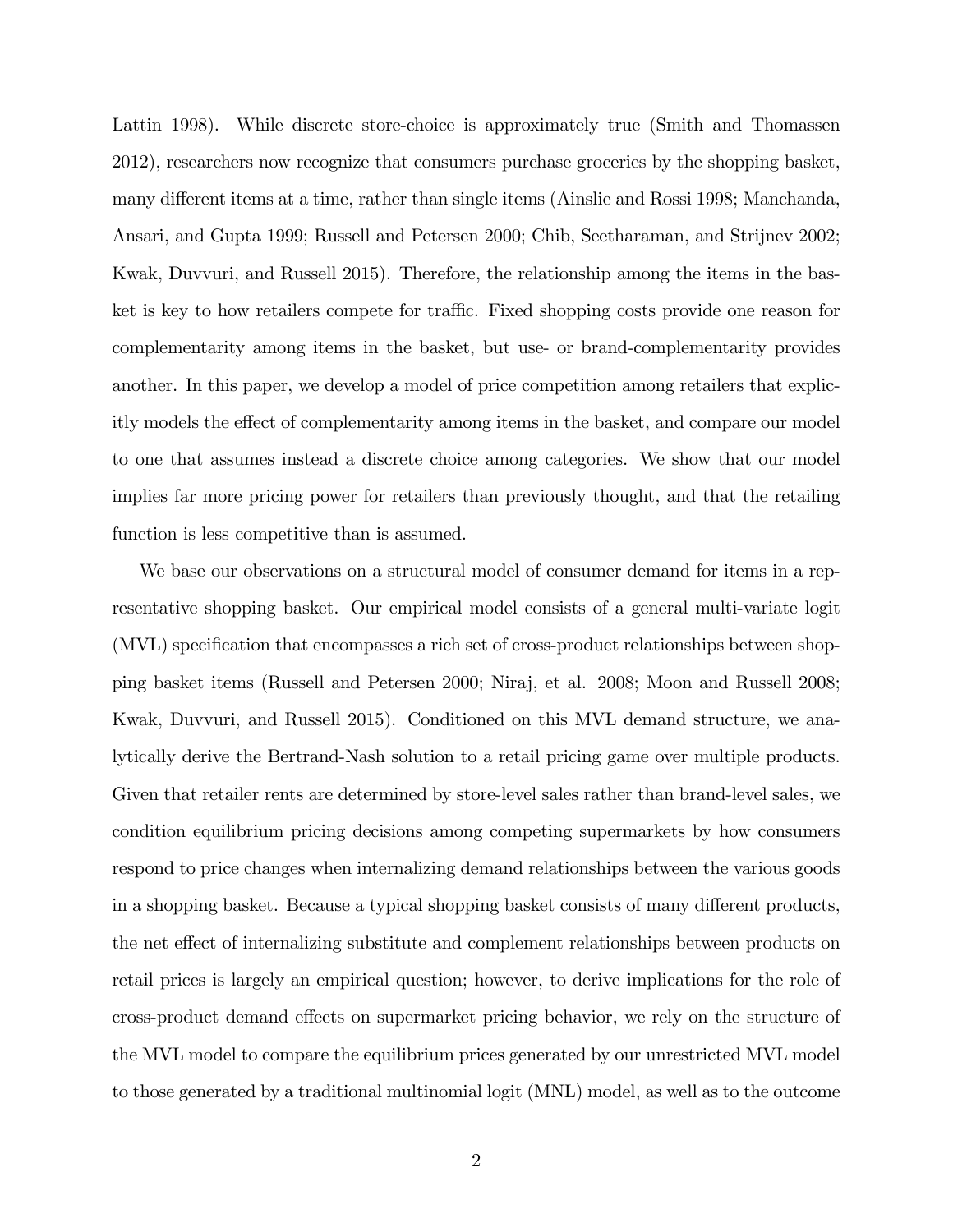of restricted MVL models that impose perfect substitutability and perfect complementarity between goods.

We demonstrate that price competition between oligopoly supermarkets is significantly less intense when retailers sell complementary products. We provide intuition for this outcome by developing a model of supermarket behavior that provides a clear decomposition between the intra-retailer margin and inter-retailer margin of supermarket behavior. On the intra-retailer margin, supermarkets act as monopolists for consumers that enter the store, fully internalizing cross-effects in demand when setting prices for items in the shopping basket. Lower prices facilitate complementary purchases within the store, providing retailers with an incentive on the intra-retailer margin to set lower prices when supermarket products are complementary goods. On the inter-retailer margin, supermarkets compete with rivals to acquire store traffic. Oligopoly retailers ignore the effect of price changes on the profit of rival retailers, so that introducing demand relationships between products in consumers' shopping baskets conveys an additional externality to the inter-retailer margin through product composition effects. For complementary products, a selective price discount in one product category raises cross-category sales of complementary products, thereby increasing the value of a typical shopping basket. Because retailers internalize the effect of lower prices on facilitating complementary purchases only on the intra-retailer margin, retailers have an incentive to raise prices on the inter-retailer margin when shopping baskets are composed of complementary products, tempering the business-stealing effect of a selective price decrease. Put differently, providing complementary product categories softens price competition between retailers.

Our analysis reveals that the effect of product complementarity on retail market power depends on the intensity of inter-retailer competition. In markets with relatively weak competition between retailers, for instance when transportation costs between retailers is "high", then retailers set lower prices for shopping baskets containing complementary products than in the case of independent goods; however, stocking complementary product categories also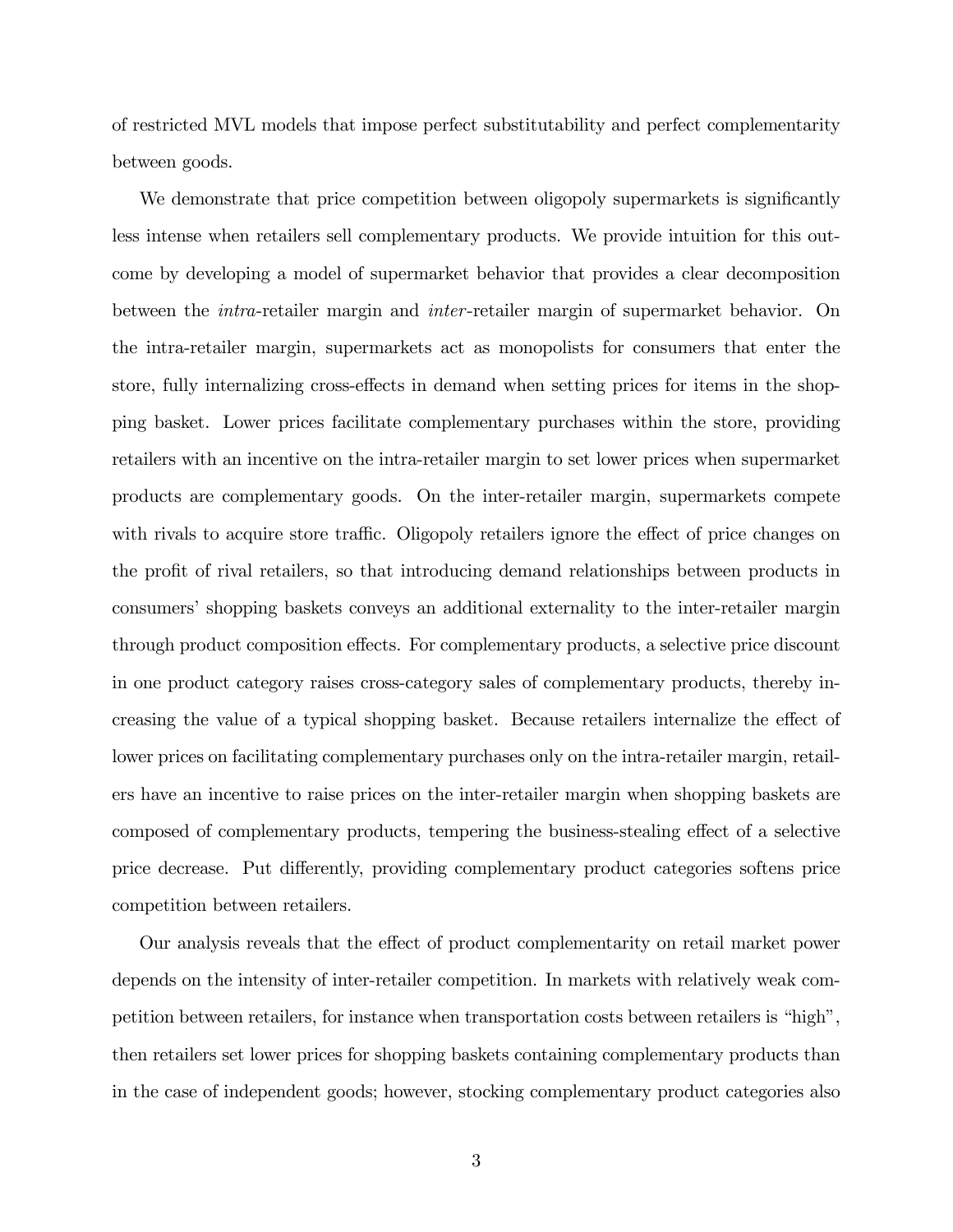softens retail price competition, resulting in higher retail prices when competition between retailers is relatively intense (e.g., "low" transportation cost).<sup>1</sup> Thus, our findings suggest a somewhat counter-intuitive result that the effect of product complementarity on retail market power is likely to be accentuated as retail markets become more saturated.

We find support for our theoretical model of product complementarity on retail prices using panel data from retailers in the Eau Claire, Wisconsin market. We construct shopping baskets for households in our sample and examine the effect of shopping basket composition on retail prices for 4 categories of goods: Milk, breakfast cereal, soft drinks, and snacks. Our empirical results provide strong support for the hypothesis that selling complementary goods softens retail price competition. Indeed, we find evidence of higher overall retail prices for shopping baskets composed of complementary products relative to the case of independent goods.

Our paper contributes to the literatures on retail pricing, and demand modeling more generally. While others have used the MVL model to examine shopping-basket demand (Russell and Petersen 2000; Niraj, et al. 2008; Moon and Russell 2008; Kwak, Duvvuri, and Russell 2015), the link between shopping basket composition and retail pricing has remained unexplored. We show that accounting for the mix of complementary and substitute relationships among product categories has essential effects on retail market power. Unlike recent theoretical models that suggest accounting for the "incidental complementarity" associated with shopping-basket purchases has a pro-competitive effect on retail pricing (Rhodes 2015), we show that  $product$  complementarity has anti-competitive effects on shopping basket prices.<sup>2</sup>

In the next section, we derive a theoretical model of retail pricing under shopping-basket purchasing and show that equilibrium prices can rise under pure complementarity. We test

<sup>1</sup>Our argument is a variation on the harvest-invest story of Dube, Hitsch, and Rossi (2009) and Pavlidis and Ellickson (2012) in that retailers compete relatively more intensively in order to earn high-margin customers. On the other hand, when categories are complements within the store  $-\omega$  when retailers sell only store-brands, which are complementary due to "umbrella branding" (Erdem and Chang 2012), for example – then price competition is less intense, and market conduct is less competitive.

<sup>&</sup>lt;sup>2</sup>The difference is due to the fact that "incidental complementarity" is driven by economies of scope in consumer transportation cost, rather than by explicit demand relationships among products in the shopping basket.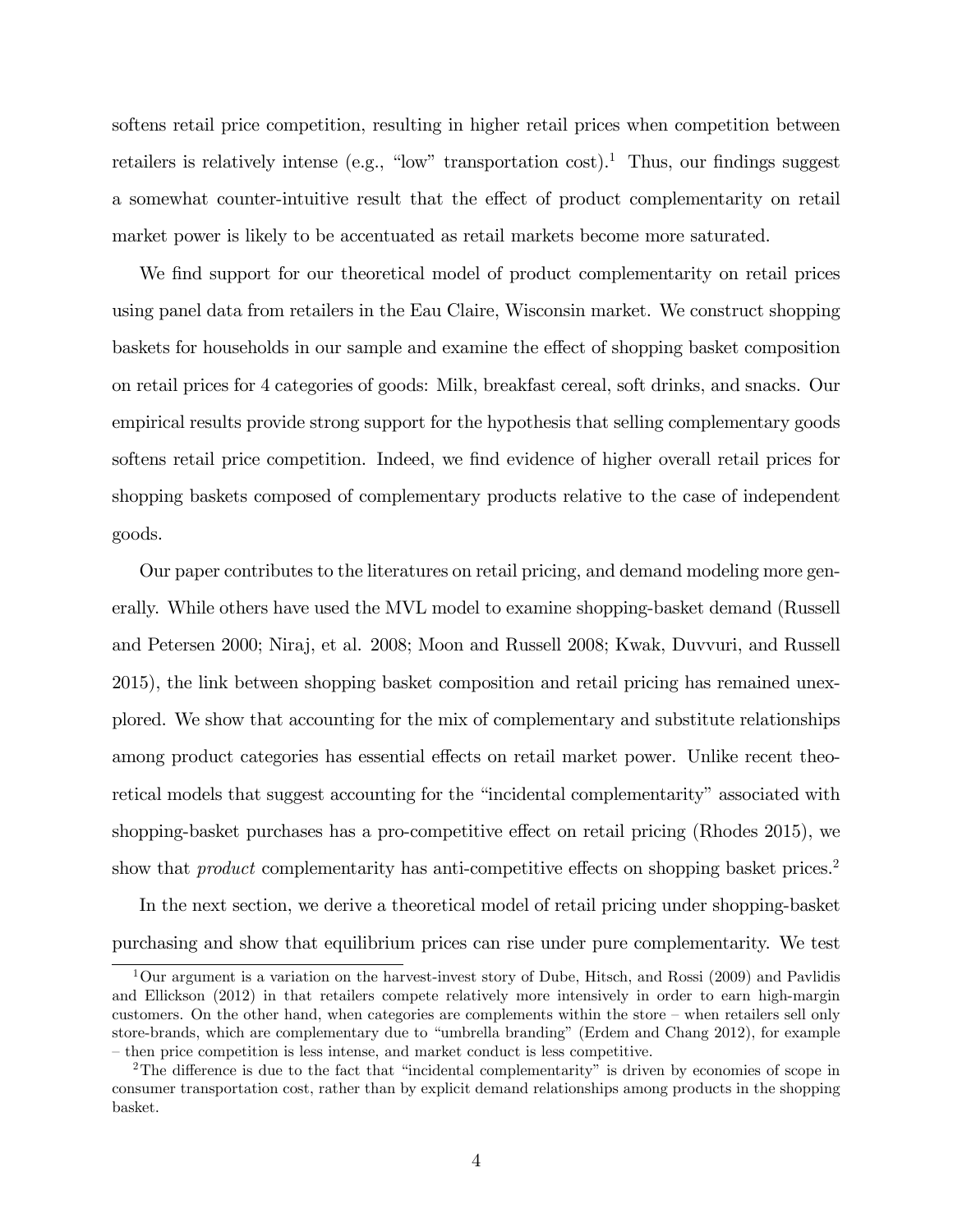this theory using the empirical model of shopping-basket demand described in Section 3. Section 4 describes our data source and provide some stylized facts that support the use of a MVL model to estimate demand inter-relationships among grocery categories. Section 5 summarizes our empirical findings and offers some implications for the conduct of retailing more generally, while we conclude and offer some suggestions for future research in Section 6.

### 2 Basket Composition and Pricing

In this section we present a simple theoretical model that isolates retail pricing incentives on the intra-retailer margin and inter-retailer margin of supermarkets. Consumers in the model engage in one-stop-shopping, acquiring a basket of goods comprised of multiple products on each shopping occasion. Retail pricing at the basket level, in turn, is driven by two opposing incentives:  $(i)$  on the inter-retailer margin, retailers wish to lower retail prices on all retail products to steal business from rivals; whereas  $(ii)$  on the intra-retailer margin, retailers maintain an optimal mix of prices, fully internalizing externalities between goods in the representative shopping basket by setting "Ramsey" prices. Customers that visit a given supermarket by low prices on items in the desired shopping basket purchase multiple products on a single shopping trip, which stimulates retailers to internalize complementary brand relationships in the multi-product demand system.

Consider duopoly supermarkets that stock products in multiple categories. The retailers differ in their spatial proximity to consumers in the Hotelling  $(1929)$  sense and stock product categories that contain complementary goods. Our focus is on how equilibrium prices change with the degree of complementarity between products, and we accordingly simplify the model by considering a fixed number of products.<sup>3</sup>

Each retailer is located at the end of a unit line segment and consumers are distributed uniformly along the line segment so that no one retail location is inherently superior to

<sup>3</sup>See Anderson and dePalma (1992, 2006) and Hamilton and Richards (2009) for analysis of product variety choices among multi-product retailers.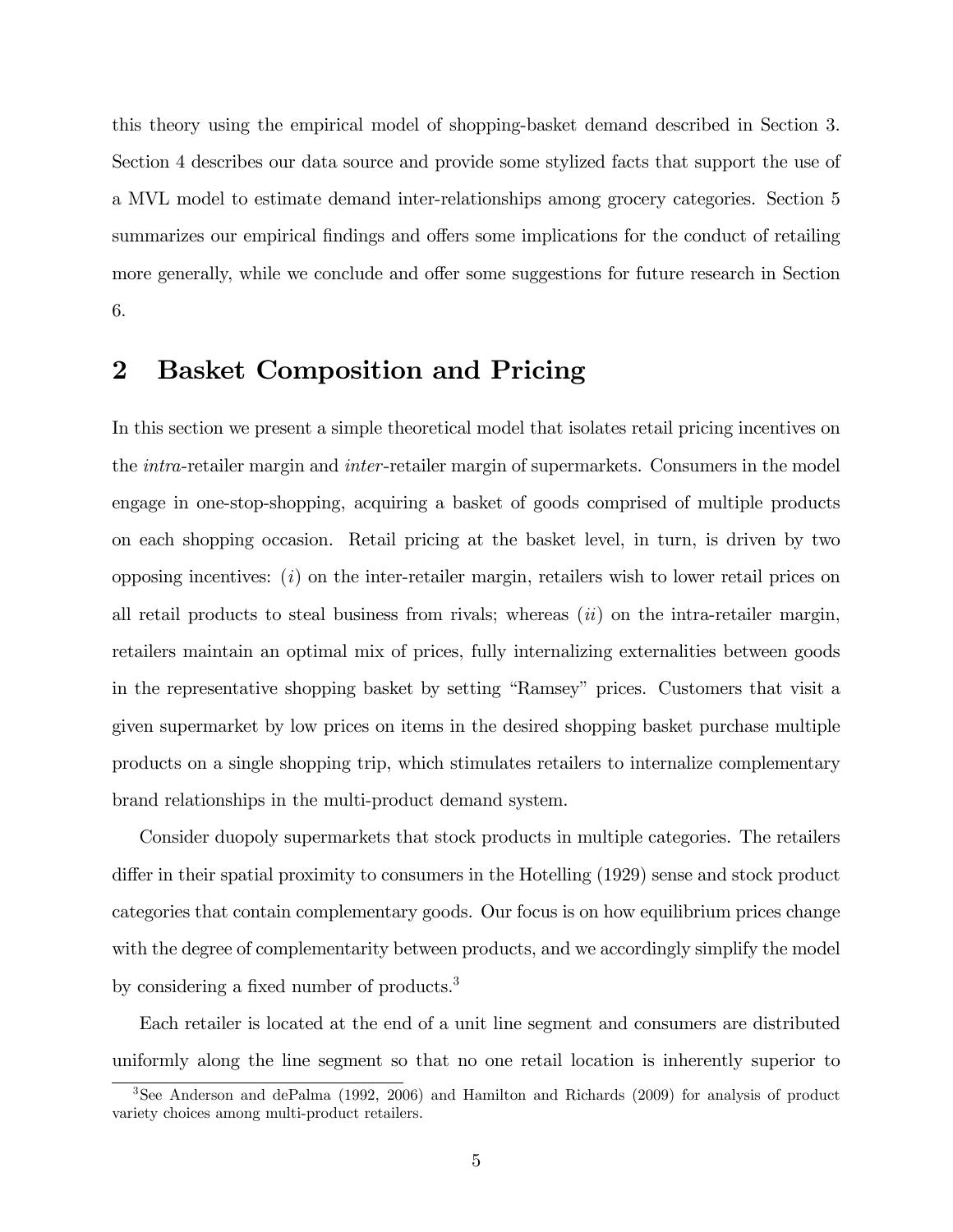any other retail location. Consumers incur increasing transportation costs of  $\tau$  per unit of distance to visit retailers.<sup>4</sup> The decision to shop with a given retailer consequently depends on the transportation cost required to visit the retailer relative to the consumption opportunity afforded by that retailer's product assortment and prices.

Consumer preferences over retail products are represented by the utility derived from onestop shopping. Specifically, given her choice of retailer and consumption bundle  $(x_1, x_2, ..., x_n)$ utility of the representative consumer is

$$
u(x_1, x_2, ..., x_n) - \sum_{i} p_{j,i} x_i.
$$

Solving this problem for the optimal consumption bundle selected at retailer j yields the indirect utility function

$$
v^*(\mathbf{p}_j) = \max_{x_1, x_2, \dots, x_n} u(x_1, x_2, \dots, x_n) - \sum_i p_{j,i} x_i,
$$

where  $\mathbf{p}_j = (p_{j,1}, p_{j,2}, ..., p_{j,n})$  is the vector of prices selected by retailer j.

Aggregate demand facing each retailer depends on the decisions made by consumers at all points on the line segment regarding where to shop. Given consumer transportation costs of  $\tau$  per unit distance, a consumer at a distance of  $\theta \in (0,1)$  from retailer j could achieve surplus of  $v^*(\mathbf{p}_j) - \theta\tau$  by purchasing from that retailer. Letting  $\theta^*$  denote the location of the consumer who is indifferent between the alternative of shopping with either retailer,  $\theta^*$ solves  $v^*(\mathbf{p}_1) - \theta \tau = v^*(\mathbf{p}_2) - \tau (1 - \theta)$ , which yields

$$
\theta^*(\mathbf{p}_1; \mathbf{p}_2) = \frac{1}{2} + \frac{1}{2\tau} \left[ v(\mathbf{p}_1) - v(\mathbf{p}_2) \right]. \tag{1}
$$

All consumers located at a distance of  $\theta \leq \theta^*$  prefer to shop with retailer 1 and all consumers located at a distance of  $\theta^* \leq \theta$  prefer to shop with retailer 2. The demand for retail product *i*, at retailer 1 accordingly, is  $X_i(\mathbf{p}_1; \mathbf{p}_2) = \theta^*(\mathbf{p}_1; \mathbf{p}_2) x_i(\mathbf{p}_1)$  and total store demand for

<sup>&</sup>lt;sup>4</sup>Transportation costs for visiting retailers is asumed to be sufficiently high that consumers purchase multiple products on each shopping occasion and compare between supermarkets at the basket level rather than the individual product level.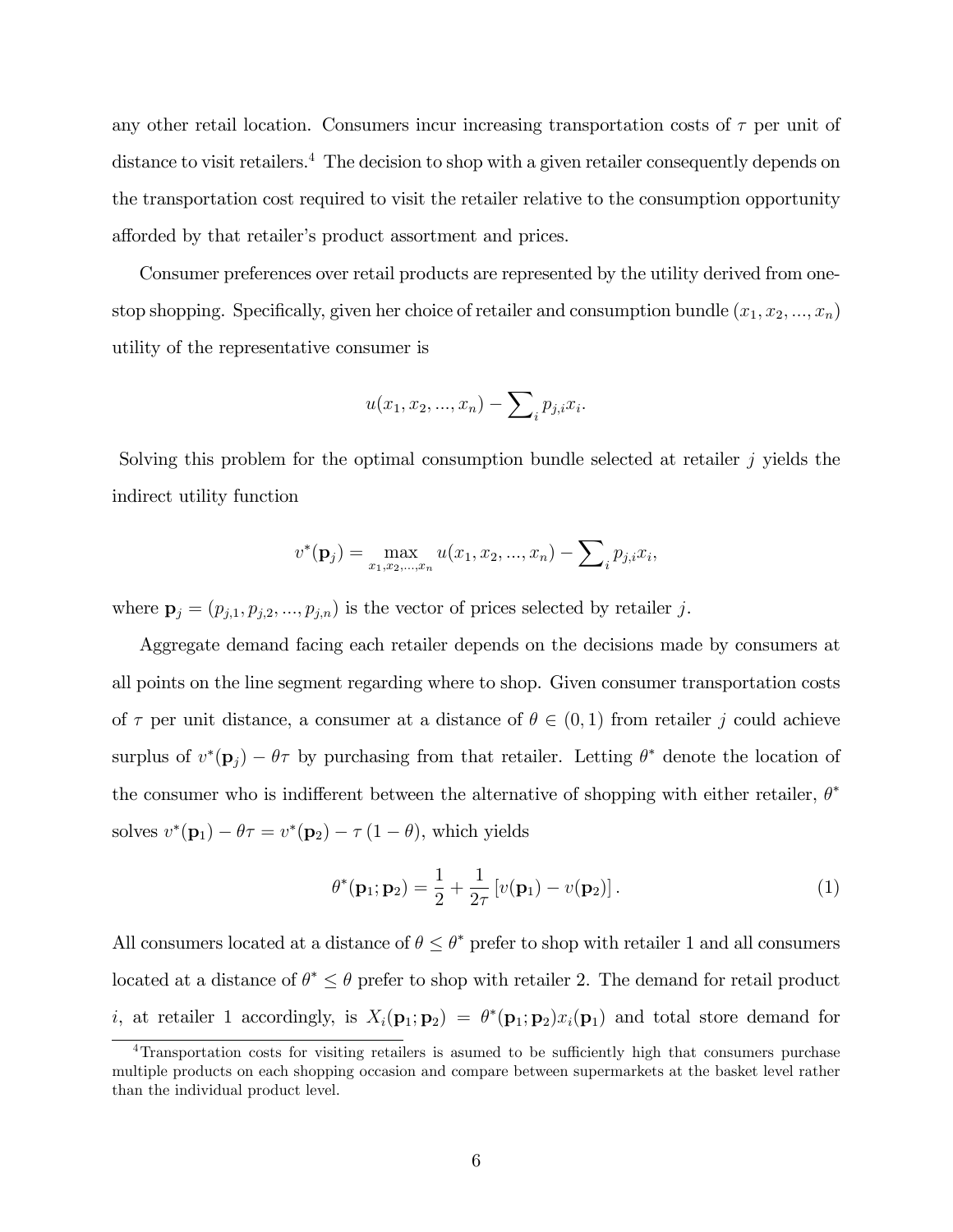retailer 1 is defined accordingly by aggregating products in the representative consumer's basket $X(\mathbf{p}_1) = \theta^*(\mathbf{p}_1; \mathbf{p}_2) \sum_i x_i(\mathbf{p}_1).$ 

Now consider the problem of retailer 1. Suppose each retailer pays a fixed set-up cost,  $F$ , and a constant unit cost of c to stock an individual product. Denoting  $per-cutomer$  profit for retailer 1 as

$$
\pi(\mathbf{p}_1) = \sum_{i} (p_{1,i} - c)x_i(\mathbf{p}_1),\tag{2}
$$

total retailer profit for retailer 1 is given by

$$
\Pi(\mathbf{p}_1; \mathbf{p}_2) = \theta^*(\mathbf{p}_1; \mathbf{p}_2) \pi(\mathbf{p}_1) - F.
$$
\n(3)

Differentiating (3) with respect to  $p_{1,i}$  gives the first-order necessary condition

$$
\theta^*(\mathbf{p}_1; \mathbf{p}_2) \frac{\partial \pi(\mathbf{p}_1)}{\partial p_{1,i}} + \frac{\pi(\mathbf{p}_1)}{2\tau} \frac{\partial v(\mathbf{p}_1)}{\partial p_{1,i}} = 0, \qquad i = 1, 2, ..., n,
$$
\n(4)

where  $\partial v(\mathbf{p}_1)/\partial p_{1,i} = -x_i(\mathbf{p}_1) < 0$  holds by Roy's identity. Notice that condition (4) decomposes the effect of a price change into an *inter*-retailer margin and an *intra*-retailer margin of profit. The first term on the left-hand side of equation  $(4)$  is the effect of a price change on the *intra*-retailer margin. For a given amount of store traffic  $(\theta^*$  fixed), the retailer sets relative prices like a monopolist, selecting "Ramsey" prices that fully internalize demand relationships products. The second term on the left-hand side of equation  $(4)$  defines the effect of a price change on the *inter*-retailer margin. A small decrease in price of  $dp_{1,i}$ units shifts  $(x_i/\tau)dp_{1,i}$  customers towards retailer i and away from his rival through the so-called *business-stealing effect*. Because each customer purchases multiple products from the retailer, a unit increase in custom results in retail profit of  $\pi(\mathbf{p}_1)$ , resulting in rents of  $(x_i/\tau)\pi(\mathbf{p}_1)dp_{1,i}$  from a unilateral decrease in the price of good i by  $dp_{1,i}$  units.

Condition (4) implies oligopoly prices are proportionately lower than monopoly prices. A monopoly retailer not disciplined by competition on the inter-retailer margin would choose category prices such that  $\partial \pi(\mathbf{p}_1)/\partial p_i = 0$ ; however, an oligopoly retailer selects prices below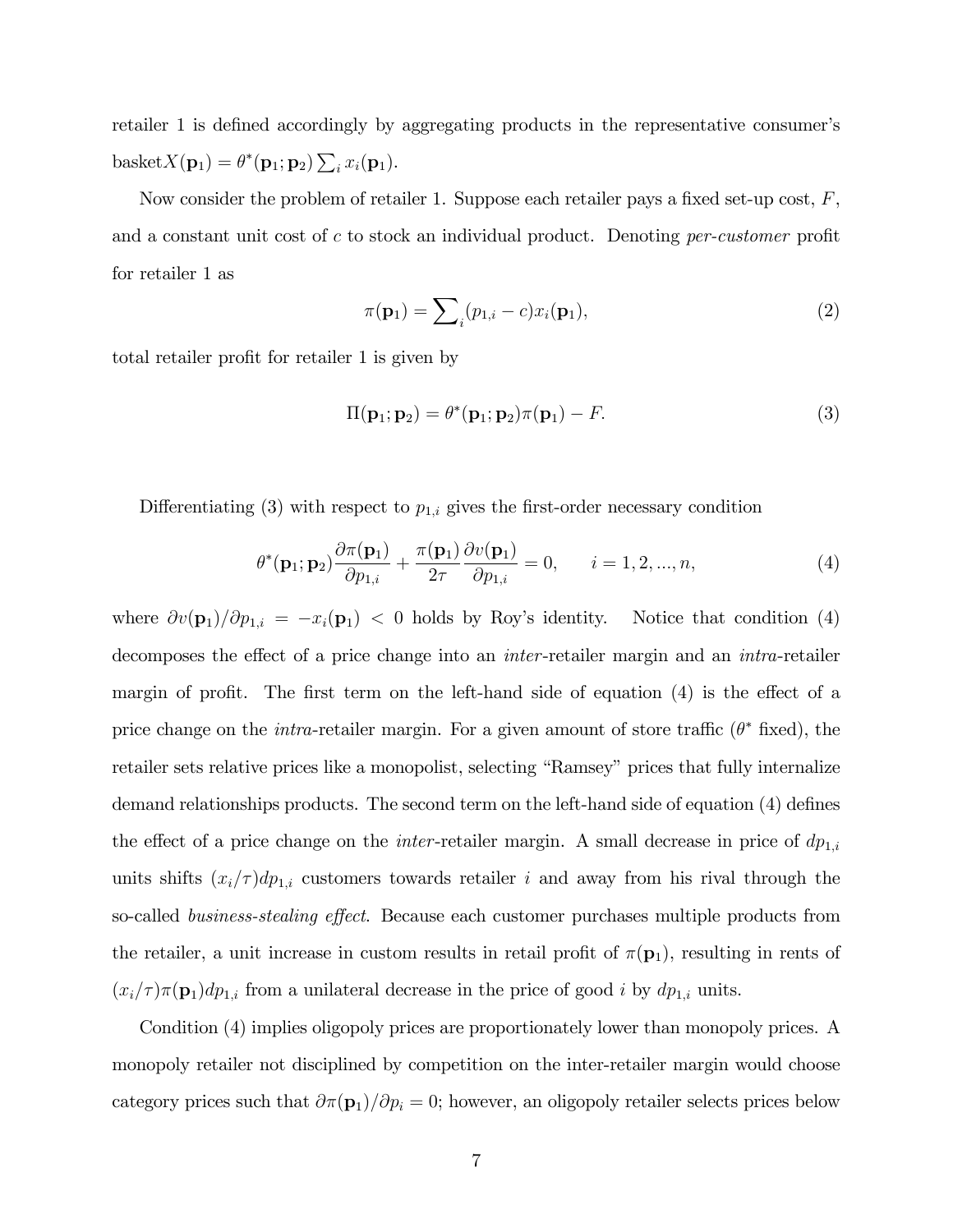the monopoly price level, that is  $\partial \pi(\mathbf{p}_1)/\partial p_i > 0$  in equation (4), because the businessstealing effect of a price increase (the second term on the left-hand side of  $(4)$ ) is negative. Oligopoly prices are lower than monopoly prices, because retailers fail to internalize the positive externality of raising prices on the profits of rivals.

When retailers set prices simultaneously for multiple products, the business-stealing effect involves shifting the entire shopping basket of the marginal consumer. The composition of products in consumersíshopping baskets introduces a second externality on the inter-retailer margin. Because retailers fail to internalize product composition effects in the shopping baskets of consumers switching to rival retailers, retailers have insufficient incentive to lower retail prices when consumer shopping baskets are comprised of complementary goods. Relative to the case of independent goods, retail price competition softens on the inter-retailer margin when selling complementary products.

The retail pricing implications of a wide variety of product configurations is completely characterized by equation  $(4)$ . To understand how demand complementarity affects supermarket prices, it is helpful to examine how demand complementarity alters pricing incentives on the intra- and inter-retailer margins. To simplify this comparison, consider the retail market equilibrium with n symmetric product categories, each of which contains one good. Dropping arguments for notational convenience, condition (4) can be written in the symmetric case as

$$
\frac{p-c}{p} = \frac{1}{\varepsilon_{ii} - (n-1)\varepsilon_{ij} + S/\tau},\tag{5}
$$

where  $\varepsilon_{ii} = -\frac{\partial x_i}{\partial p_i}$  $\partial p_i$  $p_i$  $\frac{p_i}{x_i} > 0$  is the own-price elasticity of demand,  $\varepsilon_{ij} = \frac{\partial x_j}{\partial p_i}$  $\partial p_i$  $p_i$  $\frac{p_i}{x_j}$  is the cross-price elasticity of demand between product categories, and  $S = npx$  is total retail sales. The first two terms in the denominator determine the intra-retailer margin. Absent competition from rival retailers, retail margins are given by  $\frac{p-c}{p} = \frac{1}{\varepsilon_{ii}-(n-a)}$  $\frac{1}{\epsilon_{ii}-(n-1)\epsilon_{ij}},$  which is the Ramsey pricing condition for a multi-product monopolist.<sup>5</sup> On the intra-retailer margin, complementarity between retail categories,  $\varepsilon_{ij}$  < 0, is associated with narrower margins than in the case of

<sup>&</sup>lt;sup>5</sup>This equation reduces to the usual monopoly markup in the case of independent goods,  $\varepsilon_{ij} = 0$ .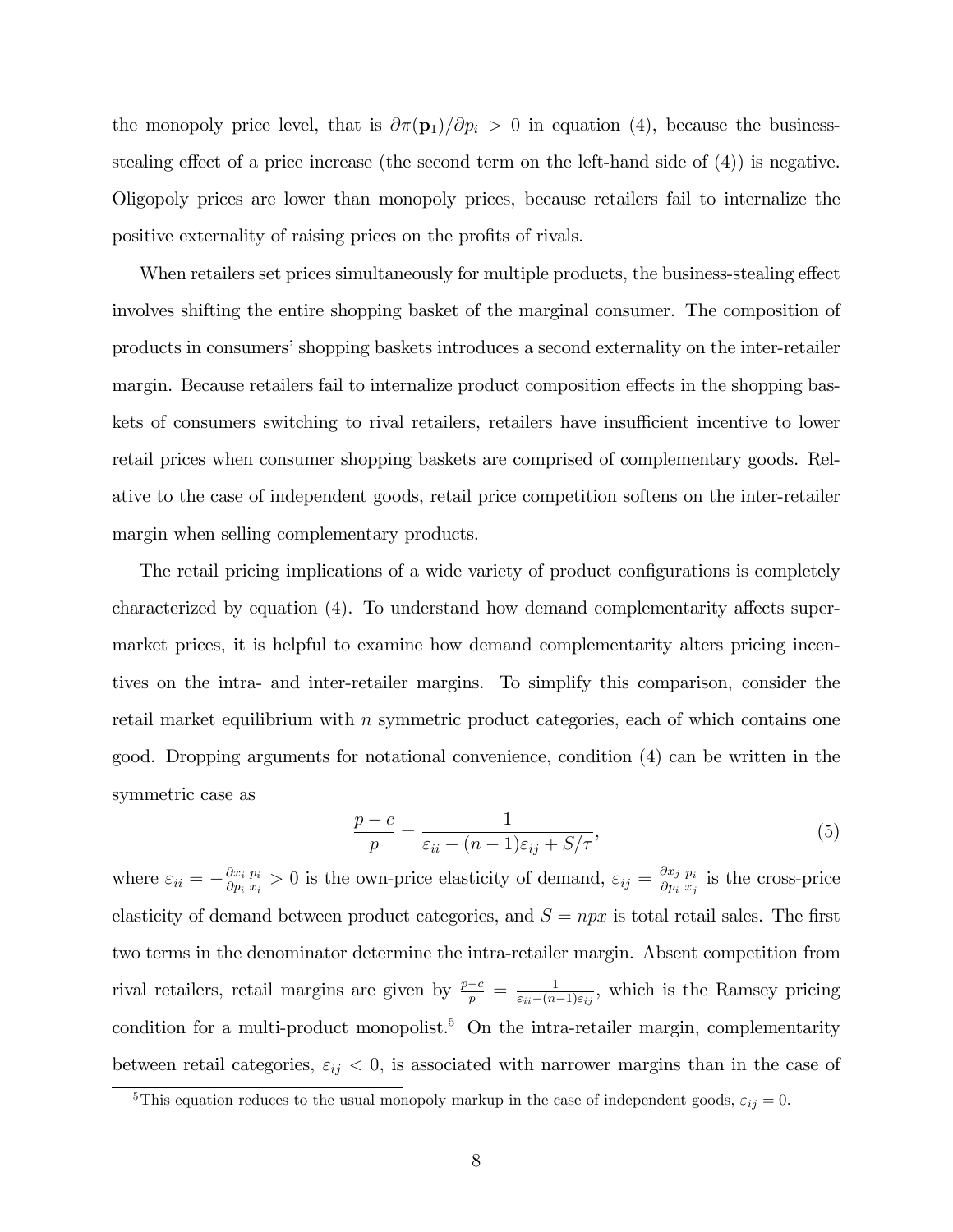independent goods, as retailers internalize the cross-product effect of a price discount on facilitating sales of complementary goods among consumers entering the store.

The third term in the denominator on the right-hand side of equation (5) captures the retail pricing incentive on the inter-retailer margin. This term is larger when consumer transportation costs are small; thus, the intensity of retail competition is essential for determining the effect of basket composition on retail market power. When unit transportation cost  $(\tau)$  is ìlargeî, equilibrium retail prices are driven predominantly by incentives on the intra-retailer margin, resulting in decreased retail market power for categories with more complementary demand; however, when  $\tau$  is "small", highly complementary categories sold by supermarkets result in greater retail market power relative to the case of independent goods.

To confirm this intuition, we simulate price changes in response to changes in demand complementarity using two demand structures:  $(i)$  quadratic utility; and  $(ii)$  constant elasticity of substitution (CES). The outcome is qualitatively similar in each case, with a range of  $\tau$  emerging in which retail provision of complementary product categories results in higher retail prices than in the case of independent (or substitute) goods.

Consider the quadratic utility structure

$$
u(x_1, x_2, ..., x_n) = \alpha \sum_i x_i - \frac{1}{2} \beta \sum_i x_i^2 - \lambda \sum_i \sum_{j \in n} x_i x_j,
$$

where  $\alpha, \beta, \lambda > 0$  and  $\beta > \lambda$ . This utility structure leads to demands of the form

$$
x_i = a - bp_i + \delta \sum_{j \neq i} p_j
$$

;

where  $a = \alpha/(\beta + \lambda)$ ,  $b = \beta/(\beta + \lambda)^2$ , and  $\delta = \lambda/(\beta + \lambda)^2$ . Products are complements when  $\delta < 0$ .

Table 1 shows the results of numerical simulation for the case where  $a = 1, b = 1, c = \frac{1}{2}$ 2 and  $n = 2$  for variations in transportation cost ( $\tau$ ) and demand complementarity ( $\delta$ ). Notice that retail prices decrease monotonically as the categories become more complementary when transportation costs are "high" ( $\tau = 1$ ), decreasing from  $p = $0.73$  for the case of independent categories ( $\delta = 0$ ) to  $p = $0.53$  for the case of "strong" complements ( $\delta = -0.8$ ).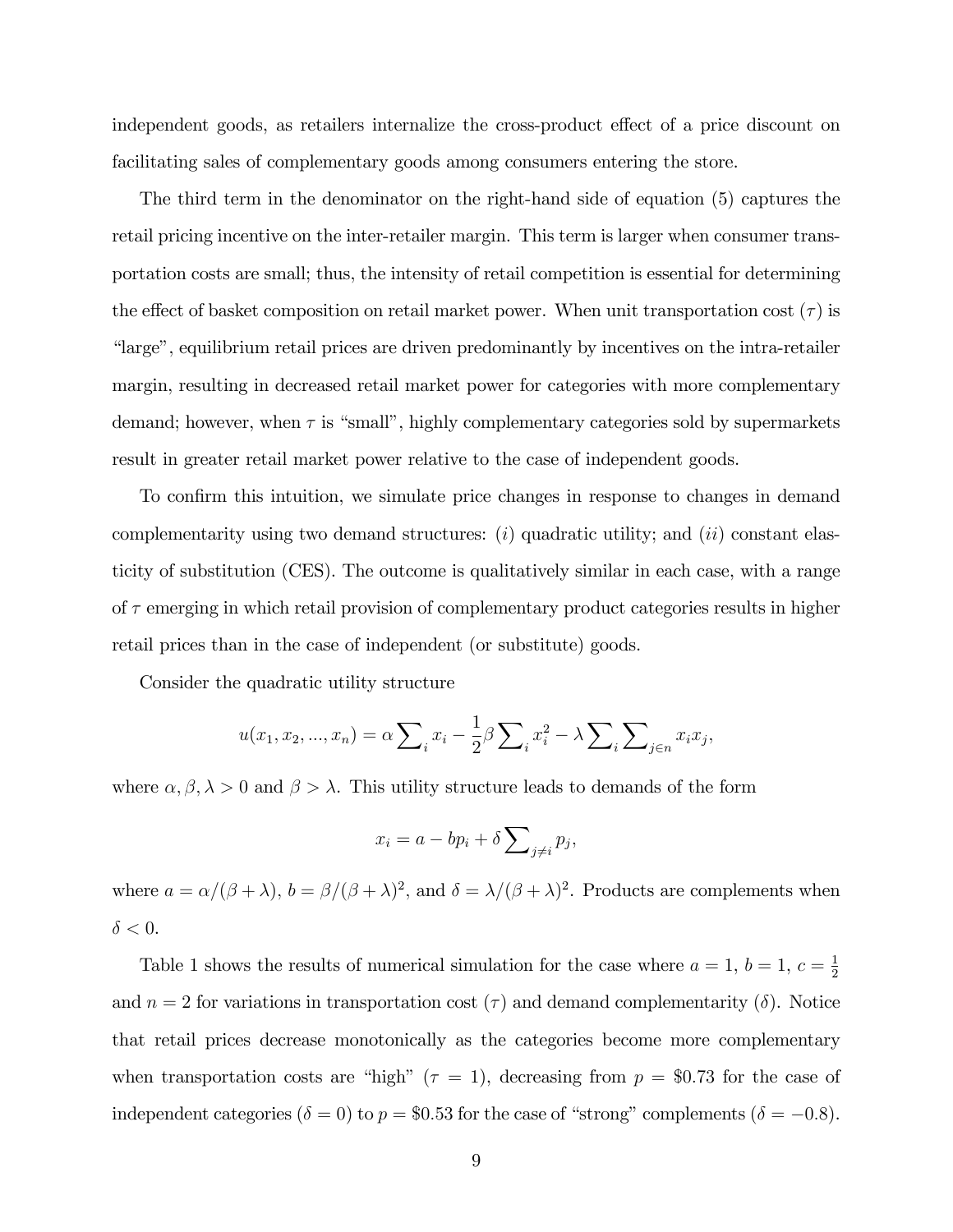The reason is that pricing outcomes are predominantly driven by the intra-retailer margin when consumers face high transportation costs.

[table 1 in here]

For the case when transportation costs are "low" ( $\tau = 0.01$ ), retail prices follow a nonmonotonic pattern with changes in demand complementarity. The retail price peaks at  $\delta =$  $-0.7$ , rising with the degree of complementarity between product categories for  $\delta \in (-0.7, 0)$ , and then falling at still higher degrees of complementarity. The reason for this is that retail prices converge towards marginal cost on the intra-retailer margin for high levels of product complementarity, dampening business-stealing incentives and the impact of ignoring product composition externalities on the inter-retailer margin. In all cases, retail prices are higher when retailers stock complementary product categories than in the case of independent product categories when  $\tau = 0.01$ . Because transportation costs are unobservable, it is unclear a priori whether the effect of complementarity in the first column or the second column is a better description of retail pricing in the real world. Therefore, in the next section we describe an empirical approach designed to test the effect of complementarity on equilibrium retail pricing.

# 3 Empirical Model of Retail Pricing and Demand Complementarity

### Overview

We estimate a structural model of retail demand, and retailer pricing. Our primary objective is to determine the effect of demand structure in consumers' shopping baskets on retail market power. We begin by specifying our empirical model, and then derive expressions for retail prices that are consistent with equilibrium in a Bertrand-Nash environment, conditional on the structure of demand in the shopping basket. We conclude this section by describing how both the demand and pricing elements of the model are estimated.

Model of Retail Demand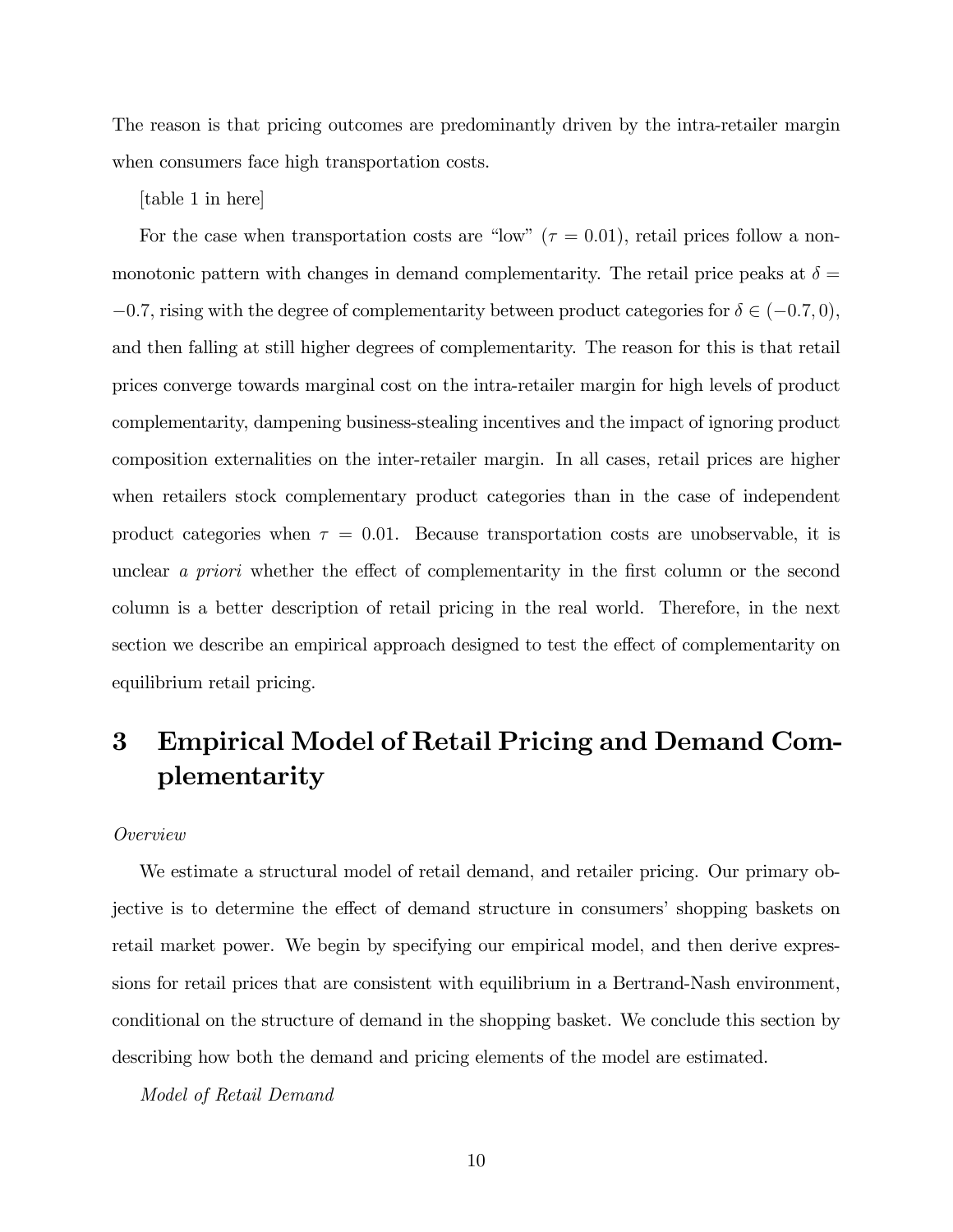Consumers  $h = 1, 2, 3, ..., H$  in our model select items from among  $i = 1, 2, 3, ..., N$ categories,  $c_{iht}$ , in assembling a shopping basket,  $\mathbf{b}_{ht} = (c_{1ht}, c_{2ht}, c_{3ht}, ..., c_{Nht})$  on each trip, t, to a pre-determined store. Define the set of all possible baskets  $\mathbf{b}_{ht} \in \mathbf{B}$ . Our focus is on purchase incidence, which is the probability of choosing an item from a particular category on a given shopping occasion, and we model demand at the category level by assuming consumers purchase one item per category across multiple categories.

Consumers choose among categories to maximize utility,  $U_{ht}$ , and we follow Song and Chintagunta (2006) in writing utility in terms of a discrete, second-order Taylor series approximation:

$$
U_{ht}(\mathbf{b}_{ht}) = V_{ht}(\mathbf{b}_{ht}) + \varepsilon_{ht}
$$
  
= 
$$
\sum_{i=1}^{N} \pi_{iht} c_{iht} + \sum_{i=1}^{N} \sum_{j \neq i}^{N} \theta_{ijh} c_{iht} c_{jht} + \varepsilon_{ht},
$$
 (6)

where  $\pi_{iht}$  is the baseline utility for category i earned by household h on shopping trip t ,  $c_{iht}$  is a discrete indicator that equals 1 when category  $i$  is purchases, and 0 otherwise,  $\varepsilon_{ht}$  is a Gumbel-distributed error term that is iid across households and shopping trips, and  $\theta_{ijh}$  is a household-specific parameter that captures the degree of interdependence in demand between categories i and j. Specifically,  $\theta_{ijh} < 0$  if the categories are substitutes,  $\theta_{ijh} > 0$  if the categories are complements, and  $\theta_{ijh} = 0$  if the categories are independent in demand. To ensure identification, we restrict all  $\theta_{ii} = 0$  and impose symmetry on the matrix of cross-purchase effects,  $\theta_{ijh} = \theta_{jih}$ ,  $\forall i, j, h$  (Besag 1974, Cressie 1993, Russell and Petersen 2000).

The probability that a household purchases a product from a given category on a given shopping occasion depends on both perceived need, and marketing activities from the brands in the category (Bucklin and Lattin 1992, Russell and Petersen 2000). Therefore, we write baseline utility for each category as dependent on a set of category  $(X_i)$  and household  $(Z_h)$ specific factors such that: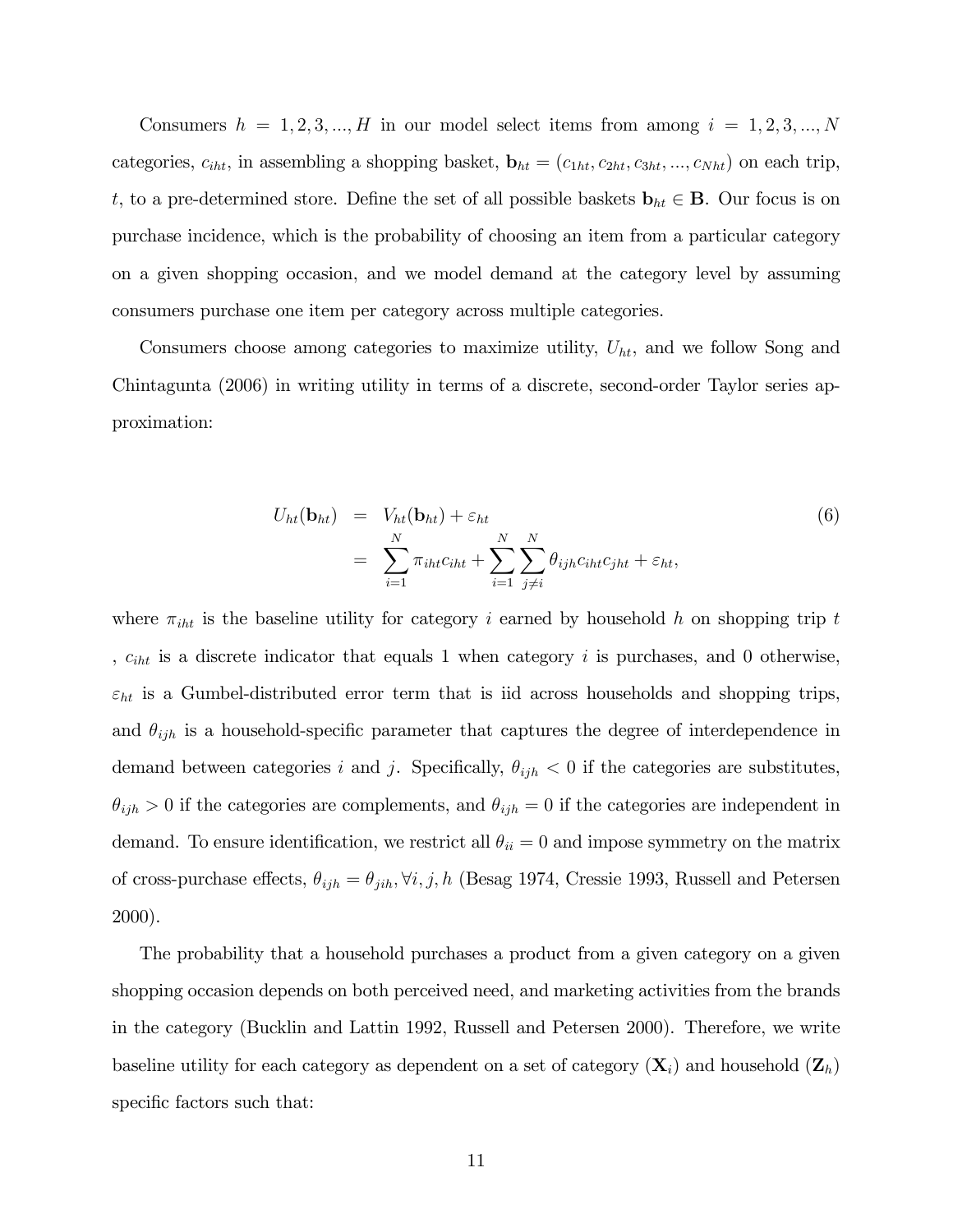$$
\pi_{iht} = \alpha_{ih} + \beta_{ih} \mathbf{X}_i + \gamma_{ih} \mathbf{Z}_h, \tag{7}
$$

where perceived need, in turn, is affected by the rate at which a household consumes products in the category, and the frequency that they tend to purchase in the category, which we combine to form a measure of the amount of inventory on hand  $(INV<sub>h</sub>)$ .<sup>6</sup> Need is also determined by more fundamental household factors such as the size of the household  $(HH_h)$ , the age distribution of family members  $(AGE<sub>h</sub>)$ , and state dependence that arises from either loyalty, habituation, or some other source of intertermporal correlation in purchase incidence  $(LOY_h)$ .<sup>7</sup> Marketing mix elements at the category level include a price index of the individual items in each category  $(PR_i)$ , the proportion of items featured during the purchase occasion  $(FT_i)$ , the percentage on display  $(DP_i)$ , the share on temporary price reduction  $(TPR_i)$ , and indicator variables for whether the category was purchased in store 1 or store  $2 (ST1<sub>i</sub>)$ . While there are likely other factors that influence category choice, this set covers those typically used in the category-choice literature (Manchanda, Ansari, and Gupta 1999) and exhaust those available in our data.

Each of the variables entering (7) represent sources of observed heterogeneity, whether at the category  $(X_i)$  or household  $(Z_h)$  levels. However, there is also likely to be substantial unobserved heterogeneity in household preferences and in attributes of the category that may affect incidence. Therefore, we specify each of the estimated parameters as randomly distributed in order to capture unobserved heterogeneity in category preference, marketing mix responsiveness, and the marginal effect of demographic attributes, respectively. In the most general form of the model, therefore, we estimate:

<sup>&</sup>lt;sup>6</sup>We infer household inventory using methods that are standard in this literature (Bucklin and Lattin 1992).

<sup>&</sup>lt;sup>7</sup>Each of these demographic variables was tested in the empirical model, and found to be not significant, so were excluded from the results reported below.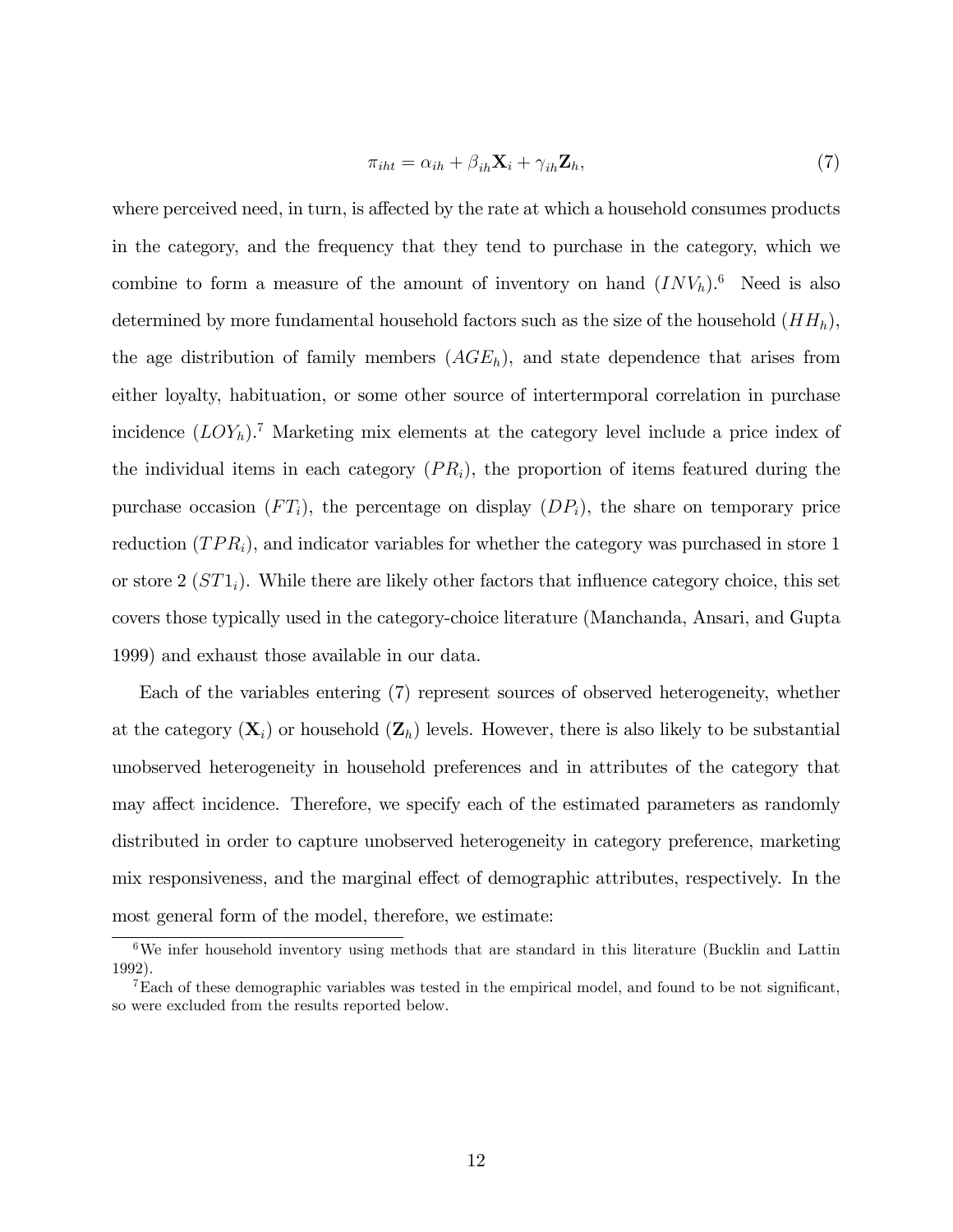$$
\alpha_{ih} = \alpha_{i0} + \alpha_{i1}v_1, v_1 \sim N(0, \sigma_1), \qquad (8)
$$

$$
\beta_{ikh} = \beta_{ik0} + \beta_{ik1} \nu_2, \ v_2 \sim N(0, \sigma_2), \tag{9}
$$

$$
\gamma_{ilh} = \gamma_{il0} + \gamma_{il1} \nu_3, \ v_3 \sim N(0, \sigma_3),
$$

for each k element of the marketing-mix matrix, and  $l$  element of the matrix of household attributes.

With the error assumption in equation (6), the conditional probability of purchasing in each category assumes a relatively simple logit form. Following Kwak, Duvvuri, and Russell (2015), we simplify the expression for the conditional incidence probability by writing the cross-category purchase effect in matrix form, where:  $\Theta_h = [\Theta_{1h}, \Theta_{2h}, ..., \Theta_{Nh}]$  and each  $\Theta_{ih}$ represents a column vector of the  $NxN$  cross-effect  $\Theta_h$  matrix which is defined as:

$$
\Theta_{h} = \begin{bmatrix} 0 & \theta_{12h} & \theta_{13h} & \dots & \theta_{1Nh} \\ \theta_{21h} & 0 & \theta_{23h} & \dots & \theta_{2Nh} \\ \theta_{31h} & \theta_{32h} & 0 & \dots & \theta_{3Nh} \\ \vdots & \vdots & \vdots & \vdots & \vdots \\ \theta_{N1h} & \theta_{N2h} & \theta_{N3h} & \dots & 0 \end{bmatrix},
$$
(10)

so that the conditional utility of purchasing in category  $i$  is written as:

$$
U_{ht}(c_{iht}|c_{jht}) = \pi'_{ht}\mathbf{b}_{ht} + \Theta'_{ih}\mathbf{b}_{ht} + \varepsilon_{ht},
$$
\n(11)

for the items in the basket vector  $\mathbf{b}_{ht}$ . Conditional utility functions of this type potentially convey important information, and are more empirically tractable that the full probability distribution of all potential assortments (Moon and Russell 2008), but are limited in that they cannot describe the entire matrix of substitute relationships in a consistent way, and are not econometrically efficient in that they fail to exploit the cross-equation relationships implied by the utility maximization problem. To see this more clearly, we derive the estimating equation implied by the Gumbel error-distribution assumption, conditional on the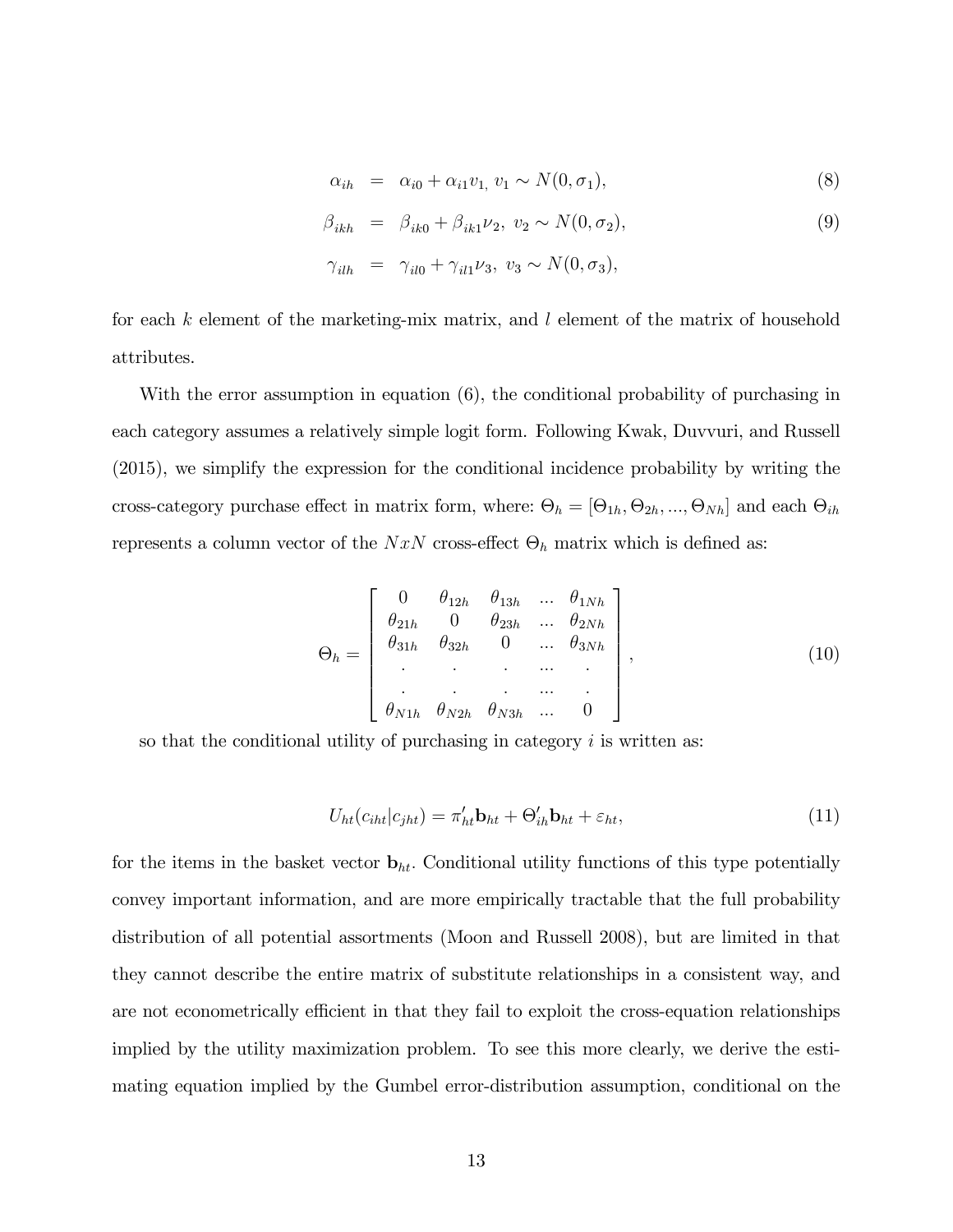purchases made in all other categories,  $c_{iht}$ . With this conditional assumption, the probability of purchasing in category  $i = 1$  is written as:

$$
Pr(c_{1ht} = 1|c_{jht}) = \frac{[\exp(\pi_{1ht} + \Theta'_{1h} \mathbf{b}_{ht})]^{c_{1ht}}}{1 + \exp(\pi_{1ht} + \Theta'_{1h} \mathbf{b}_{ht})},
$$
(12)

and  **represents the basket vector. Estimating all N of these equations together in a** system is one option, or Besag (1974) describes how the full distribution of  $\mathbf{b}_{ht}$  choices are estimated together.

Assuming the  $\Theta_h$  matrix is fully symmetric, and the main diagonal consists entirely of zeros, then Besag (1974) shows that the probability of choosing the entire vector  $\mathbf{b}_{ht}$  is written as:

$$
Pr(\mathbf{b}_{ht}) = \frac{\exp(\boldsymbol{\pi}_{ht}^{\prime}\mathbf{b}_{ht} + \frac{1}{2}\mathbf{b}_{nt}^{\prime}\Theta_{h}\mathbf{b}_{ht})}{\sum_{\mathbf{b}_{ht}\in\mathbf{B}}[\exp(\boldsymbol{\pi}_{ht}^{\prime}\mathbf{b}_{ht} + \frac{1}{2}\mathbf{b}_{ht}^{\prime}\Theta_{h}\mathbf{b}_{ht})]},
$$
(13)

where  $Pr(\mathbf{b}_{ht})$  is interpreted as the joint probability of choosing the observed combination of categories from among the  $2^N$  potentially available from N categories.<sup>8</sup> Assuming the elements of the main diagonal of  $\Theta$  is necessary for identification, while the symmetry assumption is required to ensure that (13) truly represents a joint distribution, a multi-variate logistic (MVL, Cox 1972) distribution, of the category-purchase events. Essentially, the model in  $(13)$  represents the probability of observing the simultaneous occurrence of N discrete events  $-$  a shopping basket  $-$  at one point in time. Due to the iid assumption of the logit errors associated with each basket choice, the model in (13) implicitly assumes that the baskets are subject to the independence of irrelevant alternatives (IAA), but the categories within the basket are allowed to assume a more general correlation structure (Kwak,

<sup>&</sup>lt;sup>8</sup>The practical limitations of describing  $2^N$  choices are somewhat obvious. Recently, others have developed ways to either reduce the dimensionality of the  $\mathbf{b}_{ht}$  vector, or of estimating it more efficiently. Kwak, Duvvuri, and Russell (2015) focus on "clusters" of items within conventional category definitions, while Moon and Russel (2008) project the  $\mathbf{b}_{ht}$  vector into household-attribute space, so only 2 parameters are estimated. Kamakura and Kwak (2012) use the random-sampling approach of McFadden (1978) to reduce the estimation burden while leaving the size of the problem intact. Because our problem is well-described with only a small number of categories  $(5)$ , we estimate the MVL model in its native form.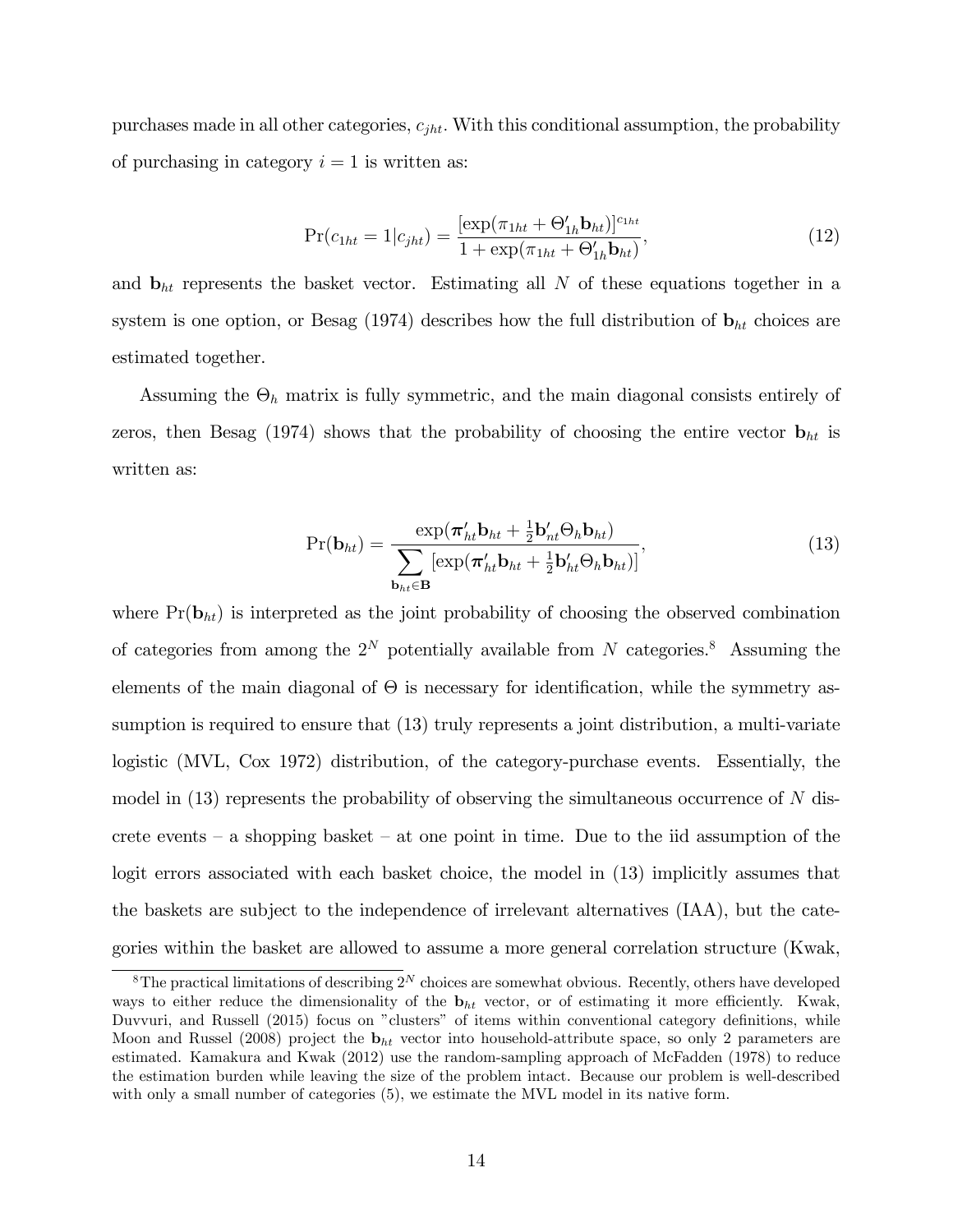Duvvuri, and Russell 2015).

### Demand Elasticities

We derive the individual-item elasticities implied by (13) in this section, and apply them to the analysis of competitive price-and-assortment response in the subsequent section. To foreshadow our results, we find that the elasticity expressions look very similar to the usual logit price-elasticity expressions, but with one critical difference: Because each category can appear in several bundles, the derivative must sum over the marginal effect of a change in price on the probability of observing each bundle that contains that category. Formally, the probability of observing  $c_{jht}$  is given by:

$$
Pr(c_{jht}) = \sum_{c_{jht} \in \mathbf{b}_{ht}} \left( \frac{\exp(\boldsymbol{\pi}_{ht}^{\prime} \mathbf{b}_{ht} + \frac{1}{2} \mathbf{b}_{nt}^{\prime} \Theta_{h} \mathbf{b}_{ht})}{\sum_{\mathbf{b}_{ht} \in \mathbf{B}} [\exp(\boldsymbol{\pi}_{ht}^{\prime} \mathbf{b}_{ht} + \frac{1}{2} \mathbf{b}_{ht}^{\prime} \Theta_{h} \mathbf{b}_{ht})]} \right), \qquad (14)
$$

so that the household-level marginal effect of a change in a same-category price is

$$
\frac{\partial \Pr(c_{jht})}{\partial PR_j} = \beta_{ph} \Pr(c_{jht})(1 - \Pr(c_{jht})),\tag{15}
$$

where  $\beta_{ph}$  is the household-specific marginal utility of income, and  $Pr(c_{jht})$  includes all baskets that contain the category j. Similarly, the marginal effect of a change in the price index for a different category  $(i)$  on the probability of purchasing category  $j$ , when the categories are in the same baskets is given by:

$$
\frac{\partial \Pr(c_{jht})}{\partial PR_i} = -\beta_{ph} \Pr(c_{jht}) \Pr(c_{iht}), \qquad (16)
$$

and the marginal effect of change in the price of a category that is not in the same bundle as  $j$  is given by:

$$
\frac{\partial \Pr(c_{jht})}{\partial PR_k} = -\beta_{ph} (\Pr(c_{jht}, c_{kht}) - \Pr(c_{jht}) \Pr(c_{kht})), \qquad (17)
$$

where the right-side expression is interpreted as the difference between the joint probability of observing categories j and  $k$  purchased together in the same basket, less the product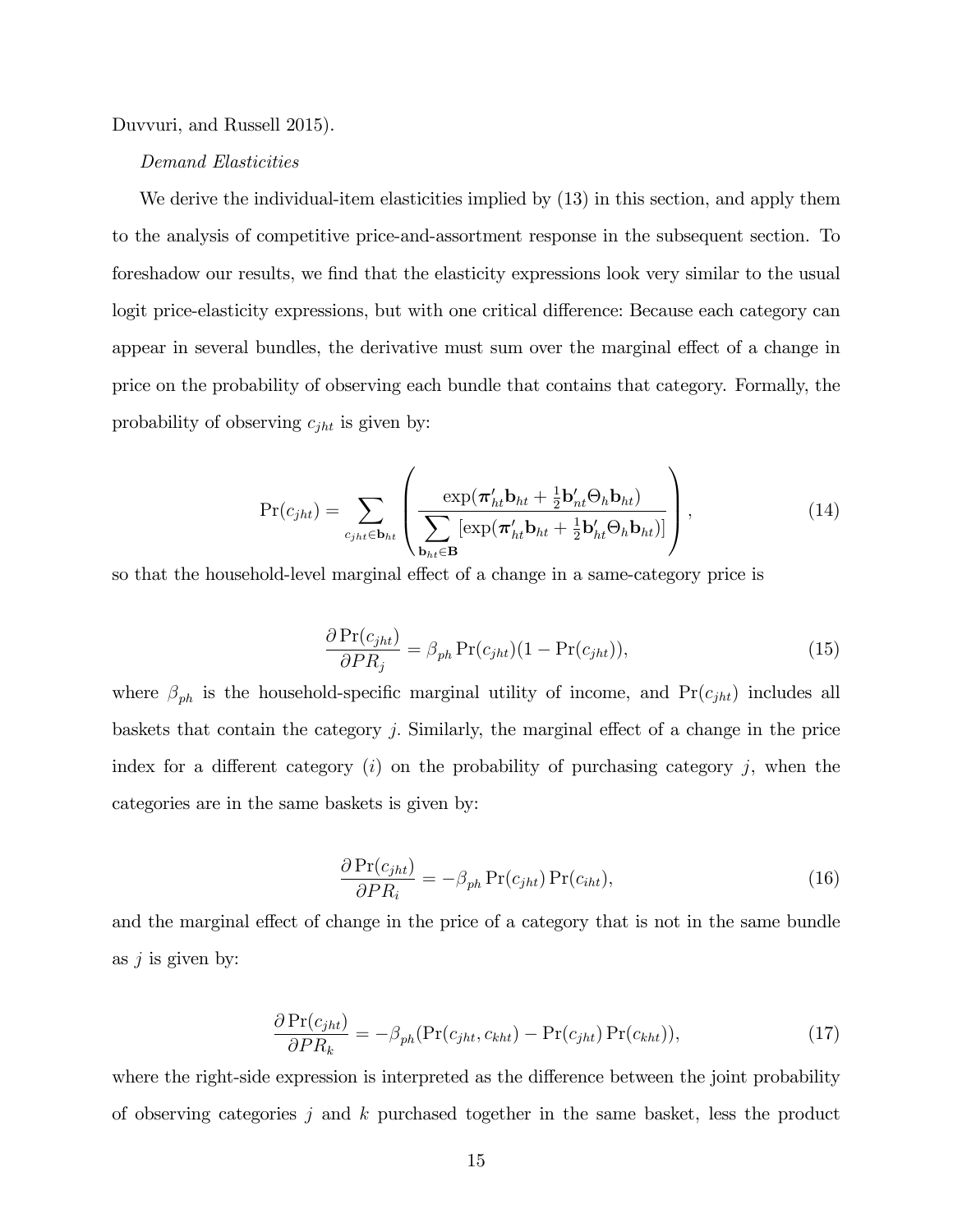of the marginal probabilities of observing each category purchase. With these expressions, we can estimate an entire matrix of price responses, for all categories with respect to all other categories, accounting for the fact that they may or may not be purchased in the same shopping basket.

### Price Response

In this section, we complete the structural model of price response by deriving the optimal retailer response to choices made by rivals. Retailers maximize profit by choosing category-prices in Bertrand-Nash rivalry, conditioned on market demand aggregated over the household behavior described in (13). Retailers are assumed to purchase items sold in each category from manufacturers, and pass through input cost increases to consumers.<sup>9</sup> Dropping time subscripts for clarity, the profit equation for retailer  $r$  is written as

$$
\pi_r = M \sum_{i \in I_r} s_{r_i} (p_{r_i} - c_{r_i}) - F_r,
$$
\n(18)

where  $M$  is the size of the aggregate market for all products,  $I$  is the set of all categories, and  $F_r$  reflects the retailer's fixed cost of selling items in all categories.

Retailing costs, which include the wholesale price charged by manufacturers in each category, are specified as a linear function of input prices. This results in the following expression for retailing costs:

$$
c_{r_i}(\mathbf{v}_r) = \sum_{l \in L} \eta_{wl} v_{rl} + \epsilon_{ijr}, \qquad (19)
$$

where  $v_r$  is a vector of L input prices,  $\eta_{wl}$  are estimates of the contribution of each input price to unit costs, and  $\epsilon_{ijr}$  is an iid error term. Input prices include a category-specific primary ingredient price (áuid milk for the milk category; wheat, rice, and oats for the cereal category; sugar for soft drinks; and wheat and salt for the snack category, each from the

<sup>&</sup>lt;sup>9</sup>To the extent that retailers have some purchasing power over manufacturers, this assumption may be an oversimplification. Our assumption simply implies that what we refer to as retailer margins below, may in fact be a combination of manufacturer and retailer margins. However, if complementarity does not influence upstream market power, which it should not, our qualitative conclusions will not be affected by this assumption.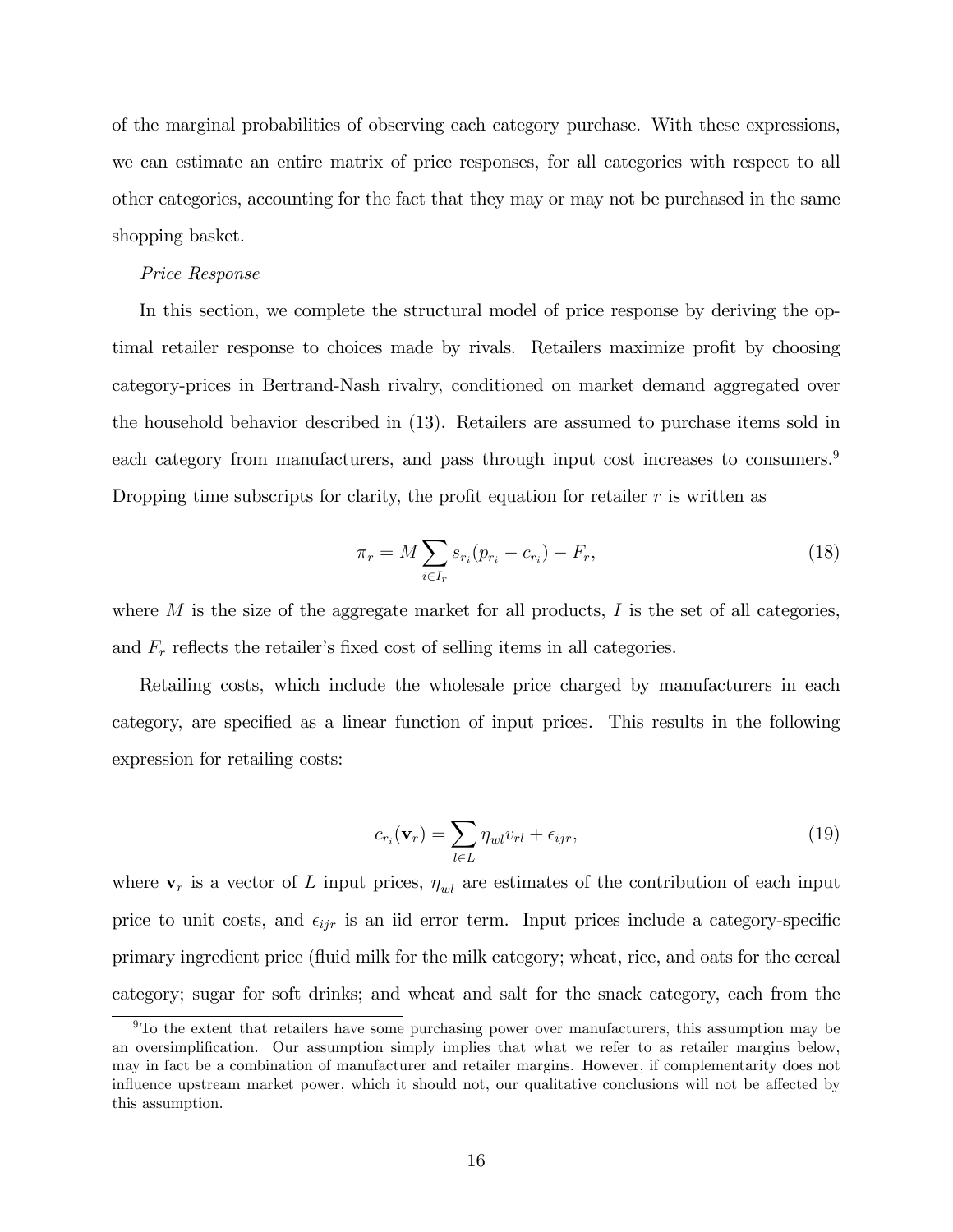Bureau of Labor Statistics (BLS)), indices of wages earned by workers in the food retailing and food manufacturing industries (BLS), and producer price indices for utilities, energy, packaging, advertising, and other business services (BLS). Retailing costs are estimated after substituting equation (19) into the first-order conditions derived below. Conditional on the structure of demand, retailer  $r$ 's first order condition for the price of category i is given by

$$
\frac{\partial \pi_r}{\partial p_{ir}} = M s_{ir} + M \sum_{i \in I} (p_{ir} - c_{ir}) \frac{\partial s_{ir}}{\partial p_{jr}} = 0, \ \forall i \in I, \ r \in R,
$$
\n(20)

where  $\partial s_{ir}/\partial p_{jr}$  is one element of a matrix of share derivatives with respect to price for all categories,  $i$  and  $j$ . Notice that equation  $(20)$  implies that each retailer internalizes all cross-sectional pricing externalities across categories in the store, but does not take into account the effect of his category pricing on the sales of other retailers. Stacking the firstorder conditions across retailers we define the ownership matrix as  $\Omega$ , which has element  $\omega_{ir} = 1$  if category i is sold by retailer r (and zero otherwise). Making use of this notation, we write the first-order condition as:

$$
\mathbf{p} = \mathbf{c} - \phi(\Omega \mathbf{S}_p)^{-1} \mathbf{s} + \boldsymbol{\epsilon},\tag{21}
$$

where bold notation indicates a vector (or matrix), and  $S_p$  is the matrix of share-derivatives with element  $\partial s_{ir}/\partial p_{jr}.$ <sup>10</sup> We include the parameter  $\phi$  in this model, the "conduct parameter" in order to measure the extent of deviation from the maintained form of the pricing game. If the estimate of  $\phi = 1$ , then retailers do indeed compete as Bertrand-Nash rivals and any markup is due entirely to the extent of product differentiation (category differentiation) reflected in the matrix of share derivatives. If, however, the estimate of  $\phi = 0$ , then margins are zero and retail prices are consistent with perfect competition. How complementarity affects margins, and pricing power, therefore is reflected in estimates of  $\phi$  and the implied equilibrium prices that result.

 $10$ The specific form of these derivatives for the random-coefficient MVL model are provided in the technical appendix.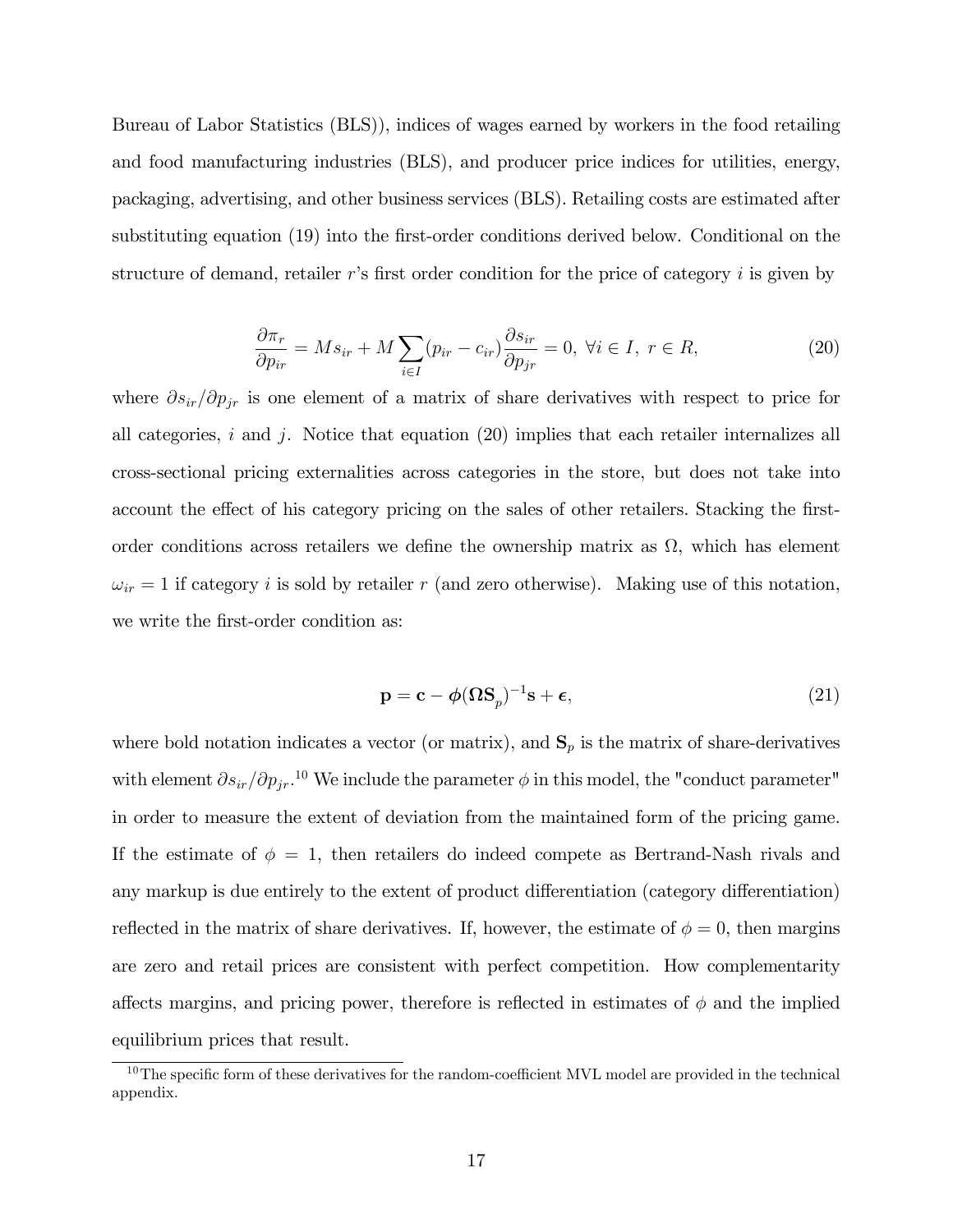We estimate equation (21) using GMM to recover the parameters of the retail cost function using information from the demand side and the structure of the game. Based on these estimates, we next conduct a set of counter-factual simulations to demonstrate the importance of complementarity on equilibrium retail prices. In another simulation exercise, we compare our pricing estimates under the maintained model, to an alternative that assumes prices are conditioned on a more usual, logit model of retail demand. In this way, we achieve our dual objectives of both describing the "reality" of retail pricing, and testing theoretical models of how complementarity affects retail prices.

### Estimation Methods

In the absence of unobserved heterogeneity, the MVL model is estimated using maximum likelihood in a relatively standard way. However, because we allow a range of parameters to vary across panel observations, the likelihood function no longer has a closed form. Therefore, we estimate the model using simulated maximum likelihood (Train 2003), using  $r = 1, 2, 3...R$  simulations. For clarity of the likelihood function, we index the possible baskets (15 =  $2^N - 1$ , excluding the null basket) by k, and define a set of indicator variables  $z_k$  that assume a value of 1 if basket k is chosen and 0 otherwise. We then estimate the likelihood function as a panel over h cross-sections and t shopping occasions per household so that the simulated likelihood function is written (Kwak, Duvvuri, and Russel 2015):

$$
\mathcal{L}(\mathbf{b}_{ht}) = \frac{1}{R} \sum_{r=1}^{R} \prod_{h} \prod_{k} (\Pr(\mathbf{b}_{ht} = \mathbf{b}_{ht}^{k})^{z_{k}}, \qquad (22)
$$

where the joint distribution function for all possible baskets is given in (13). To increase the efficiency of the SML routine, the simulated draws follow a Halton sequence with 50 draws, as suggested by Bhat (2003). We experimented with a range of Halton draws, and our results did not change substantially from one trial to the next, so we conclude that our estimates are relatively stable. In the Results and Discussion section that follows, we present results from a number of alternative specifications in order to establish the validity of our maintained model.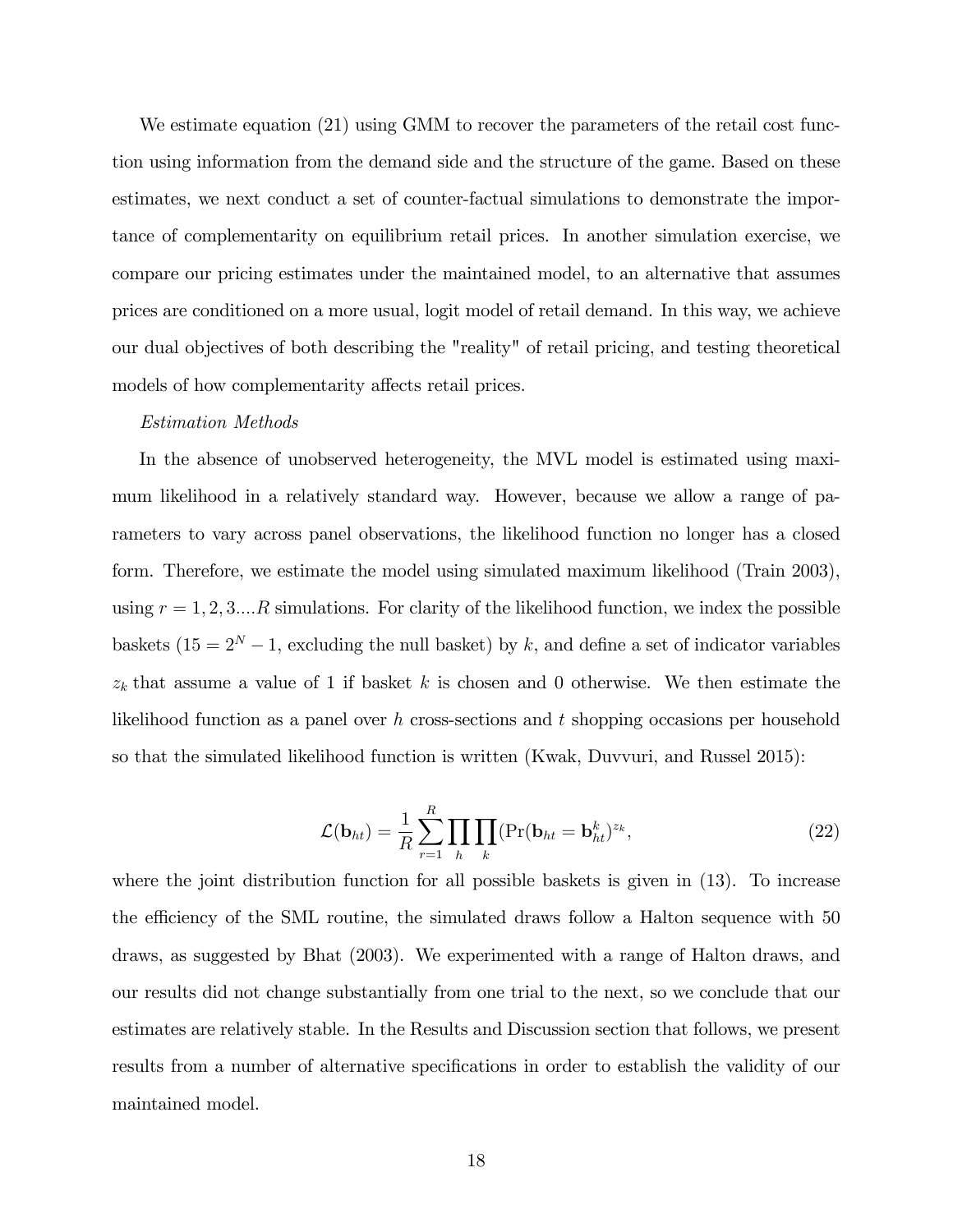We estimate the structural model, which consists of the demand model in (22) and the supply model in  $(21)$ , sequentially, first estimating the demand model and then the supply, or pricing, model conditional on the demand estimates. In the pricing model (21), the markup term on the right-side is clearly endogenous. Consequently, we estimate the pricing model using generalized method of moments (GMM). Correcting for endogeneity using GMM requires a set of instruments that are likely to be correlated with retail margins, but mean-independent of the error term. Intuitively, identifying retailer pricing conduct requires instruments that shift the demand curve facing retailers. For this purpose, we use marketing mix variables for the other store in the market, average values across the sample for each demographic variable, and a set of category dummy variables. A first-stage regression of this set of instruments on the retail margin yields an F-value of 168.724, so our set of instruments cannot be described as weak in the sense of Staiger and Stock (1997). Our identification strategy is well-accepted in the literature (Villas-Boas 2007; Richards and Hamilton 2015) so should at least yield results that are comparable to others.

## 4 Data Summary and Stylized Facts

Our sample is comprised of weekly scanner data from the IRI Academic Data Set (Bronnenberg, Kruger, and Mela 2008) in the Eau Claire, WI market over the period 2009 - 2011. For each household in our sample, we construct a shopping basket consisting of milk, cereal, carbonated soft drinks, and salty snack purchases.<sup>11</sup> Generalizing the analysis of consumer purchasing behavior to consider demand relationships among these four categories allows us to examine the impact of expected demand complements (milk and cereal; soft drinks and snacks) as well as anticipated substitutes (milk and soft drinks) on supermarket pricing of shopping baskets.

Each of our selected categories has a penetration rate above 70% in the IRI data, resulting in a large number of transactions for all households across the four categories. The high

 $11$ While typical shopping baskets for households in our sample contain more than four items, the MVL model quickly becomes intractable for unrestricted choice sets (Kamakura and Kwak 2012).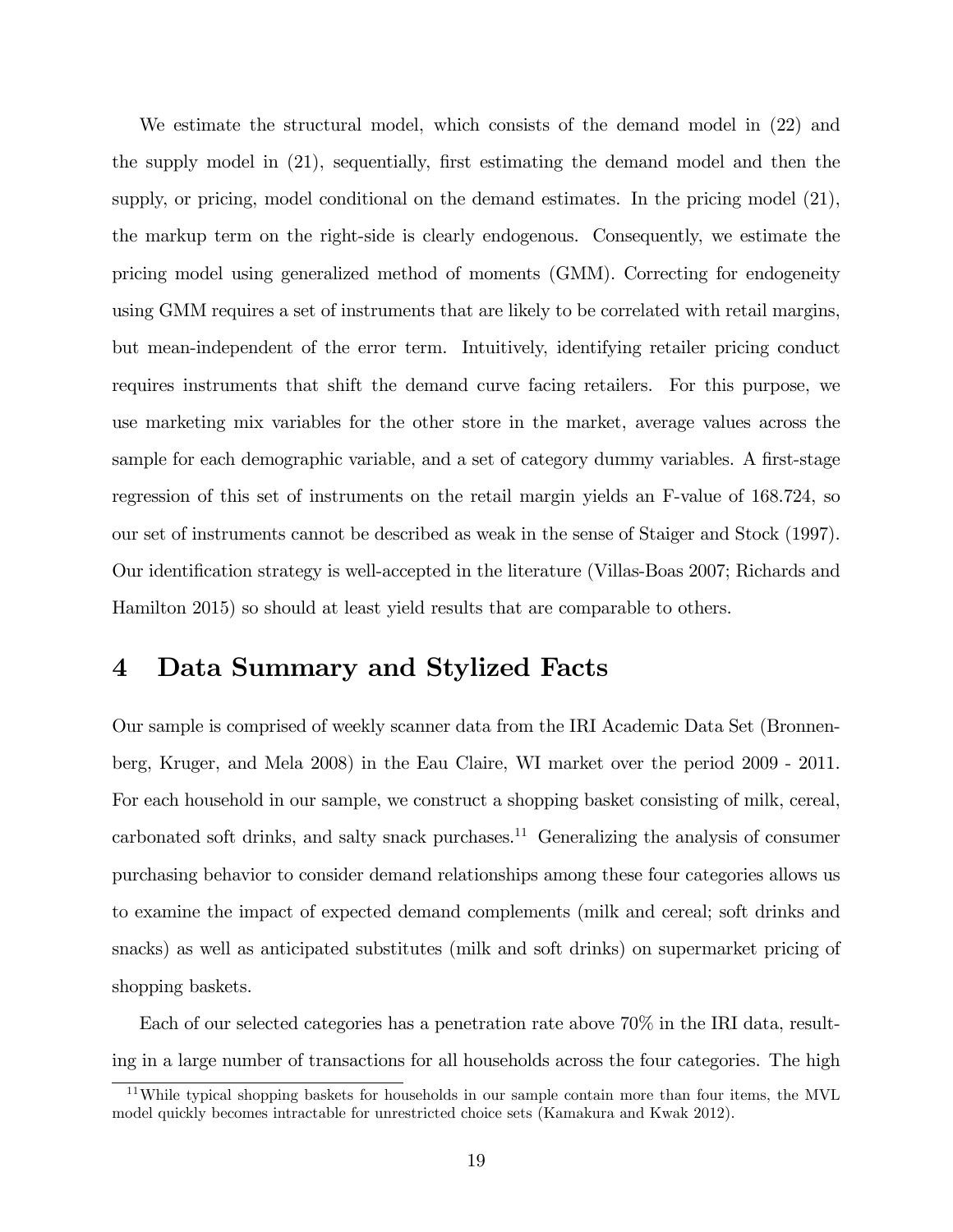purchase frequency among categories in our sample allows us to capture other forms of complementarity besides use-complementarity, such as when retailers market umbrella brands (Erdem 1998), or when frequently-purchased items happen to follow similar purchase cycles. Moreover, store brands are well-represented in the milk and soft drinks categories, and are purchased in approximately the same frequency, leading to a large number of observations in which products from these categories are purchased together in a household shopping basket.

To ensure a rich, within-subject data set, we only retain households with at least 50 purchase occasions over the 3-year sample period. Focusing on households with a large number of repeat purchases allows us to control for state-dependence in demand using householdvarying inventory variables for each cross-sectional observation.

In panel data, it is necessary to have data on prices for not only the product that was purchased, but those that were not purchased as well. For this purpose, we merged the household- and store-level data sets by store, week, and UPC. By combining the household and store-level data, we observe the complete set of prices, and other marketing mix variables, for all UPCs available on a given purchase trip. Given the relatively small number of supermarkets competing in the Eau Claire market, we include only households who purchase cereal from one of the two most popular stores in the data set (IRI keys 257871 and 1085053), which together account for well over  $60\%$  of weekly sales for each category in our sample.

We choose to examine shopping basket composition effects on supermarket pricing in Eau Claire, WI, because Eau Claire is a relatively small (approximately 65,000 population), homogeneous city, with two, competing supermarket chains and limited outside options. Nevertheless, there is considerable variation in household demographics across stores in our sample. Table 2 provides a summary of household demographics in our sample, indexed according to store of purchase. Notice that households shopping at store 1 have annual income nearly  $$10,000$  (20.7%) higher than households shopping at store 2. This difference in average income suggests that consumers shopping at store 1 may have less price sensitivity for products and greater demand for high-quality items relative to consumers shopping at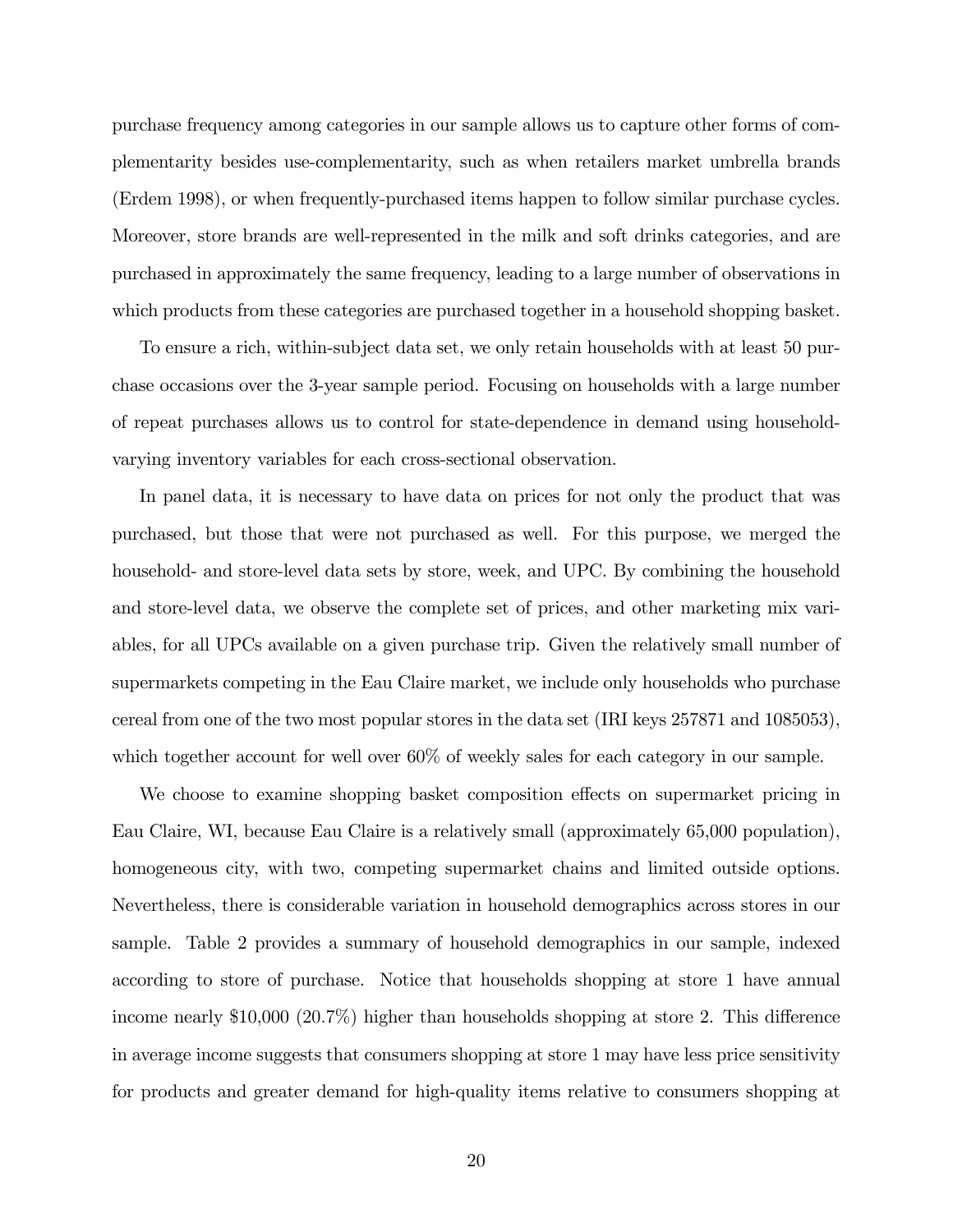store 2. Shoppers at store 1 are similar in age, but slightly more educated, and have fewer children than shoppers at store 2. Milk and soft drinks are important drivers of basket volume, suggesting that the difference in family size may have important implications for how each supermarket sets shopping basket prices. Across all households in our sample, 73:4% switch among stores, while 19:9% visit store 1 exclusively and 6:7% visit store 2 exclusively. Among households switching among stores, 58:5% of the time these customers visit store 1 and 41:5% of the time they visit store 2. Because store 1 appears to be inherently more attractive to households than store 2, which is potentially due to other factors besides basket-pricing, we include a store fixed effect in the empirical model described below.

[table 2 in here]

Variation in shopping-basket composition is necessary to identify cross-category demand relationships in our data. Ideally, observed shopping baskets in our sample would span the entire set of combinations among the four categories, with some households purchasing one of each item, some purchasing two items together, some three, and some all four items together in the shopping basket. Table 3 provides a summary of the shopping behavior of all households across both stores, and the amount spent on each type of shopping basket. As expected, the most common shopping basket item across the four categories we examine is milk, with  $28.1\%$  of all shopping occasions representing a single-purchase "milk run." Two-item shopping baskets are purchased on 29:4% of all shopping occasions, with the most common basket consisting of milk and soft drinks, followed closely by milk and snacks. The popularity of two-item shopping baskets containing both milk and soft drinks baskets is not surprising given the frequent incidence of both milk and soft drink purchases.<sup>12</sup> Three-item shopping baskets are purchased on 10:2% of all shopping occasions, with the most common combination being milk, soft drinks and snacks. Customer shopping baskets contain items from all four categories on 1:8% of all shopping occasions. Overall, the distribution of shopping basket purchases in our sample involves sufficient representation from each

<sup>&</sup>lt;sup>12</sup>On each visit to the store, households purchase in anticipation of several consumption occasions, and for several different family members, likely with heterogeneous tastes (Dube 2004).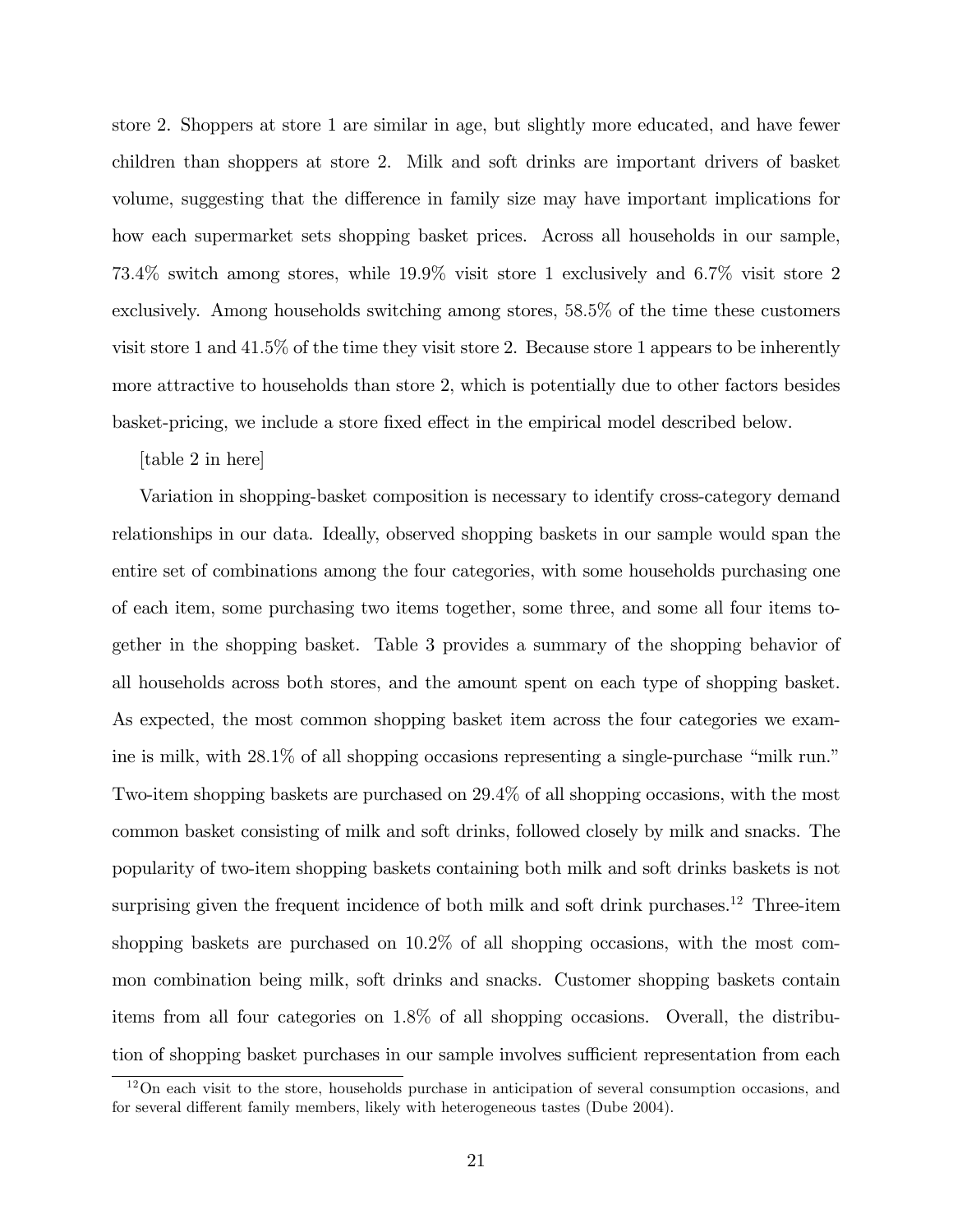category-combination to identify parameters of the MVL model.

[table 3 in here]

The summary information in Table 3 reveals several interesting patterns for shopping basket expenditure. First, notice that consumer expenditure is higher for shopping baskets that contain soft drinks than for any other basket with a comparable number of items. This anecdotal evidence suggests that retailers have an incentive to set a mix of prices that promotes soft drink purchases in as many baskets as possible, which may explain why soft drinks are promoted and displayed more often than any other category in our sample (see Table 4). Second, as expected, larger shopping baskets generally entail greater expenditure, even on a per item basis. Third, expenditure on larger shopping baskets is more stable and, hence, more predictable for retailers. The coefficient of variation of shopping basket expenditure among single-item purchases is over 75%, whereas it is only 49% for threeitem purchases and 43% for four-item purchases. Larger and more stable patterns of basket expenditure are inherently more attractive for retailers, although whether this leads to more pricing power is an empirical question.

[table 4 in here]

Examining marketing mix data by store provides some summary insights in this regard. The entries in Table 4 provide a summary of retail prices, marketing mix activity and inventory holding behavior for each category and each store. Notice that there are marked differences in category prices charged by each store, particularly in the milk and soft drink categories. Given that the stores are of the same general format (traditional supermarkets containing approximately 35,000 SKUs each), marketing many of the same national brands, and they are only 1.5 miles apart, this pricing evidence suggests that the stores do indeed compete using different multi-category pricing strategies. In light of the importance of soft drinks in generating larger shopping baskets, for example, the greater frequency in which store 1 displays and promotes soft drinks can partially explain the fact that store 1 attracted over 50% more customers in the Eau Claire market than store 2. Given the lower average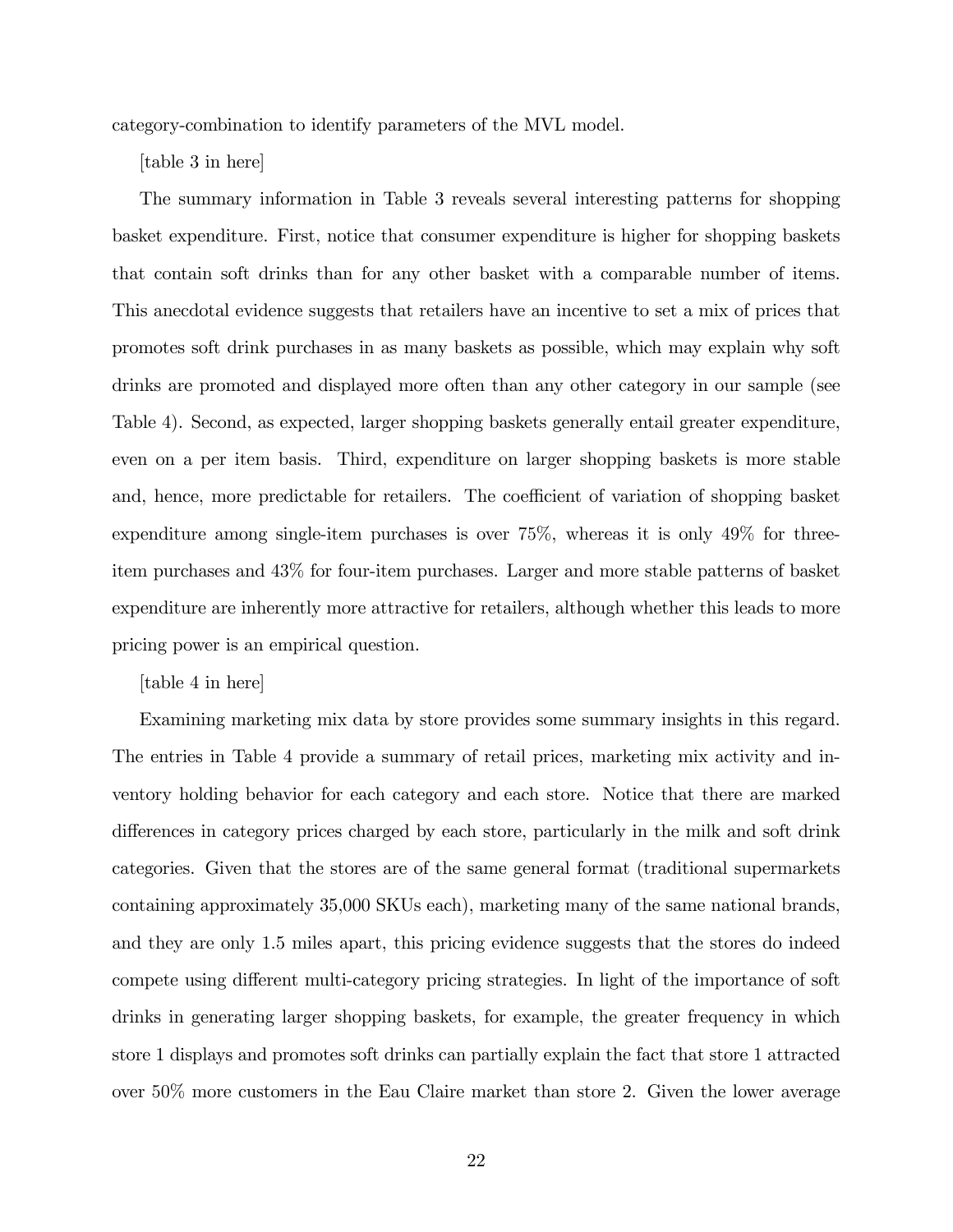household income of customers at store 2, it is surprising that milk and soft drink prices are set higher at store 2, particularly given the greater frequency of milk and soft drinks in larger, multi-item shopping baskets.

In the next section, we present the results of our structural pricing model on the link between shopping basket composition and market power.

### 5 Results and Discussion

### Overview

We begin our presentation of the results with the MVL demand estimates, comparing fixed-coefficient versions with two random-coefficient versions in order to examine the importance of unobserved heterogeneity. We then compare the MVL estimates with a logical alternative  $\overline{\phantom{a}}$  a binary logit category-choice model that assumes independence among categories. After establishing the preferred demand model, we than present estimates of the supply side, or pricing conduct model, comparing equilibrium prices under the maintained MVL model and the logit alternative. Because the MVL model consists of a mix of complementary and substitute categories, however, and the point of our research is to examine the effect of complementary and substitute relationships among categories on equilibrium prices, we present results from a cleaner simulation experiment in which we compare equilibrium prices under varying levels of full-complementarity and full-substitute relationships. This counterfactual experiment clearly demonstrates the impact of consumersí shopping-basket purchase behavior on equilibrium prices.

### Demand Estimates

Estimates from three versions of the general MVL model are shown in table 5. In this table, Model 1 does not allow for unobserved heterogeneity in the response to any variable as all coefficients are assumed to be fixed. We relax this assumption in Model 2 by allowing each category-choice coefficient to vary randomly over our sample households. Model 3 is the most general version of the MVL model as we allow for random responses to not only categories,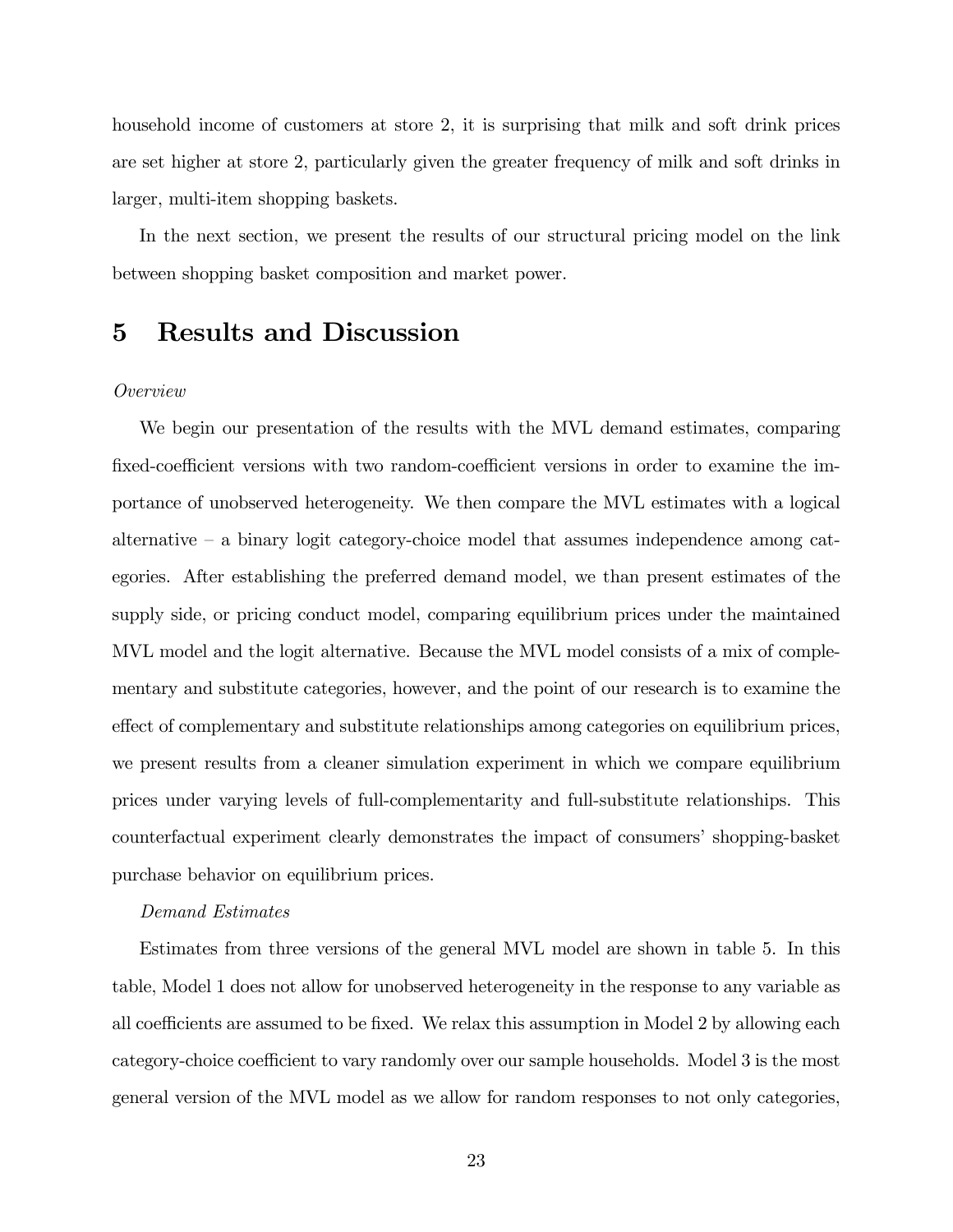but prices and substitution coefficients as well.<sup>13</sup> Because Model 1 and Model 2 are nested within the more general version, likelihood ratio (LR) tests are appropriate tests of model mis-specification. The LR test statistic used to compare Model 1 to Model 2 is Chi-square distributed with four degrees of freedom (there are four restrictions involved in nesting Model 1 in Model 2), which implies a critical Chi-square value of 9:488. The calculated LR statistic is 10; 569:791, so we easily reject Model 1 in favor of Model 2 and conclude that unobserved heterogeneity is an important factor driving category choice. Next, we compare Model 2 and Model 3. In this case, the critical Chi-Square value is 18:307 as there are 10 restrictions differentiating Models 2 and 3, while the calculated Chi-square statistic is  $1,109.232$ , again suggesting that the simpler model is rejected in favor of the more comprehensive alternative. Consequently, we interpret the results from Model 3.

[table 5 in here]

Among the parameter estimates in Table 5, each of the own-price coefficients is less than zero and strongly significant.<sup>14</sup> With respect to the marketing mix variables, we find that promotion activity is statistically significant for all four categories, and apparently highly effective, but display and feature are only significant for soft drinks and salty snacks. This finding is perhaps due to the fact that soda and snacks are more impulse buys than milk and cereal, so are more susceptible to in-store marketing methods such as feature and display. Inventory is only significant for snacks, where the effect is negative as expected. Despite the logic of including inventory in a category-choice model, few studies report statistically significant inventory effects. The store 2 fixed effect is statistically significant and negative, as expected, for the case of milk and cereal. Overall, the model provides a relatively good fit to the data.

Our primary interest in the MVL model is our  $\theta_{ij}$  estimates, which define the extent

 $13$ The general version of the model described above allowed for demographic effects in addition to marketing-mix and category-specific variables. However, none of the demographic variables proved to be statistically significant, so were excluded from the model.

<sup>&</sup>lt;sup>14</sup>Because these estimates are scaled by different units of measure, the magnitudes of each of these coefficients is not interpretable per se.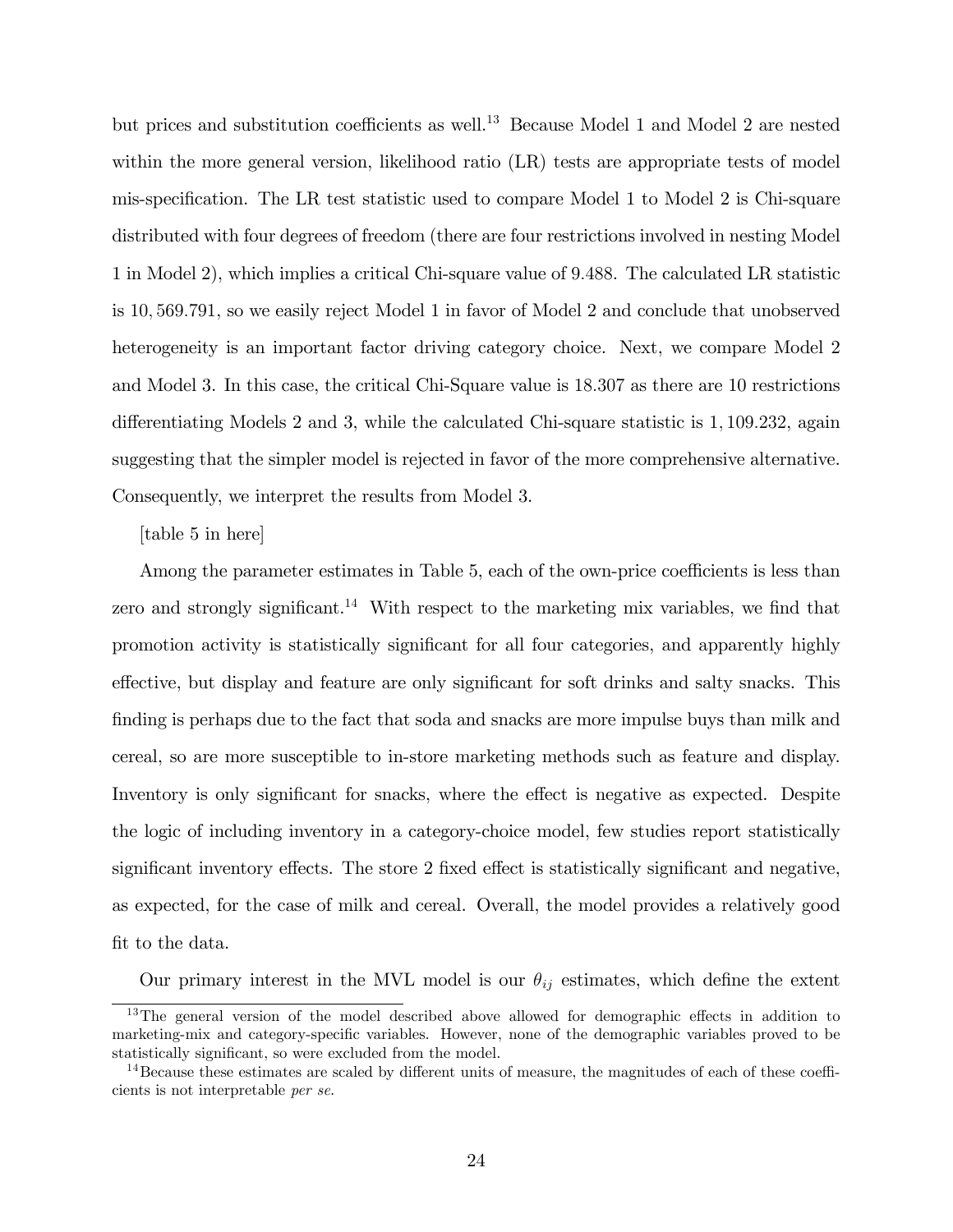and significance of substitution effects among categories in consumer shopping baskets. We impose symmetry as a condition for identification, real resulting in six estimated parameters. Among these, we find a significant positive relationship between the estimated parameters  $\theta_{milk,cercal}$  and  $\theta_{softdrinks,snacks}$ , suggesting a complementary demand relationship between these categories in consumers' shopping baskets. The estimated parameter  $\theta_{milk,soda}$  is negative and significant, suggesting milk and soft drinks are net substitutes in the shopping basket. We also Önd that cereal and snacks are net substitutes, perhaps due to shifting use patterns for cereal, and cereal and soft drinks are also net substitutes. Overall, categories in consumer shopping baskets are as likely to be substitutes as they are complements.

The nature of the demand model used to condition the equilibrium pricing estimates depends on the MVL model as a viable description of demand at the shopping basket level. Conventional models of purchase incidence, or category choice, assume categories are purchased according to a discrete, typically binary logit process (Bucklin and Lattin 1991). If consumers make unwavering purchases from a "shopping list" irrespective of posted prices, then there is no clear multinomial choice among categories on a given shopping occasion, but rather a binary decision as to whether or not to make a purchase from each category. For this reason, the logical alternative to our MVL model is a binary logit model applied to each category; however, the error assumption in the logit model implies that each category decision is independent of any other category decision, which implicitly assumes a shopping basket demand structure with independent goods.<sup>15</sup> The MVL model nests the binary logit category choice model as a special case with all  $\theta_{ij}$  parameters jointly restricted to zero, which allows us to compare these specifications using LR tests.

To remain consistent with the MVL estimation strategy, we replicate the three versions of our MVL model under the restriction of binary logit category choices. Models 4 - 6 in Table 6 represent fixed-coefficient, random category-preference, and fully random-parameter versions of the binary logit category choice model, respectively. As in the case of our MVL

<sup>&</sup>lt;sup>15</sup>Alternatively, if we were to apply a multinomial logit model to category choice, the implication would be that categories are strict substitutes.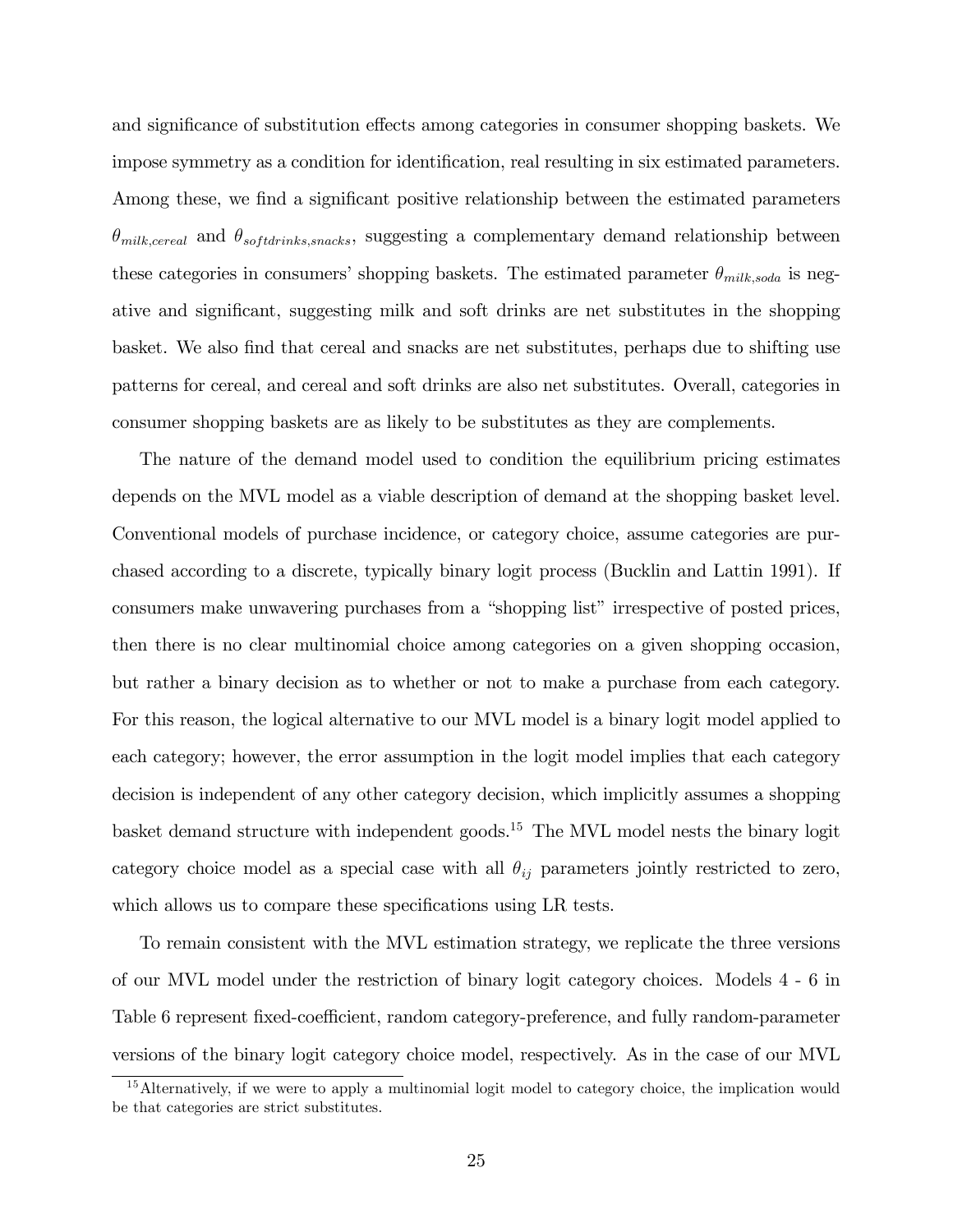model, the preferred logit model is the most comprehensive version (model 6). Comparing this specification with the most general MVL model 3, the LR test statistic with six degrees of freedom (recall we are restricting all of the  $\theta_{ij}$  parameters to equal zero) has a critical Chi-square value of 12:59, whereas the estimated test statistic value is 37; 456:82. The LR test clearly rejects the binary logit model in favor of the maintained MVL alternative.

[table 6 in here]

Given widespread use of the logit model in the purchase incidence literature, it is worthwhile to compare the parameter estimates from the binary logit model to those from the MVL. This comparison is marked by several notable features. First, with respect to the estimated price coefficients, no clear pattern emerges on the direction of mis-specification bias in the logit model. While the price parameter is over-estimated by the logit model in the milk, soft drink, and snack cases, it is under-estimated for cereal. Second, a clear pattern emerges for the category-preference pattern estimates, as each is significantly under-estimated by the logit model. This outcome is intuitive when product categories are complementary, for instance purchasing cereal with milk increases the value of milk in a shopping basket, additional value that is unaccounted for in the binary logit model under the restriction of independent categories. Third, the negative utility associated with purchasing a shopping basket at store 2 is smaller in the logit than in the MVL model. This may be a reflection of the fact that the logit model does not account for complementary purchases in a shopping basket, as absorbed by the store 2 fixed effect.

To illustrate the implications of the independence restriction on equilibrium prices, we compare equilibrium prices and the extent of retail market power between the MVL and binary logit models of category choice.

### Pricing Model Estimates

Our structural pricing model implies retailers set prices in oligopoly equilibrium, conditional on estimates from a model of consumer demand. How category demand changes with variation in category prices, therefore, is key to deriving the resulting equilibrium prices.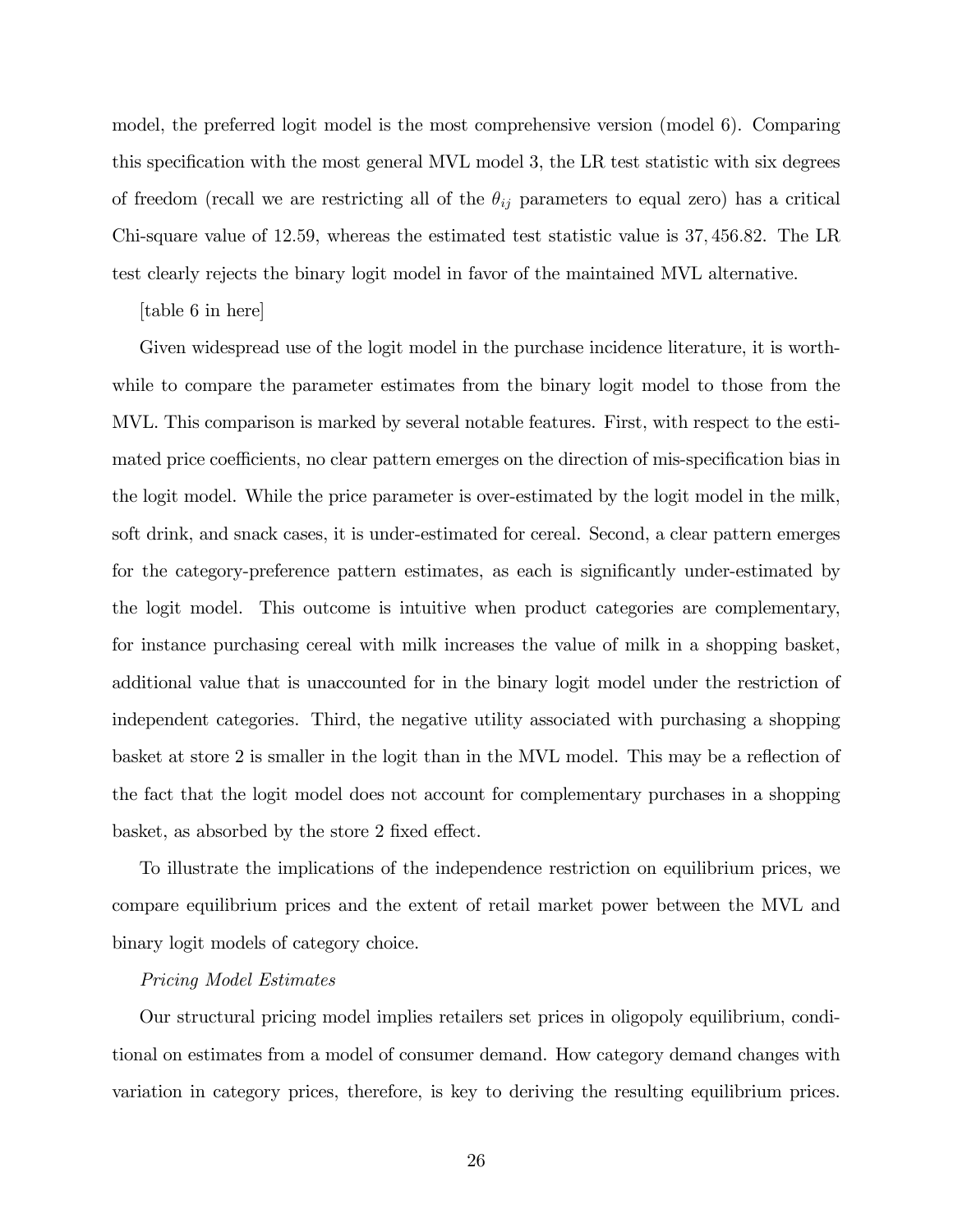We first describe the likely state of retail equilibrium between our two sample stores using our preferred MVL model, and then compare these results to counterfactual experiments that show what equilibrium prices would be like in alternative environments with independent product categories, perfect complements, and perfect substitutes. Our MVL estimates necessarily contain a mix of complementary and substitute relationships among product categories, and for this reason, we motivate our examination of the effect of shopping basket composition on retail pricing behavior by focusing on extreme cases.

Table 7 shows our estimates from the MVL pricing model. Model 1 presents OLS estimates that do not correct for the endogeneity of retail margins, whereas Model 2 presents our GMM estimates. Correcting for endogeneity is necessary in both cases, as a Hausman  $(1978)$  test rejects the notion that margins are exogenous.<sup>16</sup> Based on these estimates, the primary input is the most important input cost, as expected, but retailing and food manufacturing wages also have a substantial impact on equilibrium prices. Most importantly, the estimated conduct parameter,  $\phi$ , in the MVL model reveals that our retailers are more competitive than the maintained Bertrand-Nash assumption. SpeciÖcally, the estimated value of  $\phi = 0.81$  implies that retailers are more competitive than under Bertrand-Nash behavior, but far less competitive than implied by the perfectly competitive model.

### [table 7 in here]

Table 8 shows how estimated retail conduct changes when the model is restricted to impose demand independence among categories in consumer shopping baskets. In this case, there are no pricing externalities of the type described by Smith and Thomassen (2012) that can be internalized either to increase margins (if substitutes) or to enhance cross-category sales (if complements). Based on our GMM estimates, notice that estimated market conduct is now  $\phi = 1.16$ , nearly 50% greater than for the MVL pricing model. This outcome suggests that retailers would behave in a substantially less competitive fashion when setting category-

 $16$ The Hausman (1978) specification test compares one estimator that is consistent under the null hypothesis (exogeneity) with one that is efficient under the null, but inconsistent under the alternative hypothesis (GMM). The resulting test statistic is Chi-square distributed with one degree of freedom.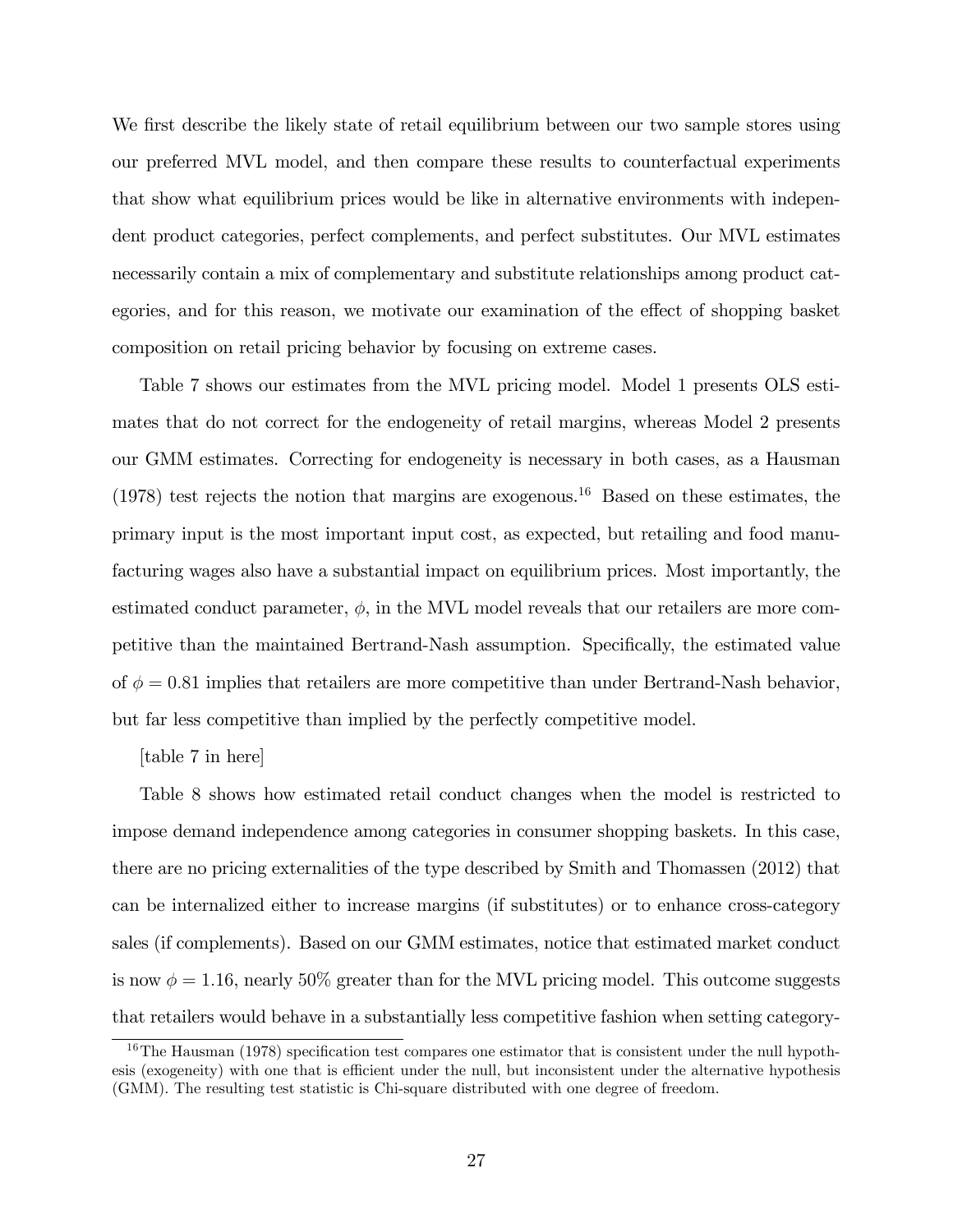level prices under independent category demand relative to setting prices that internalize demand relationships between categories in the shopping basket. Indeed, the average price across all four categories implied by the binary logit conduct parameter is approximately \$3.30, compared with an implied equilibrium basket price in the MVL case of only \$3.00.<sup>17</sup>

Our comparison so far considers retailer pricing behavior in shopping baskets with a mix of substitute and complementary categories to the outcome under independent goods. Our finding of higher market power in the case of independent goods may be an artifact of the particular product categories we consider, rather than a general outcome for equilibrium prices when retailers stock categories comprised of complementary goods. For this purpose, we extend our analysis to numerically consider the extreme cases of perfect substitutes and perfect complements.

[table 8 in here]

### Simulation Exercise

Recall that the logit model alternative describes category purchases as completely independent. While the nested structure of the MVL model is instructive in revealing the specification bias in models of discrete category choice, it does not provide insight on how substitute or complementary relationships among categories affect retail market power. For this purpose, we conduct a simple simulation exercise in which we fix the  $\theta_{ij}$  parameters in the MVL model that govern substitute and complement relationships to values that represent varying levels of product relationships from perfect substitutes to perfect complements. The result provides a clean test of how different relationships among categories affect equilibrium prices within the context of our maintained model, resulting in a clear reducto ab absur $dum$  demonstration of the importance of shopping basket composition effects on equilibrium prices when retailers provide complementary categories of goods.

Table 9 shows the results of various simulation exercises. In this table, we allow the  $\theta_{ij}$ parameters to take one of four levels, ranging from perfect substitutability ( $\theta_{ij} = -2$ ) to per-

 $17$  In grocery retailing, a 10% difference in prices is indeed substantial when margins average less than 2%.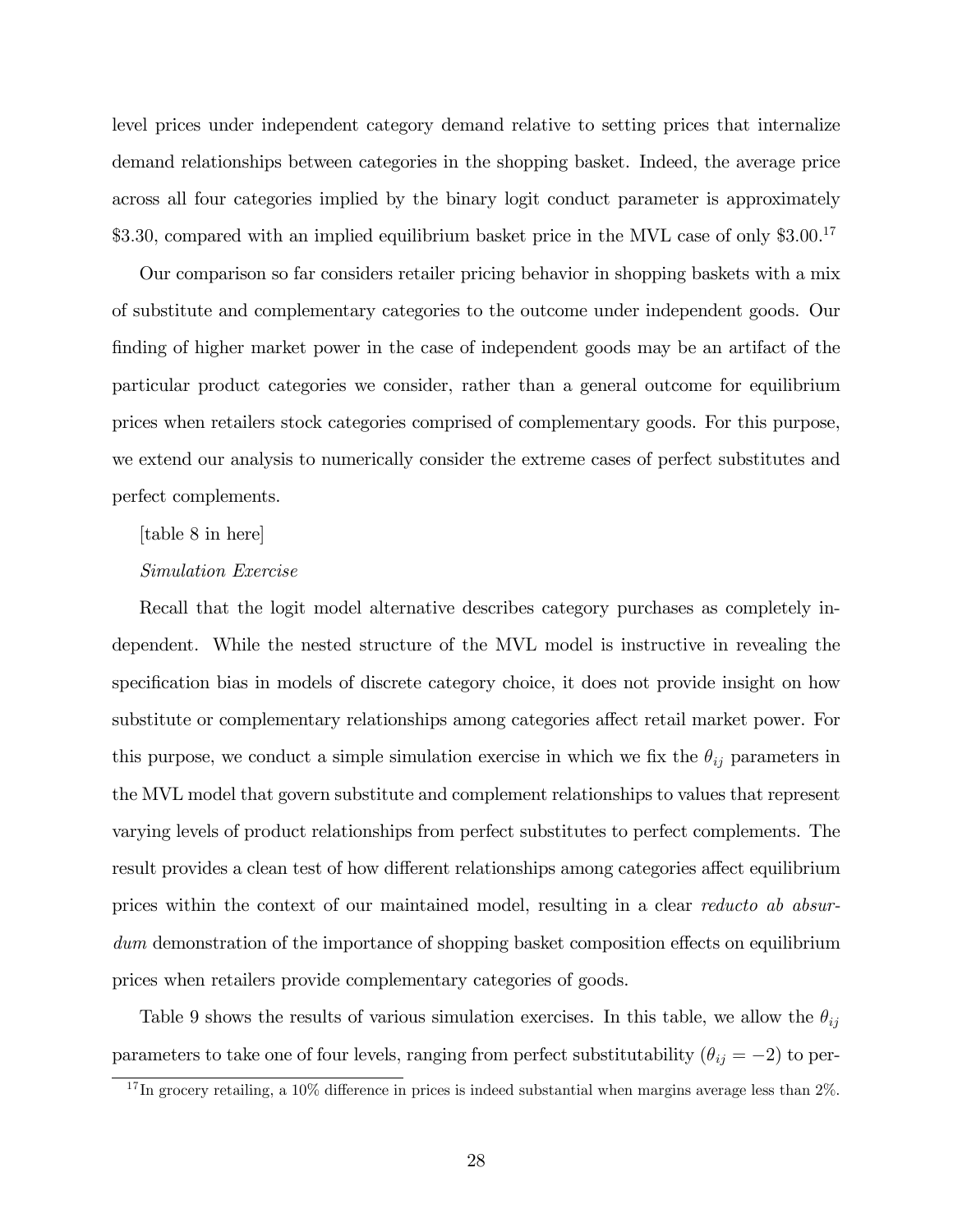fect complementarity ( $\theta_{ij} = 2$ ). Under perfect substitutes, the estimated conduct parameter is 0:76 and the implied equilibrium average price is approximately \$2:98: Conduct is more competitive than the MVL model estimates based on a mix of demand relationships, and the equilibrium price is slightly lower. Under perfect complements, the estimated conduct parameter is 1:02 and equilibrium prices rise to roughly \$3:03 on average, indicating far less competitive behavior and correspondingly higher equilibrium prices than in the case of mixed category relationships.

### [table 9 in here]

Our findings provide counterpoint to the recent theoretical literature on how shoppingbasket demand relationships affect retail prices (Smith and Thomassen 2012; Rhodes 2015). In these models, the authors focus on the intra-retailer margin, which suggests that internalizing demand complementarity between categories in a shopping basket reduces retail prices; however, these analyses ignore the counteracting incentives to raise prices of complementary goods on the inter-retailer margin. When the interaction of oligopoly retailers is included, we find that complementarity between goods in consumers' shopping baskets increases equilibrium retail prices.

### 6 Conclusions and Implications

In this study, we investigate the role of category-level complementarity on equilibrium retail prices. An emerging theoretical literature argues that the inherent complementarity associated with purchasing groceries by the shopping-basket leads to more competitive pricing than would otherwise be the case. However, current empirical models are insufficient to test this theory as they implicitly assume categories are independent in demand. We derive an empirical model that is able to accommodate a full range of complementarity and substitute relationships at the category level, and use this model to test whether complementary goods in consumer shopping baskets results in increased retail market power.

Our Öndings have important implications for our understanding of retail pricing, and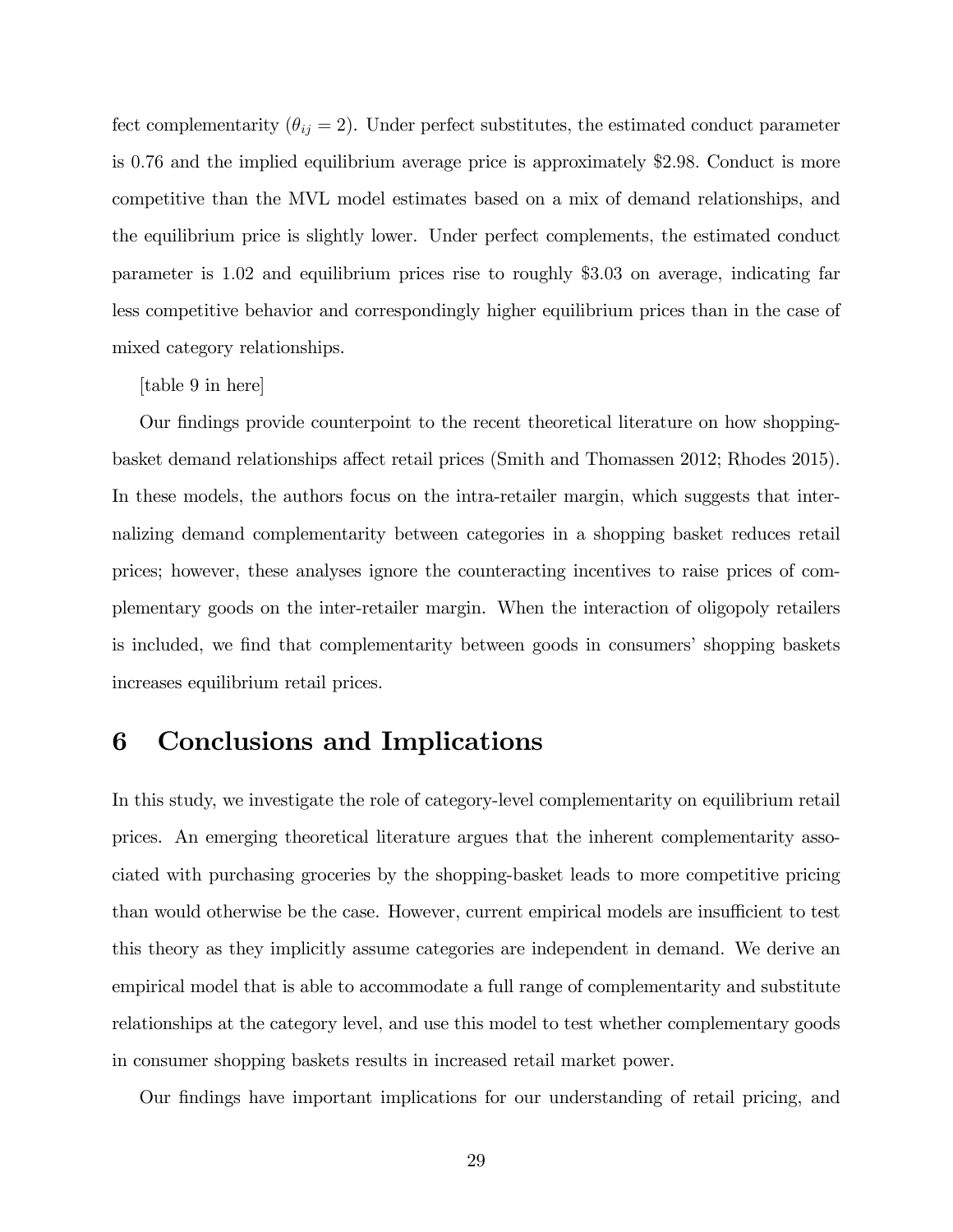the competitiveness of supermarket retailers. Take the growth of store brands, for example. Perhaps the dominant retail trend of the last 20 years, the rise of store brands has been attributed to a host of causes, from increasing bargaining power over manufacturers (Mills 1995) to building brand loyalty for the store (Corstjens and Lal 2000). Our findings suggest another, fundamental reason for introducing store brands. If a retailer can market private labels under one umbrella brand (Erdem and Sun 2002; Erdem and Chang 2012), then the resulting complementarity created within the store can reduce the intensity of price competition on the inter-retailer margin. Retail strategies designed to induce cross-category purchases, such as erecting potato displays in the meat aisle, or offering salad dressings in the produce aisle, are easily explained in terms of our findings as retailers have a clear motive to create as many opportunities for complementarity purchases in a shopping basket as possible.

From a broad, policy perspective, the food retailing sector is generally regarded as being highly competitive. However, the growth of super-center retailing through the likes of Walmart and Target, and the emergence of online retail giants (e.g., Amazon) are based on cross-selling over multiple categories. To the extent that these Örms have been, and will likely continue to be, successful in expanding the scope of their customers' shopping baskets, our Öndings suggest that supermarket retailing may become decidedly less competitive.

The MVL model used at the core of this study is currently the state-of-the-art for analyzing shopping basket demand. However, it is not inherently scalable to the level required to understand an entire shopping basket. Because the MVL becomes intractable for any more than four or five items, a more general model is necessary. We leave this for future research.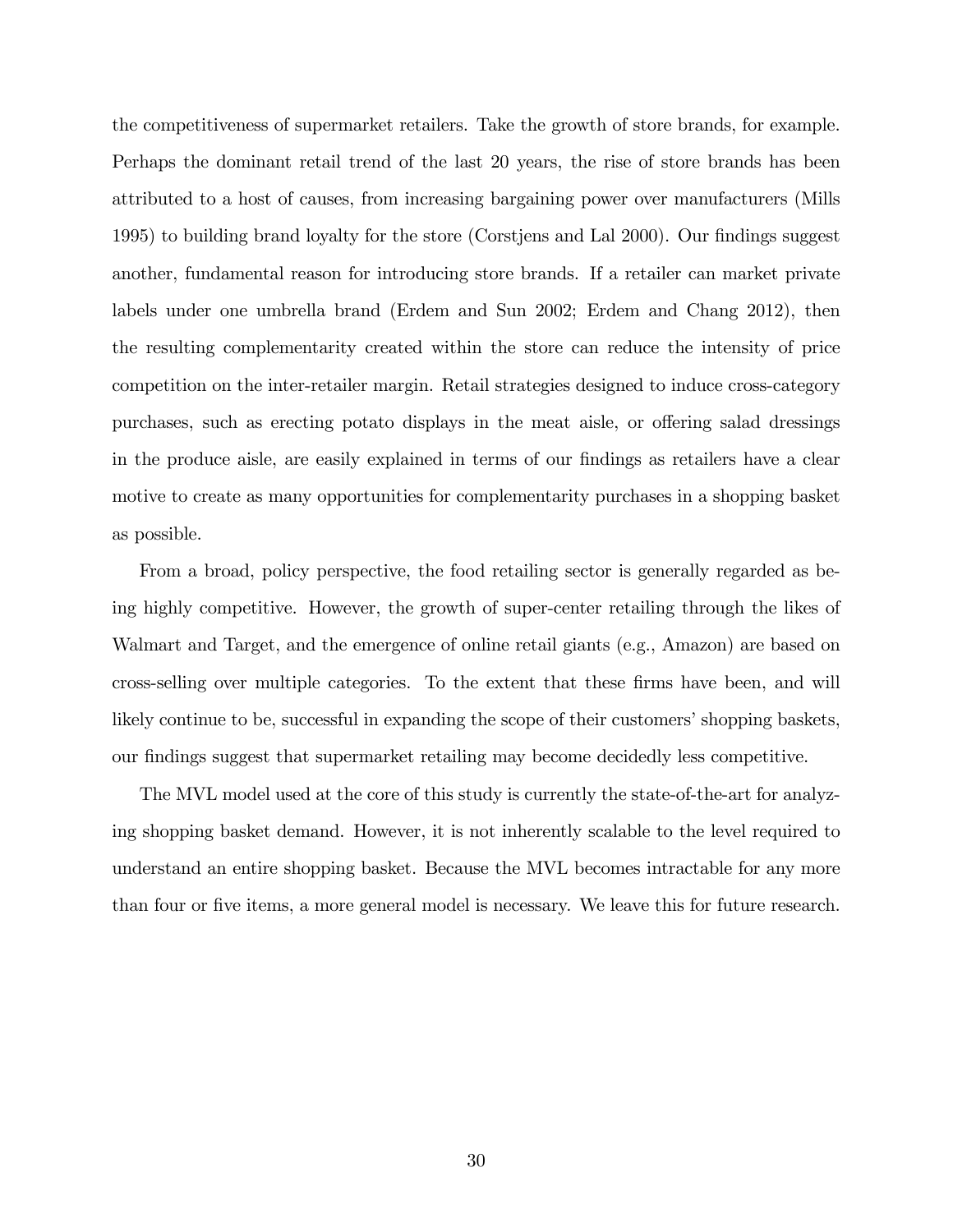### References

- [1] Ainslie, A., and P. E. Rossi. 1998. Similarities in choice behavior across product categories. Marketing Science 17: 91-106.
- [2] Anderson, S. P. and A. de Palma. 1992. Multiproduct Örms: A nested logit approach. Journal of Industrial Economics 40: 261-76.
- [3] Anderson, S. P. and A. de Palma. 2006. Market Performance with Multiproduct firms. Journal of Industrial Economics 54: 95-124.
- [4] Bell, D. R., and J. M. Lattin. 1998. Shopping behavior and consumer preference for store price format: Why "large basket" shoppers prefer EDLP. Marketing Science 17: 66-88.
- [5] Bhat, C. R. 2003. Simulation estimation of mixed discrete choice models using randomized and scrambled Halton sequences. Transportation Research Part B: Methodological 37: 837-855.
- [6] Besag, J. 1974. Spatial interaction and the statistical analysis of lattice systems. Journal of the Royal Statistical Society. Series B (Methodological), 36: 192-236.
- [7] Bronnenberg, B. J., M. W. Kruger, and C. F. Mela. 2008. Database paper-The IRI marketing data set. Marketing Science 27: 745-748.
- [8] Bucklin, R. E., and J. M. Lattin. 1991. A two-state model of purchase incidence and brand choice. Marketing Science 10: 24-39.
- [9] Bucklin, R. E., and J. M. Lattin. 1992. A model of product category competition among grocery retailers. Journal of Retailing 68: 271.
- [10] Chib, S., P. B. Seetharaman, A. Strijnev. 2002. Analysis of multicategory purchase incidence decisions using IRI market basket data. Advances in Econometrics 16: 55–90.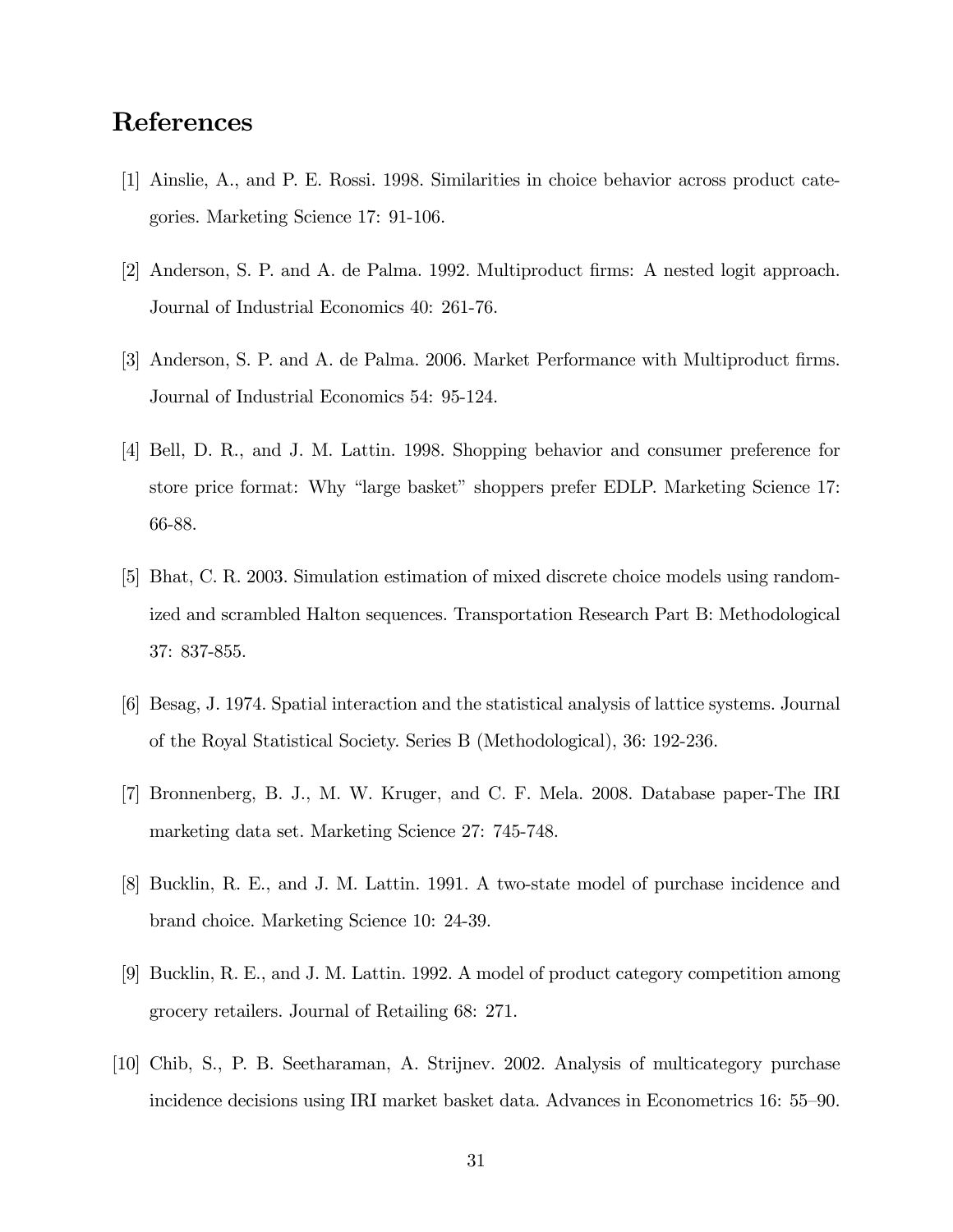- [11] Chintagunta, P. K. 2002. Investigating category pricing behavior at a retail chain. Journal of Marketing Research 39: 141-154.
- [12] Corstjens, M., R. Lal. 2000. Building store loyalty through store brands. Journal of Marketing Research 37: 281-291.
- [13] Cox, D. R. 1972. The analysis of multivariate binary data. Journal of the Royal Statistical Society Series C  $21: 113-120$ .
- [14] Cressie, N. A.C. 1993. Statistics for spatial data. New York: John Wiley and Sons.
- [15] Dubé, J. P. 2004. Multiple discreteness and product differentiation: Demand for carbonated soft drinks. Marketing Science 23: 66-81.
- [16] DubÈ, J. P., G. J. Hitsch, and P. E. Rossi. 2009. Do switching costs make markets less competitive? Journal of Marketing Research 46: 435-445.
- [17] Dubois, P., and S. Jodar-Rossell. 2015. Price and brand competition between differentiated retailers: A structural econometric model. IDEI Working paper, Toulouse School of Economics, Toulouse, France.
- [18] Erdem, T. 1998. An empirical analysis of umbrella branding. Journal of Marketing Research 35: 339–351.
- [19] Erdem, T., and B. Sun. 2002. An empirical investigation of the spillover effects of advertising and sales promotions in umbrella branding. Journal of Marketing Research  $39: 1-16.$
- [20] Erdem, T., S. R. Chang. 2012. A cross-category and cross-country analysis of umbrella branding for national and store brands. Journal of the Academy of Marketing Science 40: 86-101.
- [21] Hamilton, S. F. and T. Richards. 2009. Variety competition in retail markets. Management Science 55: 1368-76.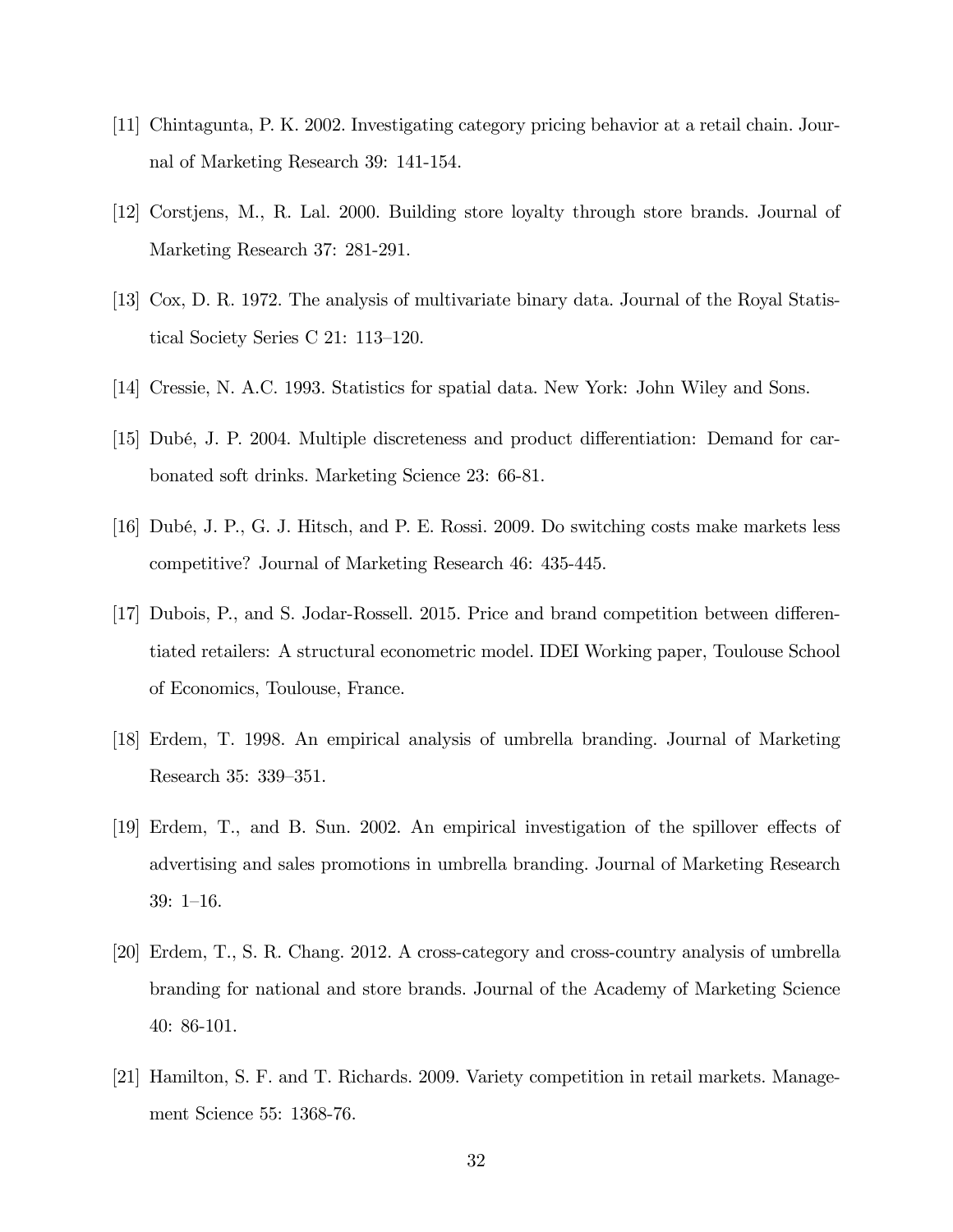- $[22]$  Hausman, J. A. 1978. Specification tests in econometrics. Econometrica 46: 1251-1271.
- [23] Hosken, D. S., L. Olson, and L. Smith. 2012. Do retail mergers affect competition? Evidence from grocery retailing. Federal Trade Commission, Bureau of Economics, Working paper no. 313.
- [24] Hotelling, H. 1929. Stability in competition. The Economic Journal 37: 41-57.
- [25] Kamakura, W., and K. Kwak. 2012. Menu-choice modeling. Working paper, Rice University, Department of Marketing.
- [26] Kwak, K., S. D. Duvvuri, and G. J. Russell. 2015. An Analysis of Assortment Choice in Grocery Retailing. Journal of Retailing 91: 19-33.
- [27] Manchanda, P., A. Ansari, S. Gupta. 1999. The shopping basket: A model for multicategory purchase incidence decisions. Marketing Science 18: 95–114.
- [28] McFadden, D. 1978. Modelling the choice of residential location. Institute of Transportation Studies, University of California. pp. 75-96.
- [29] Mills, D. E. 1995. Why retailers sell private labels. Journal of Economics & Management Strategy 4: 509-528.
- [30] Moon, S. and G. J. Russell. 2008. Predicting product purchase from inferred customer similarity: an autologistic model approach. Management Science  $54: 71-82$ .
- [31] Niraj, R., V. Padmanabhan and P.B. Seetharaman. 2008. A cross-category model of households<sup>*i*</sup> incidence and quantity decisions. Marketing Science 27: 225–35.
- [32] Pavlidis, P., and P. B. Ellickson. 2012. Switching costs and market power under umbrella branding. Working paper, University of Rochester, Department of Economics, Rochester, NY.
- [33] Rhodes, A. 2015. Multiproduct retailing. The Review of Economic Studies rdu032.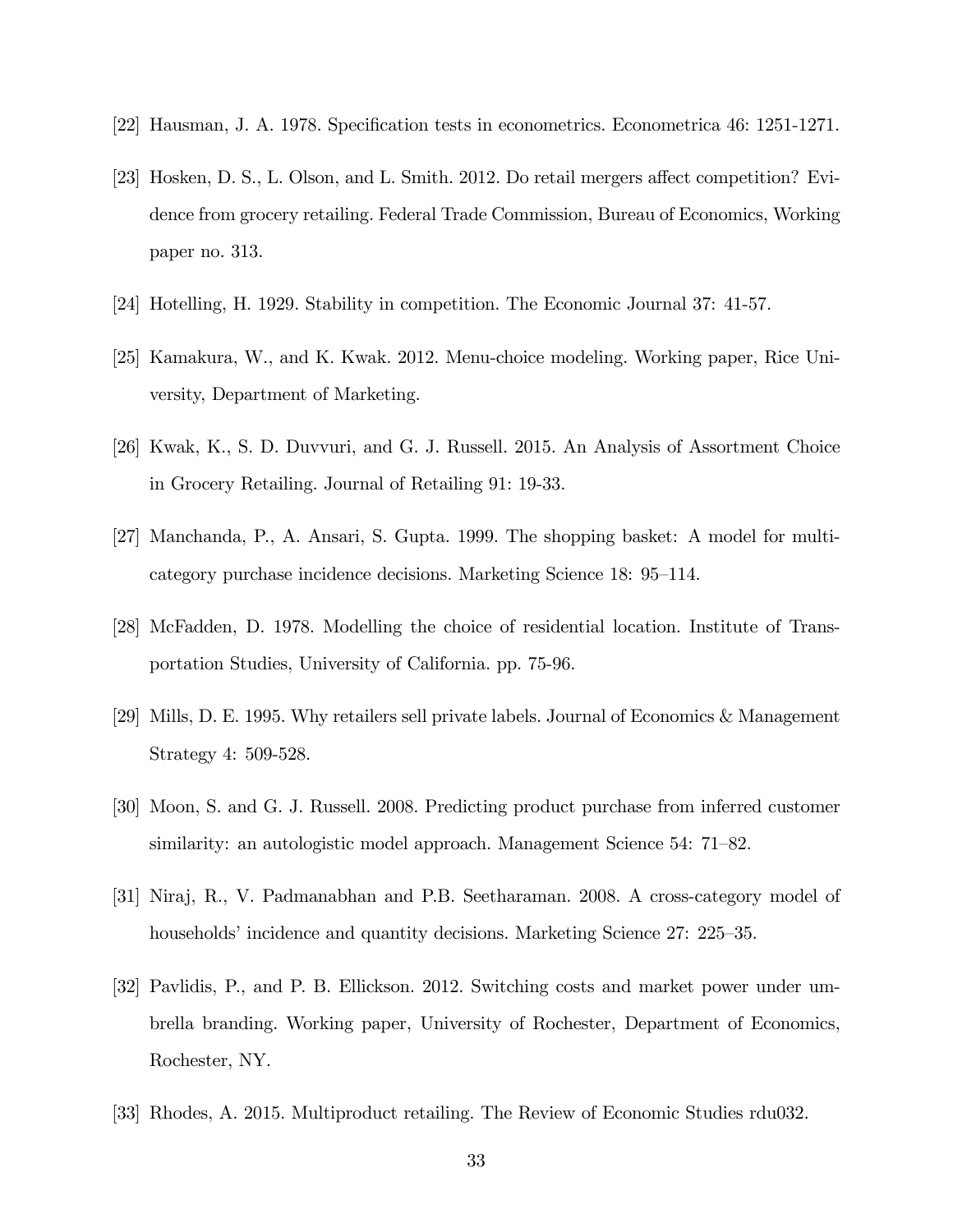- [34] Richards, T. J., and S. F. Hamilton. 2006. Rivalry in price and variety among supermarket retailers. American Journal of Agricultural Economics 88: 710-726.
- [35] Richards, T. J. and S. F. Hamilton. 2015. Variety pass-through: An examination of the ready-to-eat cereal market. forthcoming in the Review of Economics and Statistics.
- [36] Russell, G. J. and A. Petersen. 2000. Analysis of cross category dependence in market basket selection. Journal of Retailing 76: 367–92.
- [37] Smith, H. 2004. Supermarket choice and supermarket competition in market equilibrium. The Review of Economic Studies 71: 235-263.
- [38] Smith, H., and D. Hay. 2005. Streets, malls, and supermarkets. Journal of Economics and Management Strategy 14: 29-59.
- [39] Smith, H., O. Thomassen. 2012. Multi-category demand and supermarket pricing. International Journal of Industrial Organization 30: 309-314.
- [40] Song, I. and P. K. Chintagunta. 2006. Measuring cross-category price effects with aggregate store data. Management Science 52: 1594–609.
- [41] Staiger, D., and J. H. Stock. 1997. Instrumental variables with weak instruments. Econometrica 65: 557-586.
- [42] Sudhir, K. 2001. Structural analysis of manufacturer pricing in the presence of a strategic retailer. Marketing Science 20: 244-264.
- [43] Train, K. 2003. Discrete choice methods with simulation. Cambridge, U.K.: Cambridge University Press.
- [44] United States Department of Labor. Bureau of Labor Statistics. Inflation and prices. (http://www.bls.gov/data/) Accessed on July 31, 2015.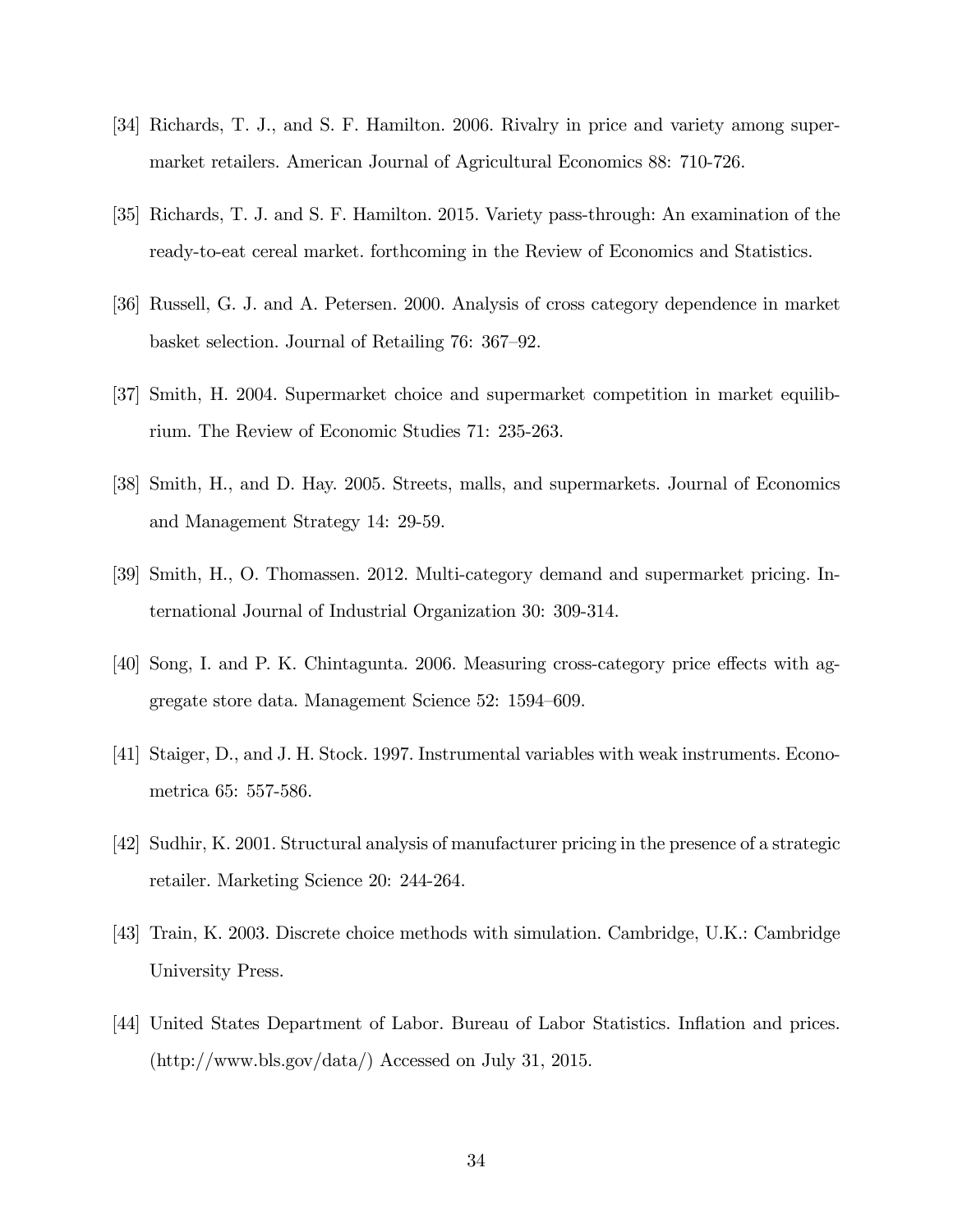[45] Villas-Boas, S. B. 2007. Vertical relationships between manufacturers and retailers: Inference with limited data. Review of Economic Studies 74: 625-652.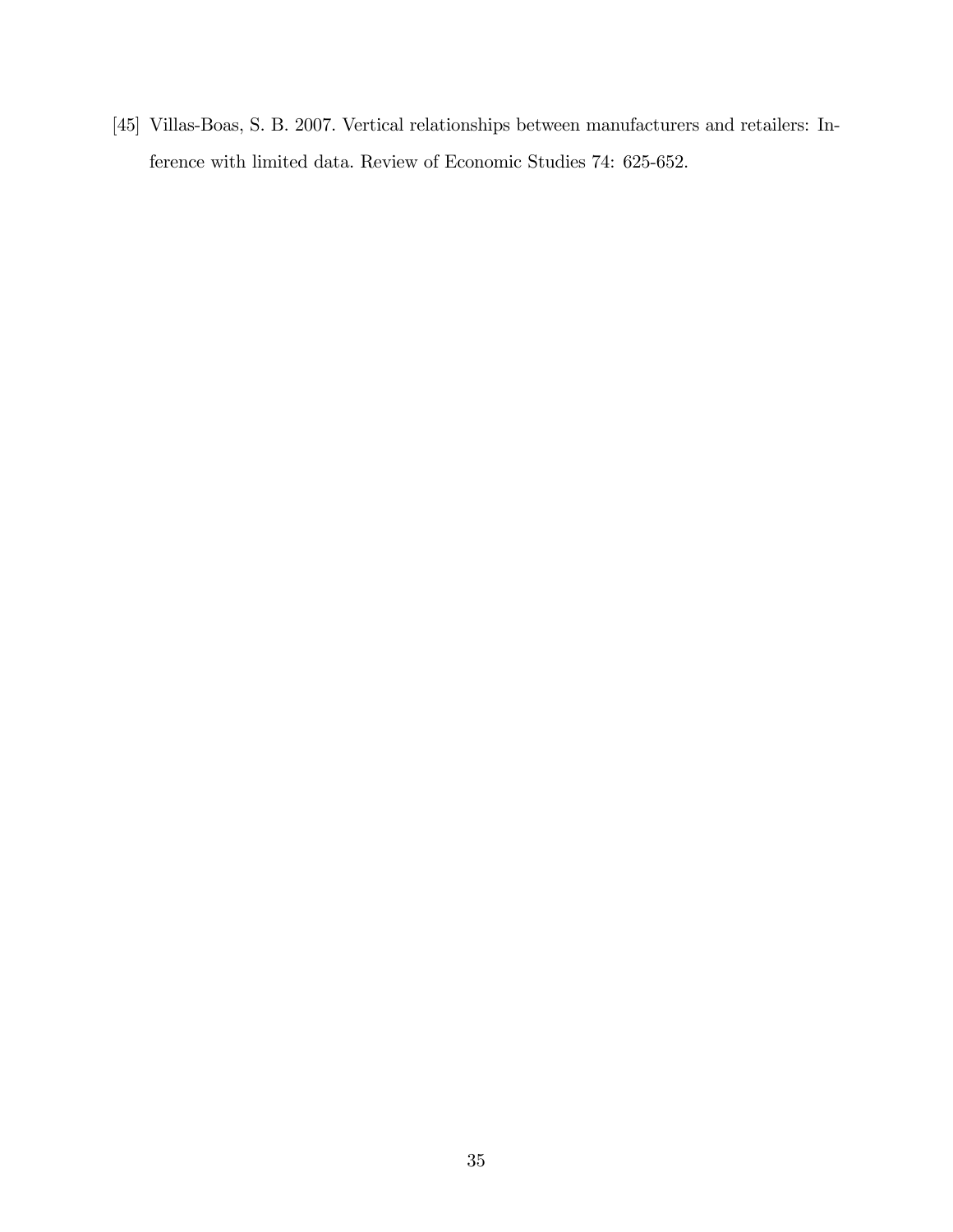|                 |         | Retail Price Level |
|-----------------|---------|--------------------|
| Complementarity | $t=1$   | $t = 0.01$         |
| $\delta = -0.8$ | \$0.528 | \$0.523            |
| $\delta = -0.6$ | \$0.562 | \$0.524            |
| $\delta = -0.4$ | \$0.605 | \$0.517            |
| $\delta = -0.2$ | \$0.661 | \$0.512            |
| $\delta = 0$    | \$0.733 | \$0.509            |
|                 |         |                    |

Table 1. Retail Prices with Complementarity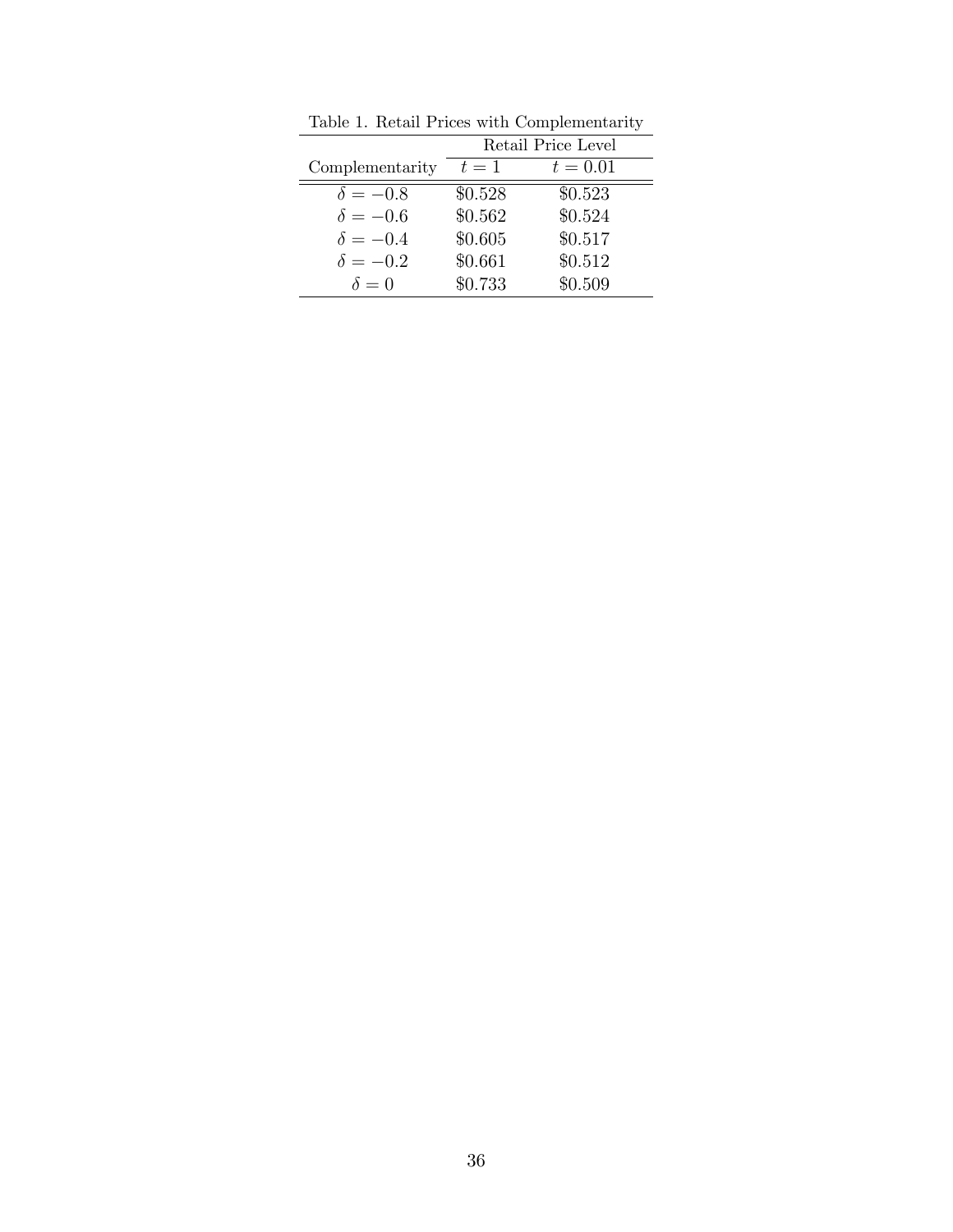|                    |       |         | Store 1   |       |         | Store 2   |       |
|--------------------|-------|---------|-----------|-------|---------|-----------|-------|
|                    |       | Mean    | Std. Dev. | N     | Mean    | Std. Dev. | N     |
| Income             | 000   | 57.610  | 21.116    | 85062 | 47.728  | 30.793    | 51560 |
| <b>Family Size</b> | #     | 2.458   | 0.028     | 85062 | 2.319   | 1.100     | 51560 |
| Age                | Years | 58.224  | 0.616     | 85062 | 58.579  | 9.986     | 51560 |
| Education          | Years | 12.305  | 0.030     | 85062 | 11.845  | 2.566     | 51560 |
| Number of Children | #     | 2.049   | 0.971     | 85062 | 2.207   | 0.854     | 51560 |
| <b>Trips</b>       | #     | 149.845 | 75.716    | 85062 | 158.138 | 90.429    | 51560 |
| Single Store       | %     | 19.948  | 39.981    | 85062 | 6.702   | 25.081    | 51560 |
| Multi-Store        | %     | 58.459  | 34.607    |       | 41.541  | 34.607    |       |

Table 2. Data Summary: Sample Buyers

Note: Single Store refers to households that choose one store only, while multi-store

refers to the market share among households that visit both stores.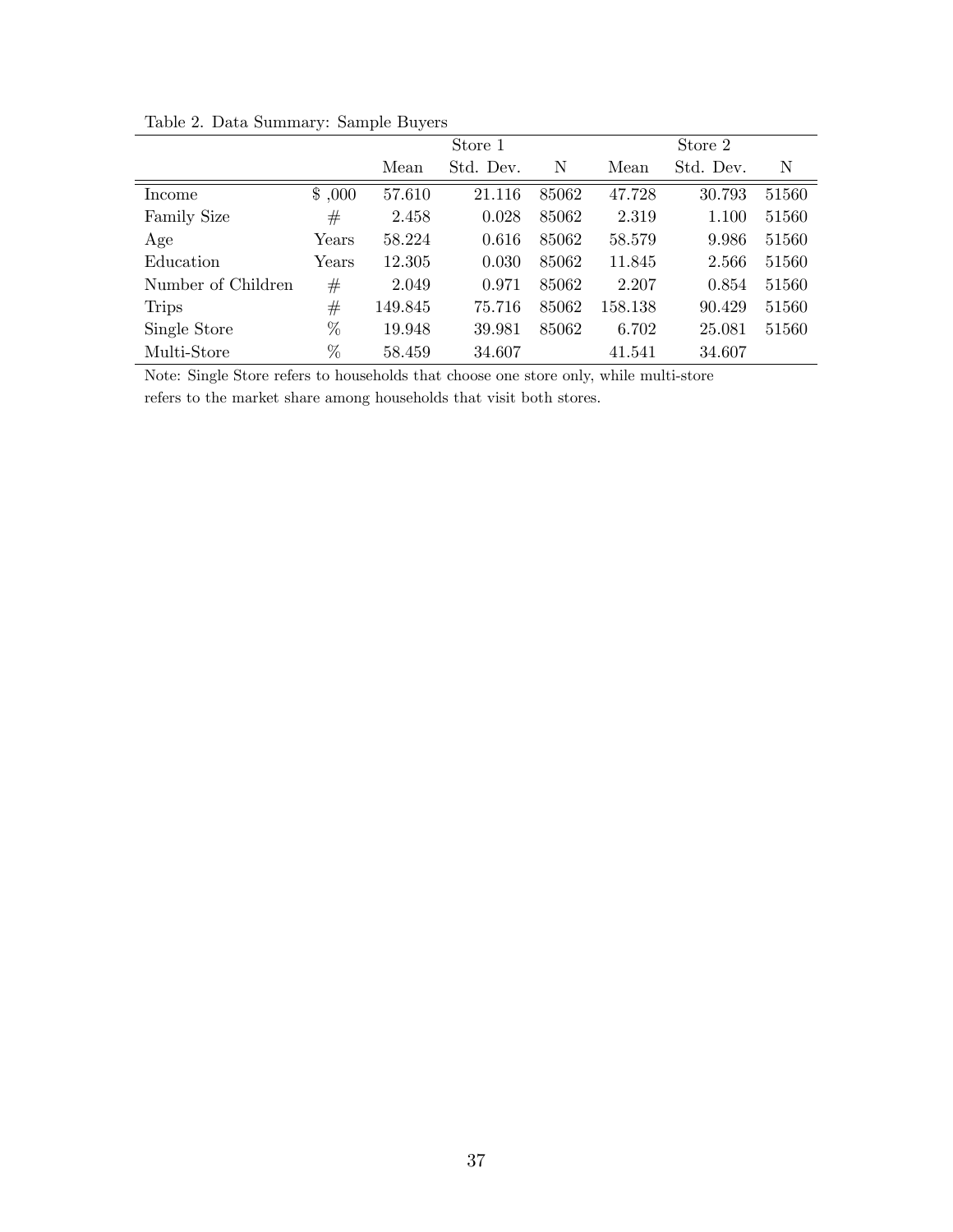|                                   | Share $%$ | Std. Dev. | Expenditure | Std. Dev. |
|-----------------------------------|-----------|-----------|-------------|-----------|
| Milk Only                         | 0.281     | 0.449     | 3.478       | 1.979     |
| Cereal Only                       | 0.052     | 0.222     | 5.344       | 3.951     |
| Soft Drinks Only                  | 0.139     | 0.346     | 8.158       | 7.607     |
| Snacks Only                       | 0.116     | 0.320     | 4.664       | 3.591     |
| Milk, Cereal                      | 0.048     | 0.215     | 9.945       | 5.694     |
| Milk, Soft Drinks                 | 0.080     | 0.272     | 11.023      | 6.387     |
| Milk, Snacks                      | 0.078     | 0.267     | 8.871       | 4.580     |
| Cereal, Soft Drinks               | 0.014     | 0.117     | 13.369      | 7.568     |
| Cereal, Snacks                    | 0.018     | 0.132     | 10.814      | 6.183     |
| Soft Drinks, Snacks               | 0.055     | 0.229     | 14.334      | 8.771     |
| Milk, Cereal, Soft Drinks         | 0.019     | 0.135     | 17.139      | 8.323     |
| Milk, Cereal, Snacks              | 0.024     | 0.152     | 15.861      | 7.477     |
| Milk, Soft Drinks, Snacks         | 0.049     | 0.216     | 18.407      | 9.161     |
| Cereal, Soft Drinks, Snacks       | 0.010     | 0.100     | 20.411      | 10.229    |
| Milk, Cereal, Soft Drinks, Snacks | 0.018     | 0.134     | 24.699      | 10.504    |

Table 3. Data Summary: Shopping Basket Composition and Prices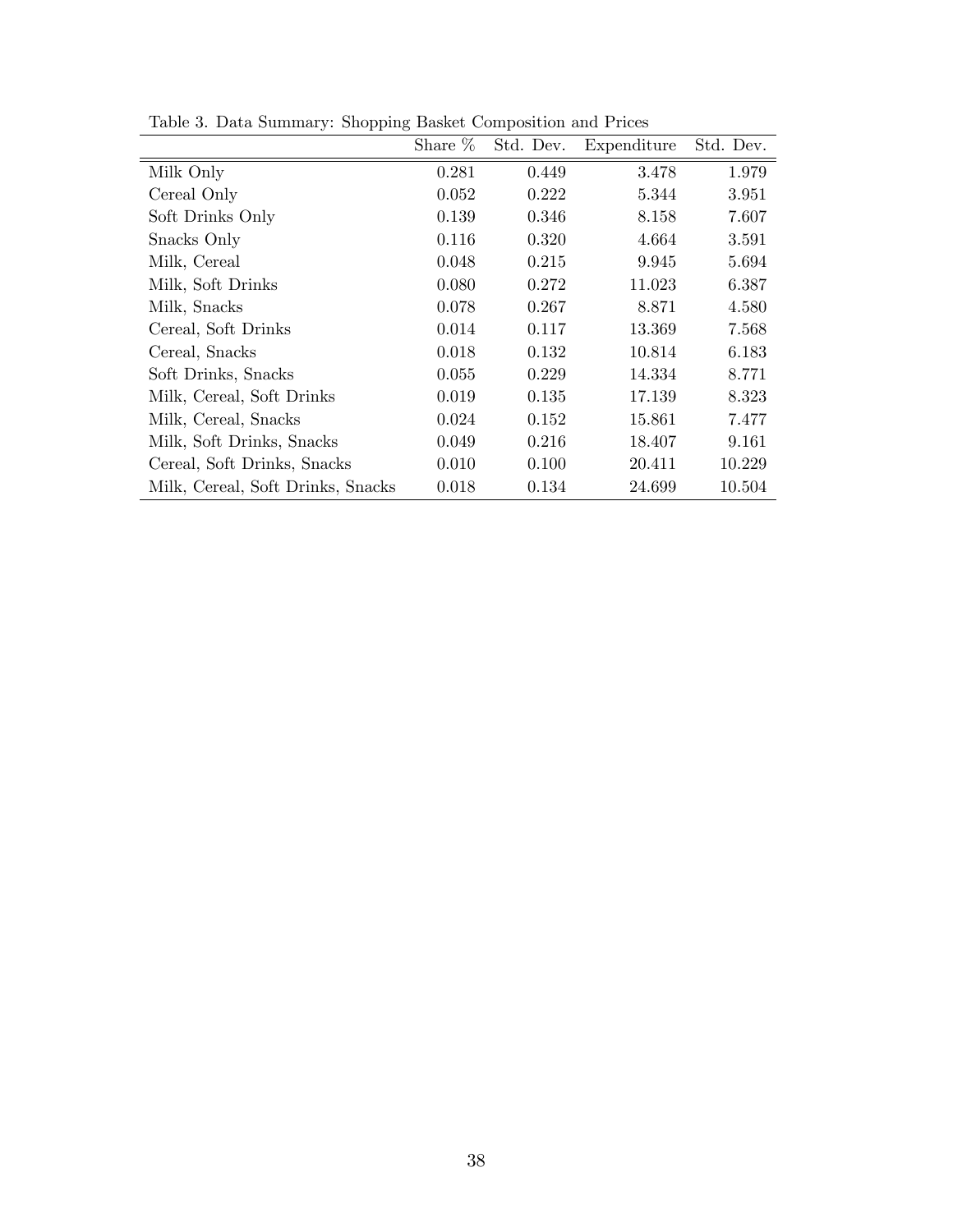|                        |                             |           | Store 1   |       |        | Store 2   |       |
|------------------------|-----------------------------|-----------|-----------|-------|--------|-----------|-------|
|                        | Units                       | Mean      | Std. Dev. | N     | Mean   | Std. Dev. | N     |
| Milk Price             | $\frac{1}{2}$ / gallon      | 3.072     | 1.244     | 85062 | 3.653  | 0.932     | 51560 |
| Cereal Price           | $\frac{16}{2}$ / 16 oz box  | $3.052\,$ | 0.571     | 85062 | 3.075  | 0.603     | 51560 |
| Soft Drink Price       | $\frac{1}{2}$ / case        | 4.775     | 1.784     | 85062 | 5.093  | 1.609     | 51560 |
| <b>Snack Price</b>     | $\sqrt[6]{}$ / $16$ oz unit | 3.760     | 0.955     | 85062 | 3.749  | 0.934     | 51560 |
| Milk Feature           | $\%$                        | 0.046     | 0.197     | 85062 | 0.054  | 0.179     | 51560 |
| Cereal Feature         | %                           | 0.188     | 0.255     | 85062 | 0.270  | 0.283     | 51560 |
| Soft Drink Feature     | %                           | 0.239     | 0.307     | 85062 | 0.346  | 0.330     | 51560 |
| Snack Feature          | $\%$                        | 0.193     | 0.274     | 85062 | 0.195  | 0.271     | 51560 |
| Milk Display           | $\%$                        | 0.071     | 0.218     | 85062 | 0.103  | 0.230     | 51560 |
| Cereal Display         | $\%$                        | 0.278     | 0.273     | 85062 | 0.374  | 0.267     | 51560 |
| Soft Drink Display     | %                           | 0.556     | 0.312     | 85062 | 0.446  | 0.331     | 51560 |
| Snack Display          | %                           | 0.596     | 0.303     | 85062 | 0.498  | 0.328     | 51560 |
| Milk Promotion         | %                           | 0.393     | 0.426     | 85062 | 0.227  | 0.323     | 51560 |
| Cereal Promotion       | %                           | 0.424     | 0.282     | 85062 | 0.588  | 0.254     | 51560 |
| Soft Drink Promotion   | %                           | 0.705     | 0.288     | 85062 | 0.567  | 0.324     | 51560 |
| <b>Snack Promotion</b> | %                           | 0.682     | 0.282     | 85062 | 0.624  | 0.296     | 51560 |
| Milk Inventory         | <b>OZ</b>                   | 36.687    | 139.600   | 85062 | 44.740 | 138.157   | 51560 |
| Cereal Inventory       | $\mathbf{O}\mathbf{Z}$      | 3.002     | 10.224    | 85062 | 4.134  | 13.742    | 51560 |
| Soft Drink Inventory   | $\mathbf{O}\mathbf{Z}$      | 5.047     | 30.638    | 85062 | 15.480 | 111.814   | 51560 |
| Snack Inventory        | OZ                          | 3.833     | 12.238    | 85062 | 4.366  | 12.984    | 51560 |

Table 4. Data Summary: Category Marketing Mix by Store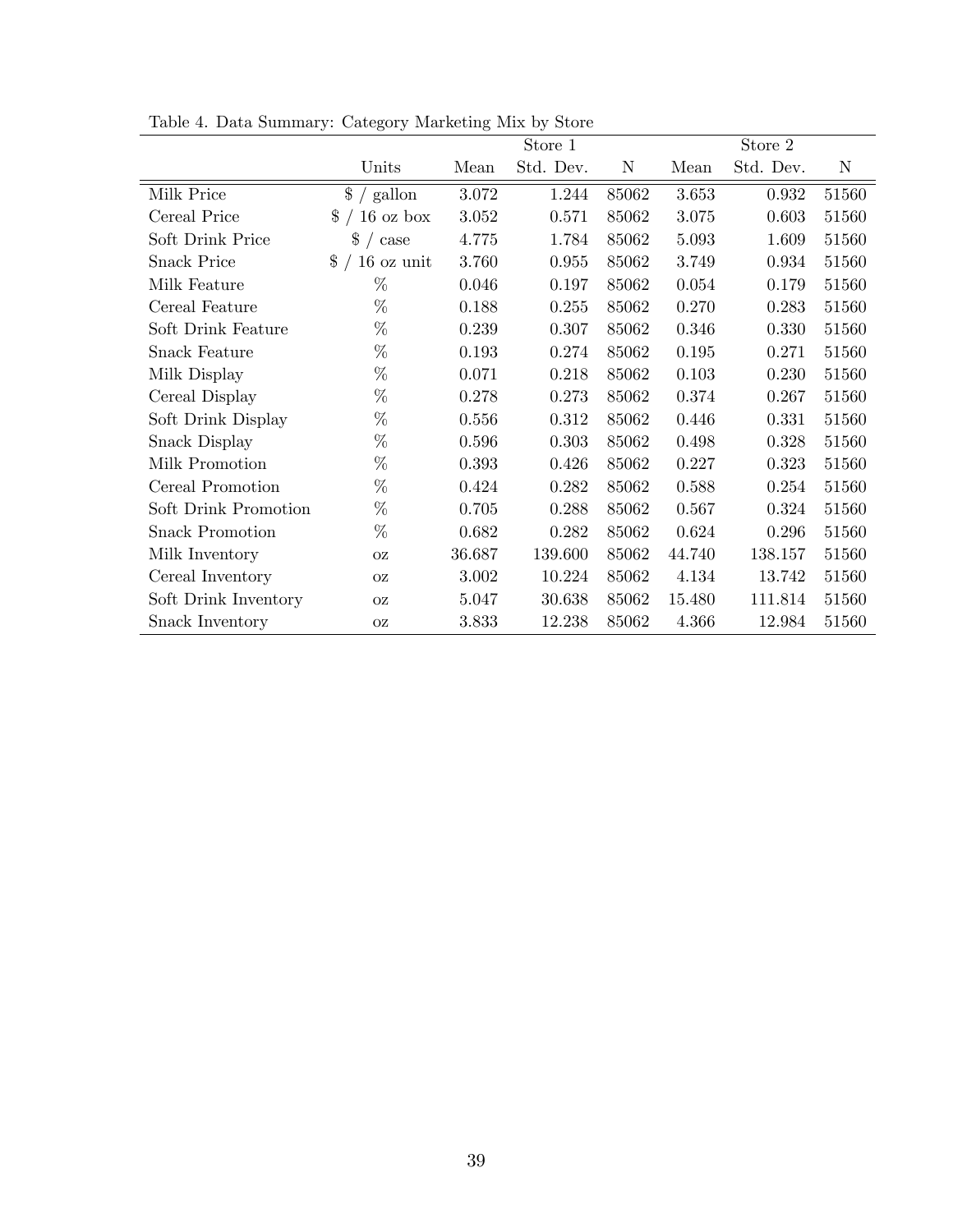|                 | Model 1   |            | Model 2   |            | Model 3   |            |
|-----------------|-----------|------------|-----------|------------|-----------|------------|
|                 | Estimate  | t-ratio    | Estimate  | t-ratio    | Estimate  | t-ratio    |
| Milk            | 9.3465    | 19.4659    | 15.6305   | 14.4617    | 11.3122   | 19.3507    |
| Milk $(s)$      |           |            | 0.1199    | 0.5915     | $-0.0881$ | $-0.5181$  |
| Price           | $-5.7814$ | $-28.8823$ | $-7.9535$ | $-19.9627$ | $-5.9198$ | $-25.1071$ |
| Price $(s)$     |           |            |           |            | $-0.0942$ | $-1.3792$  |
| Feature         | 0.5850    | $0.9752\,$ | 0.2243    | 0.1092     | $-0.0783$ | $-0.2074$  |
| Display         | 0.9519    | 1.8487     | 0.3982    | 0.3391     | 0.2416    | 0.5346     |
| Promotion       | 1.6827    | 6.1820     | 1.9665    | 4.3249     | 0.4736    | 2.7895     |
| Store 2         | $-0.8038$ | $-4.4888$  | $-1.0886$ | $-2.8468$  | $-0.7433$ | $-3.4737$  |
| Inventory       | $-0.9707$ | $-1.2842$  | 0.5758    | 0.6267     | 0.1835    | 0.3507     |
| Cereal          | 8.6409    | 13.7530    | 12.1140   | 9.3326     | 8.8912    | 19.0675    |
| Cereal $(s)$    |           |            | 0.0779    | 0.2690     | $-0.0423$ | $-0.2119$  |
| Price           | $-1.0689$ | $-16.7099$ | $-1.6381$ | $-12.2556$ | $-0.8534$ | $-28.6764$ |
| Price $(s)$     |           |            |           |            | 0.2752    | 22.2090    |
| Feature         | 0.1855    | 0.4594     | 0.8358    | 0.7669     | $-0.0784$ | $-0.4240$  |
| Display         | 0.4965    | 1.3313     | 0.8489    | 0.8706     | 0.1533    | 0.7006     |
| Promotion       | 1.6607    | 4.8210     | 2.0401    | 3.1669     | 1.2223    | 5.9851     |
| Store 2         | $-0.7020$ | $-2.4844$  | 0.5690    | 1.0154     | 0.4920    | 5.6225     |
| Inventory       | $-0.2017$ | $-0.1793$  | $-2.1692$ | $-1.8364$  | 0.0522    | 0.1695     |
| Soft Drinks     | 10.5893   | 11.6814    | 15.9327   | 6.5330     | 11.6599   | 13.6351    |
| Soft Drinks (s) |           |            | 0.0921    | 0.1919     | $-0.1703$ | $-0.7836$  |
| Price           | $-0.4202$ | $-10.2887$ | $-0.6078$ | $-6.1433$  | $-0.4536$ | $-12.7838$ |
| Price $(s)$     |           |            |           |            | 0.0608    | 4.4753     |
| Feature         | 0.1395    | 0.2042     | 0.8670    | 0.2939     | 0.3860    | 0.4776     |
| Display         | 0.5770    | 1.2322     | 1.6455    | 1.6714     | 0.8199    | 2.0871     |
| Promotion       | 2.6219    | 5.8609     | 2.8112    | 3.0468     | 2.0567    | 5.0694     |
| Store 2         | $-0.0766$ | $-0.2504$  | $-0.2626$ | $-0.3036$  | $-0.5362$ | $-1.4721$  |
| Inventory       | 0.0158    | 3.4410     | $-0.0014$ | $-0.0165$  | $-0.0056$ | $-0.1276$  |
| Snacks          | 8.1342    | 12.6090    | 12.5464   | 8.1802     | 9.1870    | 17.9862    |
| Snacks (s)      |           |            | $-0.4791$ | $-2.7408$  | $-0.0218$ | $-0.2588$  |
| Price           | $-0.6819$ | $-15.6043$ | $-0.9237$ | $-10.3919$ | $-0.9091$ | $-23.9350$ |
| Price $(s)$     |           |            |           |            | 0.0326    | 4.0763     |
| Feature         | 0.2671    | 0.7543     | 0.4729    | 1.0990     | 0.2067    | 0.4545     |
| Display         | 0.8353    | 2.9530     | 2.1437    | 4.5470     | 0.8961    | 4.2818     |
| Promotion       | 2.0782    | 6.5020     | 2.5930    | 5.0464     | 1.1901    | 6.5045     |
| Store 2         | 0.0154    | 0.0657     | $-0.6438$ | $-1.8640$  | $-0.5743$ | $-2.9904$  |
| Inventory       | $-0.3404$ | $-8.2936$  | $-0.6348$ | $-8.2702$  | $-0.1415$ | $-2.8530$  |
| C(m,c)          | 0.4952    | 2.5582     | 1.6797    | 4.4008     | 0.6738    | 2.3696     |
| $C(m,c)$ (s)    |           |            |           |            | 0.0226    | 0.1040     |
| C(m,s)          | $-0.6179$ | $-2.6175$  | $-1.4180$ | $-2.9672$  | $-0.9323$ | $-3.1689$  |
| $C(m,s)$ (s)    |           |            |           |            | 0.0849    | 0.5293     |
| C(m,k)          | 1.4639    | 7.7498     | 2.2827    | 6.7943     | 0.9177    | 5.7956     |
| $C(m,k)$ (s)    |           |            |           |            | 0.0441    | 0.3502     |
| C(c,s)          | $-0.4093$ | $-1.5683$  | $-0.2180$ | $-0.4808$  | $-1.2372$ | $-3.8130$  |
| $C(c,s)$ (s)    |           |            | 40        |            | 0.3006    | 1.6396     |
| C(c,k)          | 0.0957    | 0.4863     | 0.7023    | 1.9668     | $-0.4588$ | $-2.8371$  |
| $C(c,k)$ (s)    |           |            |           |            | 0.0702    | $0.6720\,$ |
| $C(\epsilon k)$ | 1.0500    | 3 8 4 1 1  | 1.9901    | 4.8077     | 0.2558    | 3.4359     |

Table 5. MVL Model of Multi-Category Demand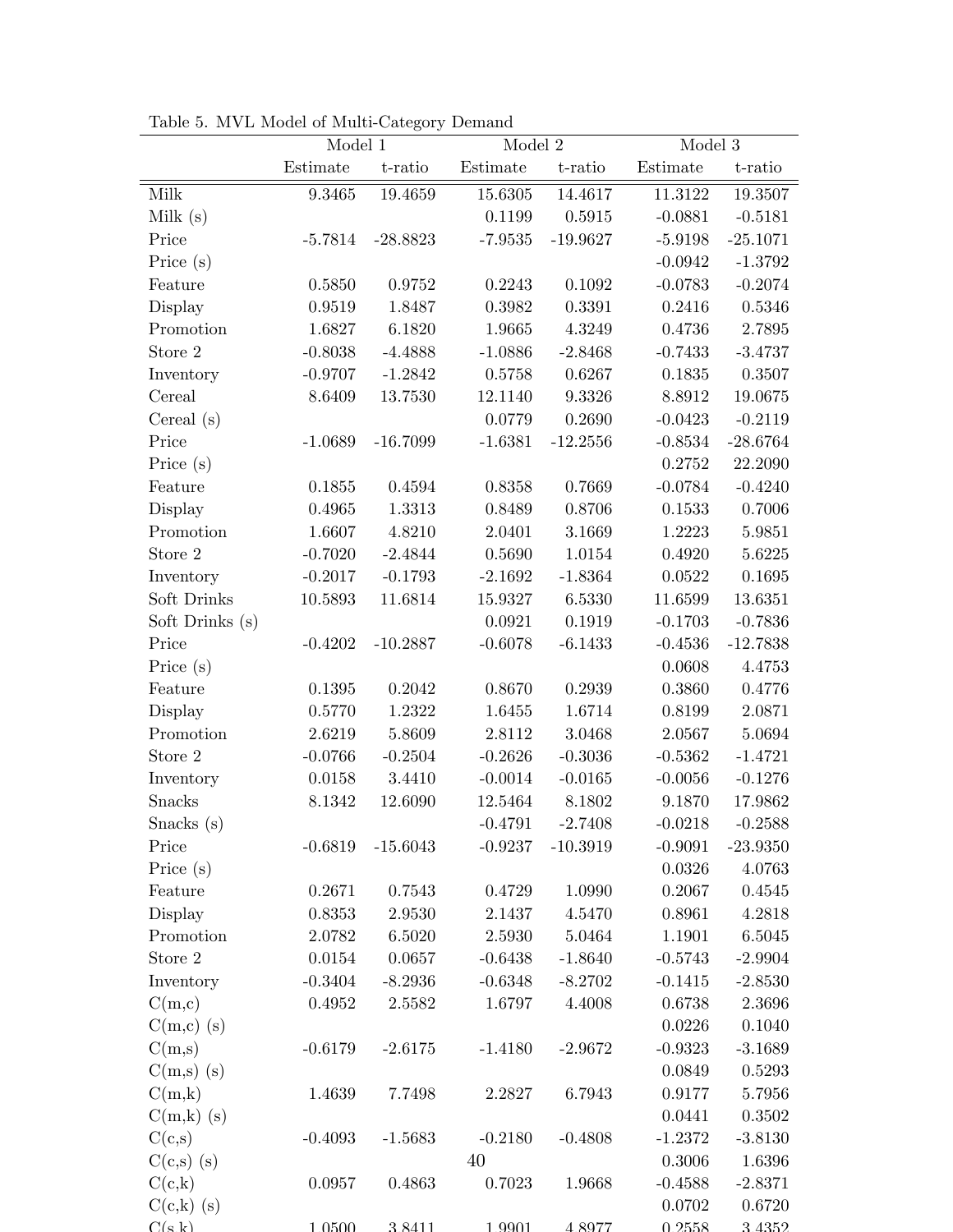|                  | Model $4$      |            | $\textbf{Model}\ 5$ |            | Model 6        |            |
|------------------|----------------|------------|---------------------|------------|----------------|------------|
|                  | Estimate       | t-ratio    | Estimate            | t-ratio    | Estimate       | t-ratio    |
| Milk             | 5.9040         | 34.5304    | 5.6435              | 37.8427    | 6.4187         | 34.5036    |
| Milk $(s)$       |                |            | 0.1274              | 2.7293     | 0.3667         | 6.0146     |
| Price            | $-4.5445$      | $-48.4849$ | $-4.6356$           | $-57.8656$ | $-5.0295$      | $-52.3194$ |
| Price $(s)$      |                |            |                     |            | 0.1020         | 2.5417     |
| Feature          | 0.3797         | 2.0962     | 0.1934              | 1.1797     | 0.4138         | 1.8360     |
| Display          | 0.1982         | 1.1523     | $-0.0863$           | $-0.5736$  | $-0.0790$      | $-0.3476$  |
| Promotion        | 1.4473         | 12.1008    | 1.8720              | 17.5820    | 1.5418         | 12.1647    |
| Store $\sqrt{2}$ | $-0.2733$      | $-3.9351$  | $-0.1996$           | $-2.8402$  | $-0.2147$      | $-2.4431$  |
| Inventory        | $-1.6766$      | $-12.9070$ | $-0.6157$           | $-2.6928$  | $-0.4089$      | $-1.0807$  |
| Cereal           | 6.2055         | 21.9081    | 6.6360              | 23.0954    | 6.5087         | 21.1574    |
| Cereal $(s)$     |                |            | 0.1222              | 2.1657     | 0.0441         | 0.5745     |
| Price            | $-0.7604$      | $-21.0105$ | $-0.9819$           | $-25.2801$ | $-0.9326$      | $-22.5048$ |
| Price $(s)$      |                |            |                     |            | 0.0351         | 2.6546     |
| Feature          | 0.1594         | 1.0642     | 0.2522              | 1.8654     | 0.3689         | 2.0133     |
| Display          | 0.1916         | 1.2773     | 0.2544              | 1.8990     | 0.3984         | 2.1155     |
| Promotion        | 1.7898         | 9.5387     | 1.7664              | 11.1040    | 1.2274         | 6.8687     |
| Store 2          | $-0.2812$      | $-2.7384$  | 0.0516              | 0.4792     | 0.2441         | 1.9425     |
| Inventory        | $-0.9277$      | $-3.2418$  | $-0.3656$           | $-0.9992$  | 0.1449         | 0.2716     |
| Soft Drinks      | 6.1217         | 52.7002    | 6.2300              | 36.6426    | 6.8830         | 23.0455    |
| Soft Drinks (s)  |                |            | 0.4160              | 6.6355     | 0.1636         | 1.6951     |
| Price            | $-0.3795$      | $-47.7997$ | $-0.3266$           | $-32.6264$ | $-0.3182$      | $-20.9074$ |
| Price $(s)$      |                |            |                     |            | $-0.0123$      | $-1.8363$  |
| Feature          | 0.4043         | 3.6608     | 0.2049              | 1.5605     | $0.1121\,$     | 0.5031     |
| Display          | 0.4226         | 4.2849     | 0.3014              | 2.6448     | 0.5613         | 3.0634     |
| Promotion        | 2.0888         | 22.8035    | 2.2722              | 19.3408    | $2.0322\,$     | 11.5250    |
| Store 2          | 0.4164         | 6.3566     | 0.1085              | 1.3617     | $-0.3072$      | $-2.3735$  |
| Inventory        | 0.3675         | 331.0811   | 0.2129              | 183.5431   | 0.0232         | 10.7721    |
| Snacks           | 5.7296         | 27.0353    | $5.9175\,$          | 28.9929    | 6.6734         | 21.4089    |
| Snacks (s)       |                |            | 0.0439              | 1.0844     | 0.1681         | 2.4123     |
| Price            | $-0.5451$      | $-28.4324$ | $-0.5973$           | $-32.2011$ | $-0.5252$      | $-21.0501$ |
| Price $(s)$      |                |            |                     |            | $-0.0161$      | $-1.6016$  |
| Feature          | 0.1422         | 1.2175     | 0.1631              | 1.4607     | 0.2561         | 1.4682     |
| Display          | 0.5923         | 5.5301     | 0.5831              | 5.9169     | 0.6582         | 4.0599     |
| Promotion        | 1.3806         | 11.5636    | 1.4184              | 12.8946    | 1.5728         | 8.5900     |
| Store $\sqrt{2}$ | $-0.0949$      | $-1.1938$  | $-0.2661$           | $-3.4305$  | $-0.2937$      | $-2.4390$  |
| Inventory        | 0.2766         | 16.2700    | 0.1924              | 7.4213     | $-0.1252$      | $-4.0475$  |
| <b>LLF</b>       | $-30,724.2371$ |            | $-27,227.9084$      |            | $-20,103.8512$ |            |
| AIC              | 0.4502         |            | 0.3991              |            | 0.2950         |            |

Table 6. Independence Model of Multi-Category Demand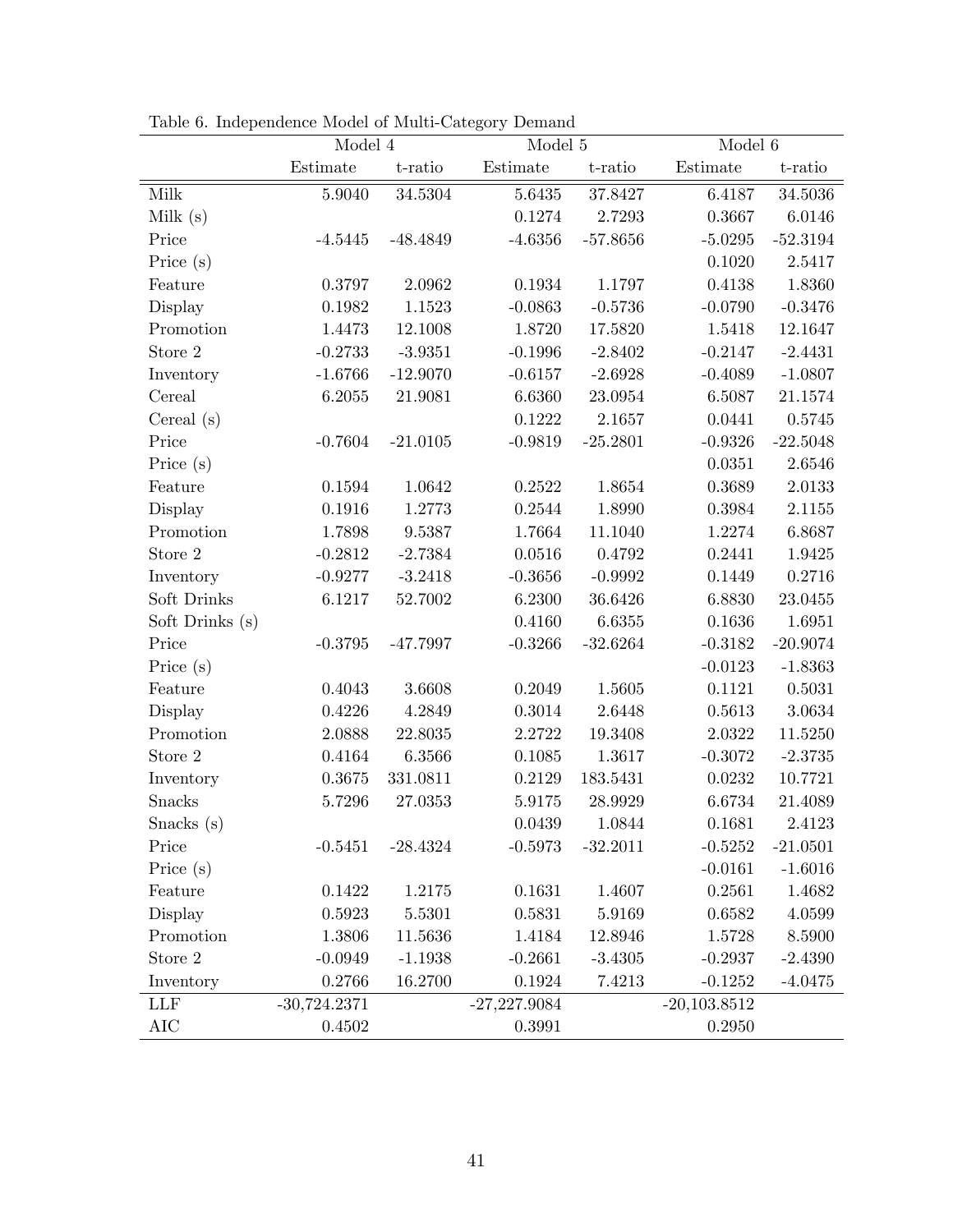|                          | Model 1: OLS  |           | Model 2: GMM |           |
|--------------------------|---------------|-----------|--------------|-----------|
|                          | Estimate      | t-ratio   | Estimate     | t-ratio   |
| Primary Input            | 0.3314        | 51.0586   | 0.2575       | 26.2786   |
| Retail Wage              | 0.0138        | 3.1720    | 0.0697       | 3.6864    |
| Food Mfg Wage            | 0.0134        | 3.0592    | 0.0028       | 3.1333    |
| Energy                   | $-0.0132$     | $-2.5067$ | 0.0364       | 1.3642    |
| <b>Business Services</b> | $-0.1168$     | $-3.5879$ | 0.1585       | 1.2811    |
| Packaging                | $-0.0112$     | $-1.4394$ | $-0.0534$    | $-1.7223$ |
| Margin                   | 0.4653        | 17.9249   | 0.8065       | 24.4308   |
| Store 1                  | $-0.1479$     | $-2.7699$ | $-0.4223$    | $-3.0296$ |
| LLF / GMM                | $-2,496.3512$ |           | 167.4303     |           |
| Chi-Square               | 378.4125      |           | 83.7351      |           |
|                          | Mean          | Std. Dev. | Min.         | Max.      |
| Price                    | 3.0031        | 1.6492    | 0.0021       | 14.4832   |

Table 7. Equilibrium Prices: MVL Demand Model

Note: A single asterisk indicates significance at a  $5\%$  level. Price is the fitted value of the average retail price over all categories.

Table 8. Equilibrium Prices: Independent Demand Model

|                          | Model 1: OLS  |           | Model 2: GMM |           |
|--------------------------|---------------|-----------|--------------|-----------|
|                          | Estimate      | t-ratio   | Estimate     | t-ratio   |
| Primary Input            | 0.3555        | 57.4313   | 0.4558       | 67.7325   |
| Retail Wage              | 0.0203        | 4.9754    | 0.1443       | 3.5153    |
| Food Mfg Wage            | 0.0152        | 3.7230    | 0.0113       | 0.5516    |
| Energy                   | $-0.0149$     | $-3.0553$ | 0.0830       | 1.8495    |
| <b>Business Services</b> | $-0.1588$     | $-5.2316$ | 0.1602       | 0.7203    |
| Packaging                | $-0.0102$     | $-1.4202$ | $-0.0569$    | $-1.0901$ |
| Margin                   | 0.6584        | 25.1586   | 1.1610       | 35.7876   |
| Store 1                  | $-0.0976$     | $-1.9689$ | $-0.8393$    | $-3.1399$ |
| LLF / GMM                | $-2,374.5783$ |           | 244.1453     |           |
| Chi-Square               | 264.4269      |           | 122.0726     |           |
|                          | Mean          | Std. Dev. | Min.         | Max.      |
| Price                    | 3.3006        | 1.8374    | 0.0025       | 13.8877   |

Note: A single asterisk indicates significance at a  $5\%$  level. Price is the fitted value of the average retail price over all categories.